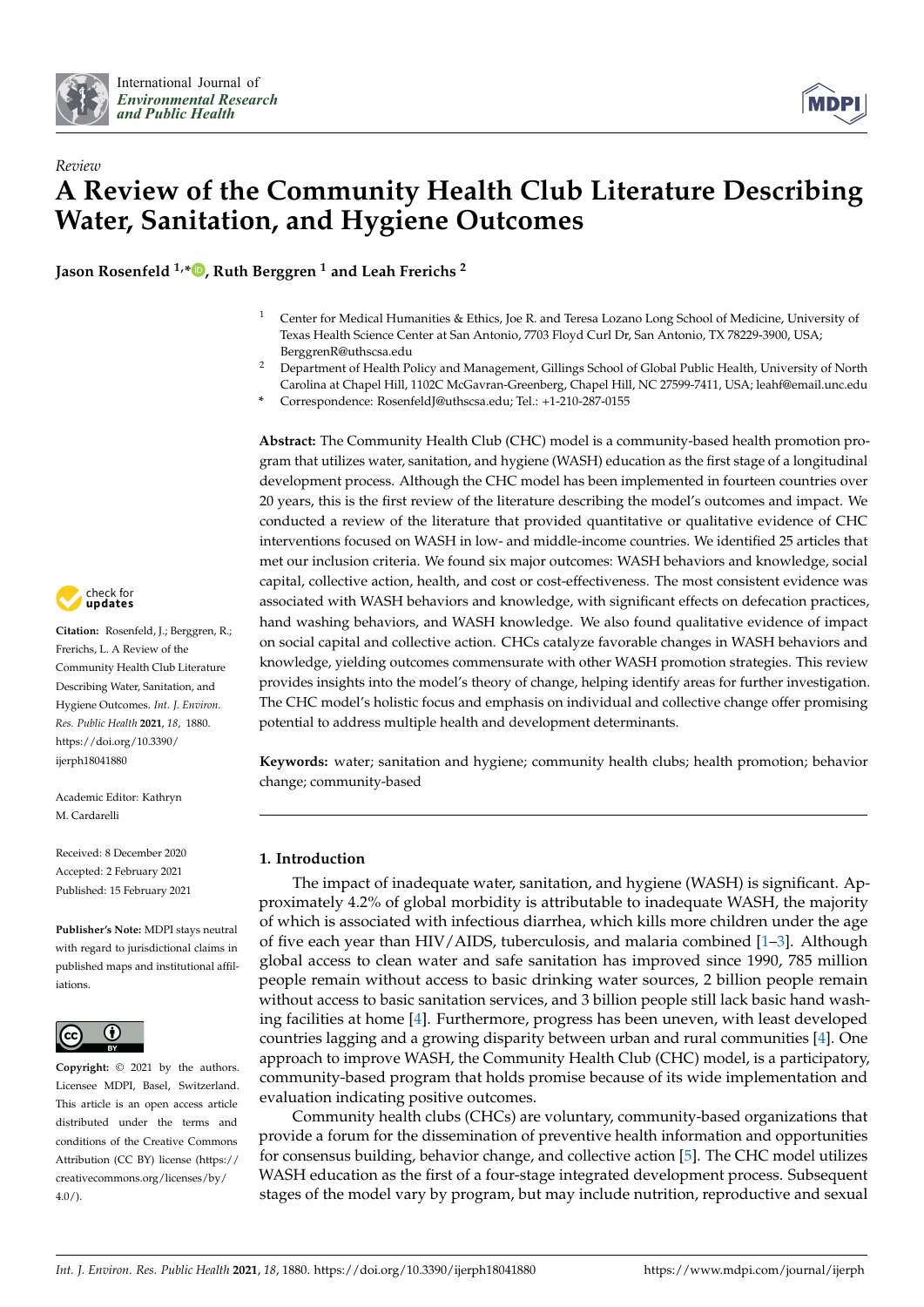health, women's empowerment, and income-generating activities. Under the first stage, the CHC model is designed to alter WASH practices and create demand for water and sanitation infrastructure by leveraging the power of the peer group and promoting community cohesion [\[6\]](#page-31-4). CHCs provide a forum for experiential learning, discussion, and problem solving that draws upon multiple behavioral theories, including the health belief model, the theory of reasoned action and planned behavior, and social learning theory, and is set within the conceptual frameworks of participatory development and social capital [\[6,](#page-31-4)[7\]](#page-31-5).

CHC theory and practice have been described in more detail elsewhere [\[5](#page-31-3)[–9\]](#page-31-6). In brief, the CHC model aims to bridge the gap in WASH knowledge and behaviors by creating a peer group dedicated to learning and taking collective action to improve the health of their community [\[5](#page-31-3)[,6\]](#page-31-4). CHCs aim to facilitate changes in communal norms and values by promoting community cohesion, creating collective knowledge, and building group consensus. The model recognizes that knowledge is necessary for WASH behavior change but is insufficient without a critical mass providing individuals an incentive to change based upon the need for group conformity. To normalize new behaviors and achieve shared values, CHCs meet weekly at a regular venue where people explore their individual and collective knowledge using participatory health education techniques. These techniques encourage people to engage with new ideas and compare traditional knowledge and beliefs with current scientific knowledge and safe practices. This process of self-discovery, facilitated by a trained community health worker, rather than top-down transfer of knowledge through expert advice, is essential to the creation of new knowledge and achievement of sustainable behavioral changes and collective action.

Although several WASH education and behavior change interventions have been implemented and researched over the past 25 years (e.g., participatory hygiene and sanitation transformation, community-led total sanitation, sanitation marketing, total sanitation), the CHC model merits special attention due to its holistic WASH focus (e.g., not just hand washing or latrine construction) and relatively widespread dissemination [\[10\]](#page-31-7). Since 1994, over 3000 CHCs have been formed in low- and middle-income countries, benefiting over two million people across Africa, Asia, and the Caribbean. To date, CHC programs focused primarily on WASH have been implemented in both rural and urban communities in Zimbabwe, Uganda, South Africa, Rwanda, Sierra Leone, Tanzania, Kenya, Burkina Faso, the Democratic Republic of Congo, Namibia, Haiti, Dominican Republic, Vietnam, and Papua New Guinea [\[11\]](#page-31-8).

Despite widespread use of the CHC model across different contexts over the past 20 years, gaps remain to strengthen and improve its implementation and evaluation. Apart from Zimbabwe, where CHCs originated, the model has only been implemented and evaluated at scale in Rwanda [\[12\]](#page-31-9). To our knowledge, the peer-reviewed literature has never been systematically reviewed in order to synthesize and describe the impact of the model. Therefore, we conducted a comprehensive literature review of CHC programs, focused specifically on the first stage of WASH promotion. Our specific aims were to: (1) identify the commonly reported outcomes of CHC WASH programs and (2) synthesize the impact of CHC programs by each outcome. This review expands our understanding of the outcomes of a commonly used WASH promotion intervention, thereby allowing practitioners and researchers alike to more effectively compare outcomes across WASH promotion interventions. This manuscript also synthesizes the WASH outcomes most commonly associated with the CHC model, informing our understanding of this model's theory of change and enhancing future evaluations of this intervention.

#### **2. Materials and Methods**

We conducted a review of the CHC literature using the PubMed, Global Health, Scopus, and Google Scholar electronic databases. We identified additional studies and manuscripts through expert recommendations and by mining the citations of relevant articles discovered through the database search. The search terms for our database search strategy are provided in Table [1.](#page-2-0) The final search was completed on 28 April 2020.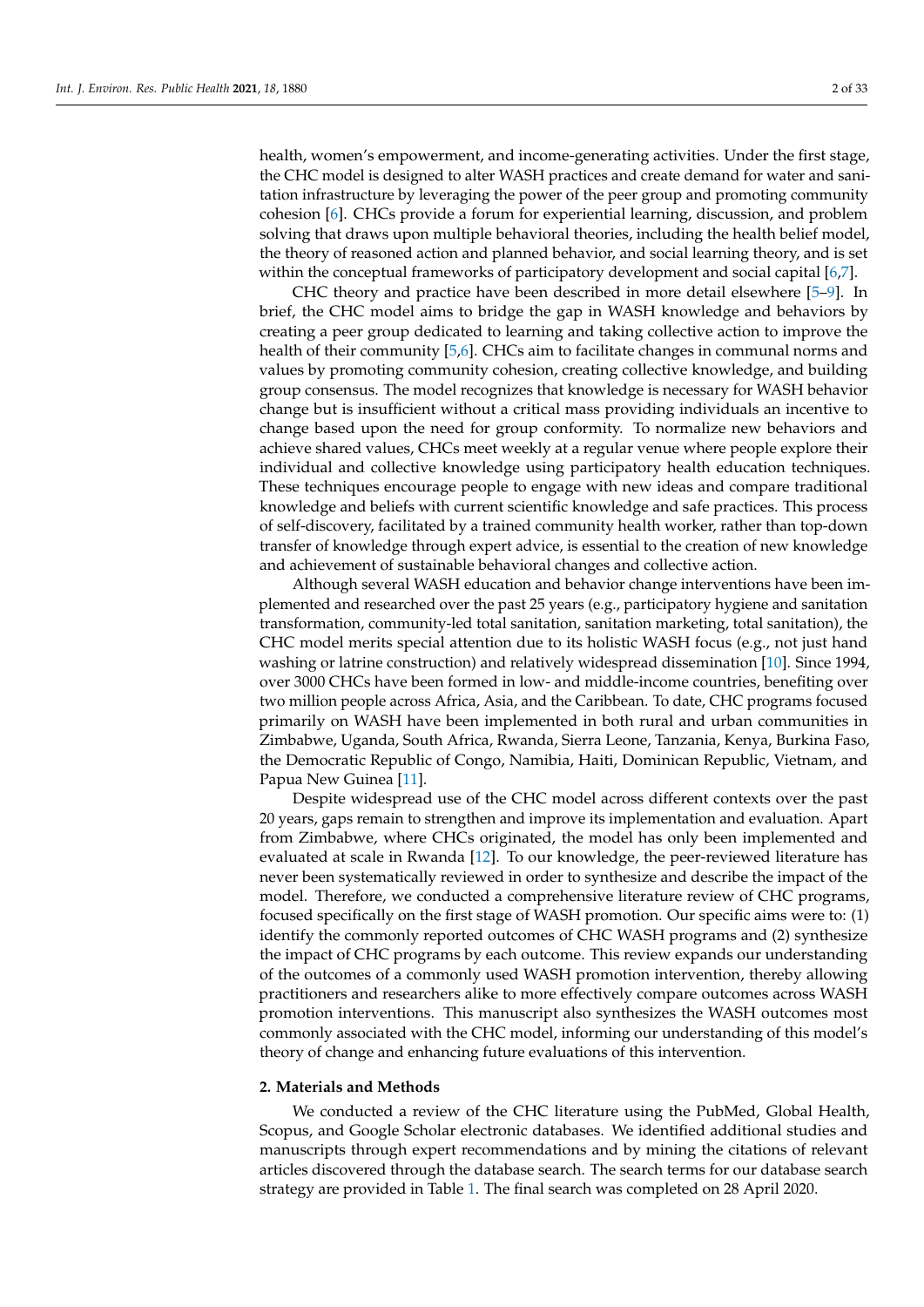| Concept                               | <b>Key Words/Search Terms</b>                                                                                    |
|---------------------------------------|------------------------------------------------------------------------------------------------------------------|
| Community Health Club<br><b>AND</b>   | "Community Health Club" OR "Health Club"                                                                         |
| Water, Sanitation, and Hygiene (WASH) | "water" OR "sanitation" OR "hygiene" OR<br>"WASH" OR "WaSH" OR "WatSan" OR<br>"WATSAN" OR "water and sanitation" |

<span id="page-2-0"></span>**Table 1.** Community health club (CHC) literature review search terms.

To be included in this review, studies and papers had to: (1) describe and evaluate CHC interventions focused only on WASH in low- and middle-income countries; (2) provide empirical and/or qualitative evidence of the impact of a CHC intervention; and (3) be published in English. Due to limited peer-reviewed evidence describing the impact of CHC WASH interventions, this review included published papers, program reports, conference proceedings, and working papers. Studies and papers were excluded if: (1) the focus of the CHC intervention was not WASH; (2) the intervention was implemented in a high-income country; and (3) a study referenced or utilized previously reported monitoring or evaluation data. For studies that referenced previously reported data, we retained the document that reported the data first and excluded all subsequent citations.

We first screened articles by title, abstract, and keywords to remove clearly irrelevant articles. We then reviewed the full text of the remaining articles for adherence to our inclusion and exclusion criteria. The following information was then abstracted from each of the included articles: type of article (e.g., peer-reviewed journal article, doctoral dissertation, master's thesis, conference paper, working paper, and programmatic report), study design or methods, reported outcomes, and country. Data were extracted into Microsoft OneNote for Windows 10 (Version 16001.13328.20478.0) and Microsoft Excel for Microsoft 365 (Version 13127.21064), Redmond, WA, USA.

#### **3. Results**

Twenty-five citations were included in this review. Figure [1](#page-3-0) shows the PRISMA diagram of the study selection process. The characteristics of the articles, including the main outcomes measured, are presented in Table [2,](#page-7-0) while Table [3](#page-22-0) presents the article's study samples, measures, and results. Our review included five peer-reviewed research articles [\[6](#page-31-4)[–8,](#page-31-10)[12,](#page-31-9)[13\]](#page-31-11), seven conference papers [\[14](#page-31-12)[–20\]](#page-31-13), six master's theses [\[21–](#page-32-0)[26\]](#page-32-1), four program reports [\[27–](#page-32-2)[30\]](#page-32-3), two doctoral dissertations [\[5,](#page-31-3)[9\]](#page-31-6), and one working paper [\[31\]](#page-32-4). Of the 25 articles reviewed, eleven used a cross-sectional study design [\[5–](#page-31-3)[7](#page-31-5)[,14](#page-31-12)[,16,](#page-31-14)[17](#page-31-15)[,22–](#page-32-5)[25](#page-32-6)[,27\]](#page-32-2), five utilized a quasiexperimental design [\[9](#page-31-6)[,18–](#page-31-16)[20,](#page-31-13)[31\]](#page-32-4), three utilized a case study design [\[8](#page-31-10)[,13,](#page-31-11)[21\]](#page-32-0), three reported qualitative data abstracted from field reports and site visits [\[28–](#page-32-7)[30\]](#page-32-3), two utilized a time series design [\[15](#page-31-17)[,26\]](#page-32-1), and one used a cluster randomized controlled study design [\[12\]](#page-31-9). Of the 24 non-randomized designs, 14 included a comparison group [\[5](#page-31-3)[–9](#page-31-6)[,12](#page-31-9)[,13,](#page-31-11)[19–](#page-31-18)[22,](#page-32-5)[24](#page-32-8)[,27](#page-32-2)[,31\]](#page-32-4) and 14 utilized mixed methods [\[5](#page-31-3)[–9,](#page-31-6)[13](#page-31-11)[,19–](#page-31-18)[23](#page-32-9)[,25](#page-32-6)[,27,](#page-32-2)[31\]](#page-32-4). A majority of articles (*n* = 21) described CHC interventions in Africa, 11 of which were from Zimbabwe [\[5–](#page-31-3)[7](#page-31-5)[,13,](#page-31-11)[15,](#page-31-17)[17](#page-31-15)[,18,](#page-31-16)[21–](#page-32-0)[23](#page-32-9)[,25\]](#page-32-6), followed by four from Rwanda [\[12](#page-31-9)[,20,](#page-31-13)[24](#page-32-8)[,26\]](#page-32-1), three from South Africa [\[16,](#page-31-14)[18](#page-31-16)[,19\]](#page-31-18), three from the Democratic Republic of Congo [\[28](#page-32-7)[–30\]](#page-32-3), two from Uganda [\[14](#page-31-12)[,17\]](#page-31-15), and one from Sierra Leone [\[27\]](#page-32-2). The remaining described programs from the Caribbean island of Hispaniola in Haiti  $[8,9]$  $[8,9]$  and the Dominican Republic  $[31]$ . Finally, the articles in this review reported outcomes of CHC interventions in six categories: most  $(n = 23)$  reported WASH behavioral outcomes  $[5-9,12-14,16-29,31]$  $[5-9,12-14,16-29,31]$  $[5-9,12-14,16-29,31]$  $[5-9,12-14,16-29,31]$  $[5-9,12-14,16-29,31]$  $[5-9,12-14,16-29,31]$ , about half ( $n = 13$ ) reported changes in WASH knowledge [\[5,](#page-31-3)[7](#page-31-5)[–9,](#page-31-6)[21–](#page-32-0)[23](#page-32-9)[,25,](#page-32-6)[27](#page-32-2)[–31\]](#page-32-4), and ten reported outcomes associated with both social capital  $[5-9,13,21,22,27,29]$  $[5-9,13,21,22,27,29]$  $[5-9,13,21,22,27,29]$  $[5-9,13,21,22,27,29]$  $[5-9,13,21,22,27,29]$  $[5-9,13,21,22,27,29]$  $[5-9,13,21,22,27,29]$  and collective action  $[8,9,16,19-23,27,28]$  $[8,9,16,19-23,27,28]$  $[8,9,16,19-23,27,28]$  $[8,9,16,19-23,27,28]$  $[8,9,16,19-23,27,28]$  $[8,9,16,19-23,27,28]$  $[8,9,16,19-23,27,28]$ , while six reported health outcomes [\[12,](#page-31-9)[15](#page-31-17)[,27](#page-32-2)[–30\]](#page-32-3) and four reported cost and cost-effectiveness outcomes [\[5](#page-31-3)[,17,](#page-31-15)[18](#page-31-16)[,24\]](#page-32-8).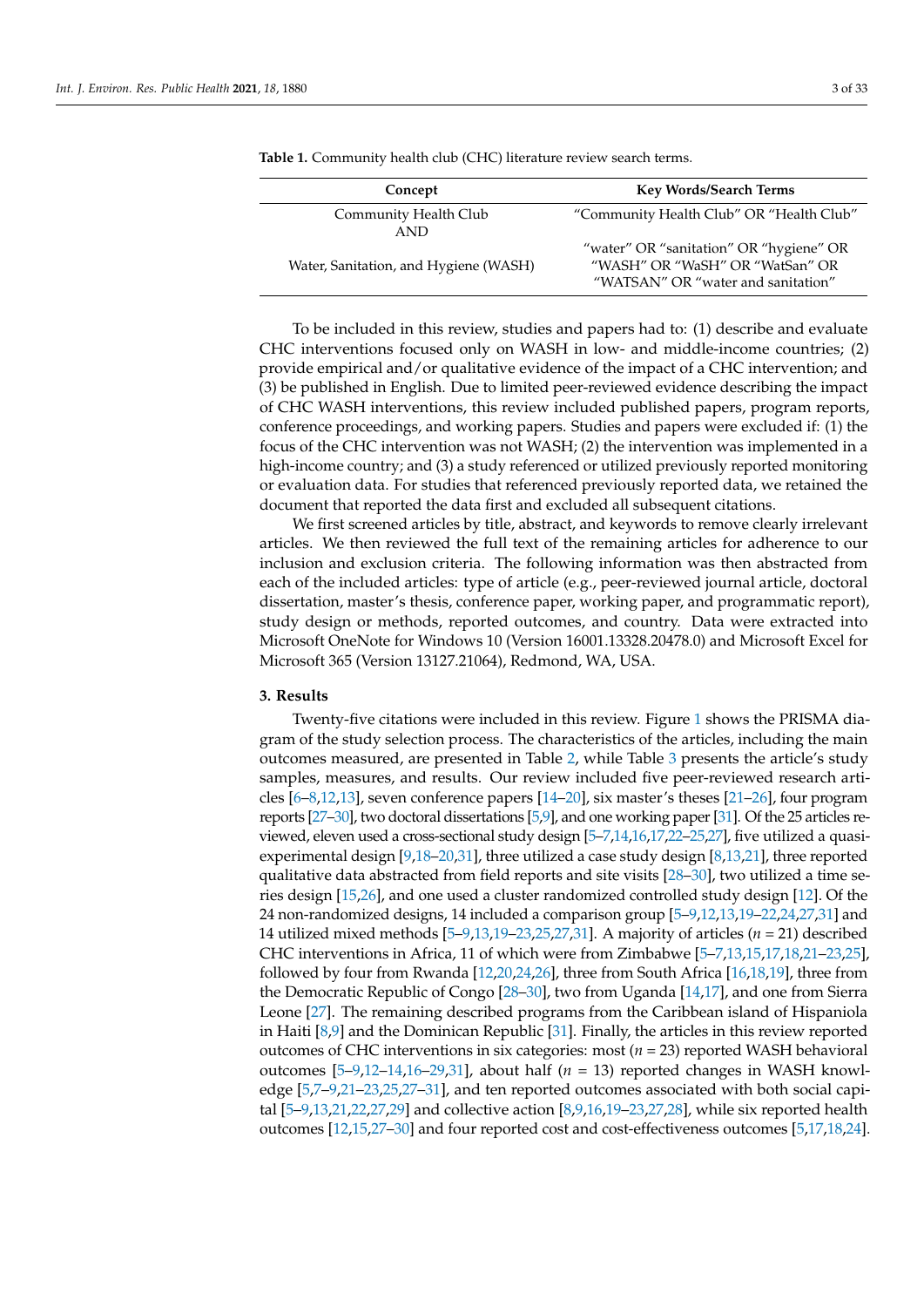<span id="page-3-0"></span>

cost-effectiveness outcomes [5,17,18,18,18].

**Figure 1.** Principal diagram. Note: WASH references to Water, Sanitation and CHC references to Community Health Clubs Figure 1. PRISMA Diagram. Note: WASH refers to Water, Sanitation and Hygiene and CHC refers to Community Health Clubs.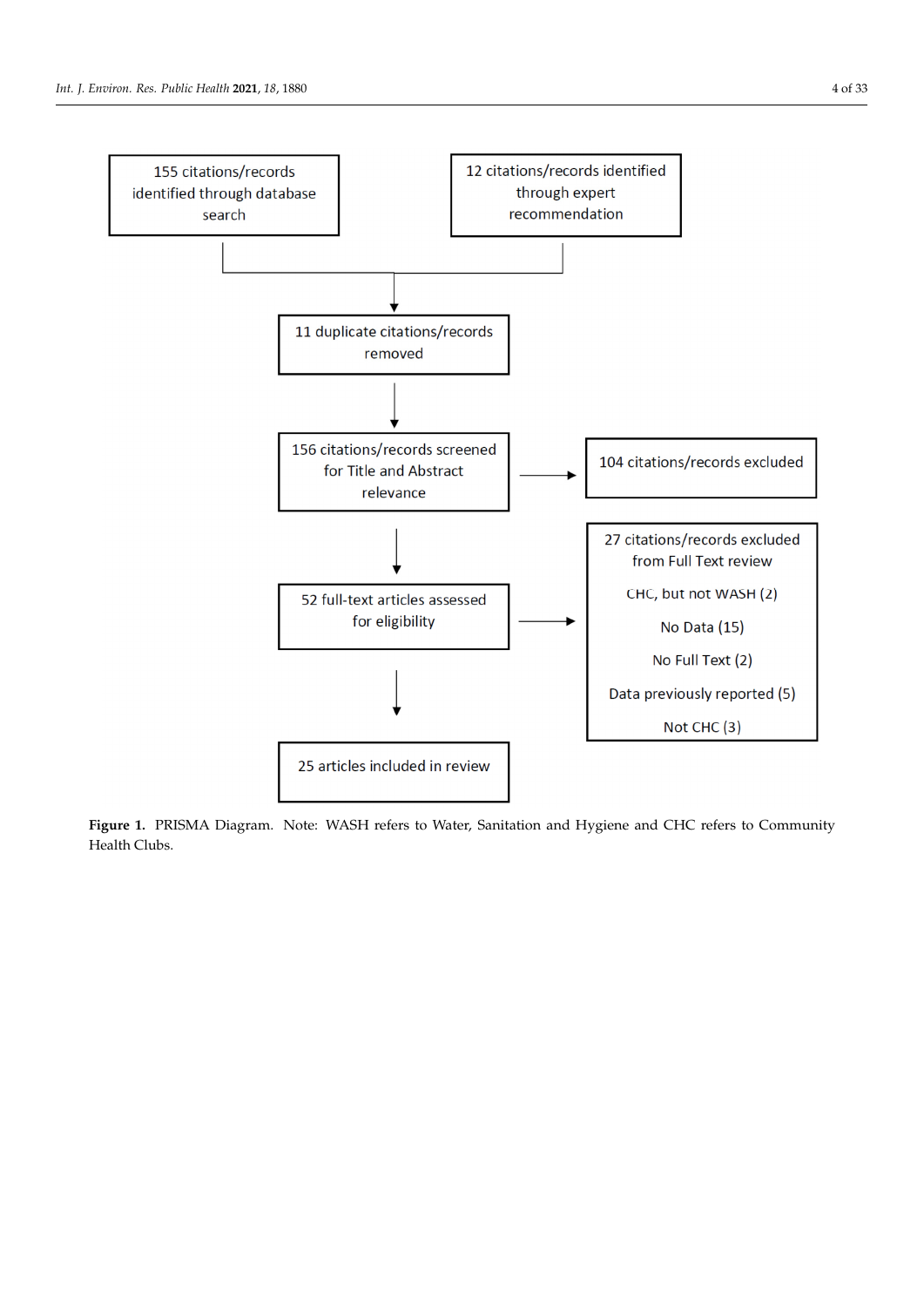| Author(s)                                      | <b>Type of Article</b>   |                          | <b>Study Design</b>                                                          |                                                           | Data Source(s)                                                                                                                        | Outcome(s)                                                                              | Countries                    |
|------------------------------------------------|--------------------------|--------------------------|------------------------------------------------------------------------------|-----------------------------------------------------------|---------------------------------------------------------------------------------------------------------------------------------------|-----------------------------------------------------------------------------------------|------------------------------|
| Waterkeyn, Okot, and Kwame<br>(2005)           | Conference Paper         | $\overline{\phantom{0}}$ | Retrospective, cross-sectional<br>(mid-intervention)                         |                                                           | Program monitoring data<br>Participant observations                                                                                   | <b>WASH Behaviors</b>                                                                   | Uganda                       |
| Waterkeyn and Cairncross (2005)                | Peer-Reviewed Manuscript |                          | Retrospective, cross-sectional<br>(post-intervention) using<br>mixed methods |                                                           | Participant surveys<br>Household observations<br>Key informant interviews                                                             | <b>WASH Behaviors</b><br>Social                                                         | Zimbabwe                     |
| Waterkeyn (2005)                               | Conference Paper         | $\qquad \qquad -$        | Retrospective, cross-sectional                                               |                                                           | Clinical register data                                                                                                                | Health                                                                                  | Zimbabwe                     |
| Waterkeyn (2006)                               | Doctoral Dissertation    |                          | Retrospective, cross-sectional<br>(post-intervention) using<br>mixed methods | $\overline{\phantom{m}}$                                  | Participant surveys<br>Household observations<br>Qualitative interviews<br>Focus group discussions with<br>pair-wise ranking exercise | <b>WASH Behaviors</b><br><b>WASH Knowledge</b><br>Social<br>Cost                        | Zimbabwe                     |
| Azurduy, Stakem, and Wright<br>(2007)          | Program Report           |                          | Retrospective, cross-sectional<br>(post-intervention)                        | $\overline{\phantom{a}}$<br>$\overline{\phantom{m}}$<br>۳ | Participant surveys<br>Household observations<br>Qualitative interviews<br>Focus group discussions                                    | <b>WASH Behaviors</b><br><b>WASH Knowledge</b><br>Social<br>Collective Action<br>Health | Sierra Leone                 |
| Rosenfeld (2008)                               | Conference Paper         |                          | Retrospective, cross-sectional<br>(post-intervention)                        |                                                           | Program monitoring data<br>Household surveys<br>Community observations                                                                | <b>WASH Behaviors</b><br>Collective Action                                              | South Africa                 |
| Waterkeyn, Matimati, and<br>Muringaniza (2009) | Conference Paper         | $\qquad \qquad -$        | Retrospective, cross-sectional<br>(post-intervention)                        |                                                           | Program monitoring data<br>Household observations                                                                                     | <b>WASH Behaviors</b><br>Cost                                                           | Uganda and<br>Zimbabwe       |
| Waterkeyn and Rosenfeld (2009)                 | Conference Paper         | $\qquad \qquad -$        | Prospective,<br>quasi-experimental (pre- and<br>post-intervention)           | $\overline{\phantom{m}}$                                  | Participant surveys<br>Household observations                                                                                         | <b>WASH Behaviors</b><br>Cost                                                           | South Africa and<br>Zimbabwe |

**Table 2.** Characteristics of reviewed articles.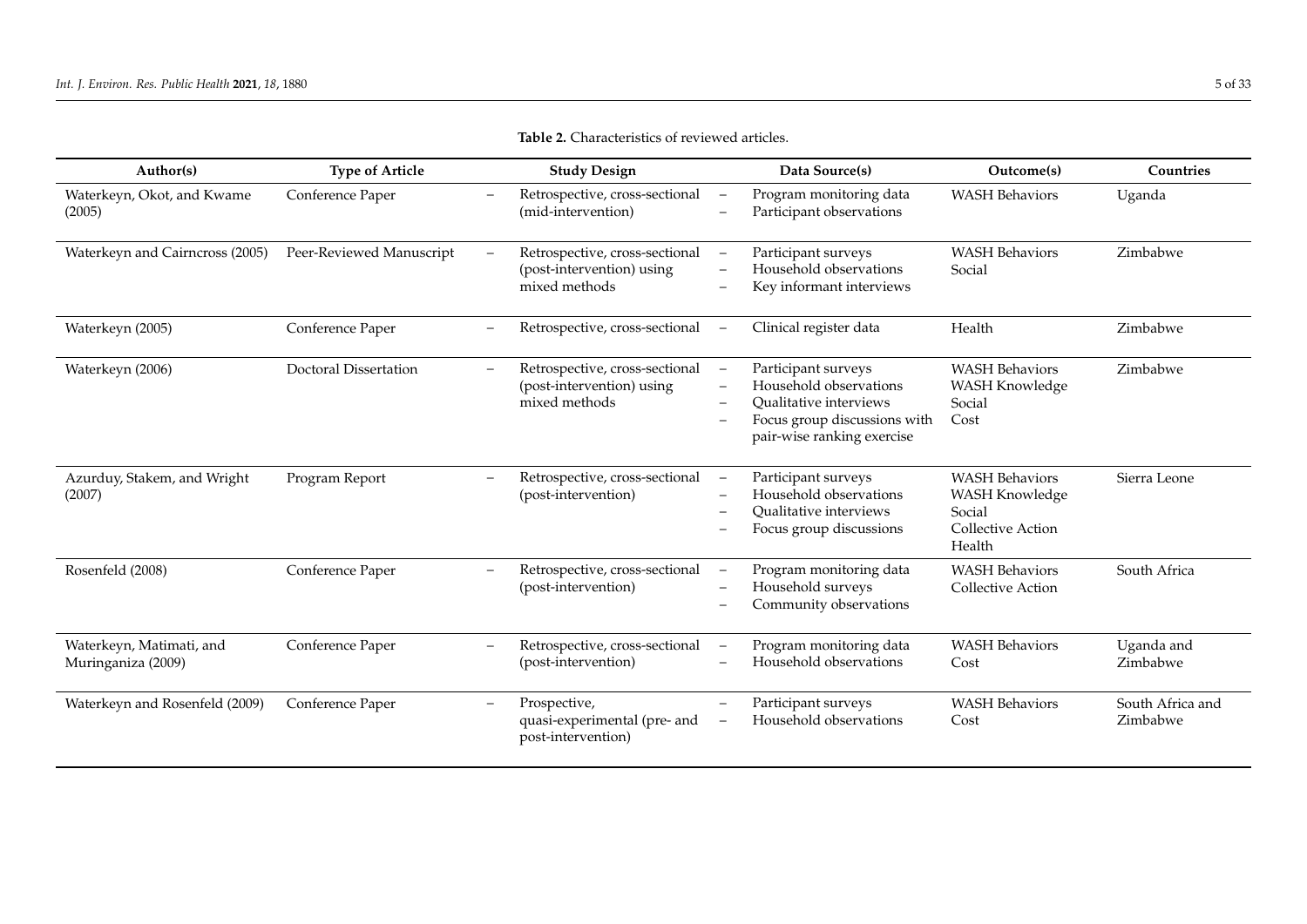| Author(s)                          | <b>Type of Article</b>   | <b>Study Design</b>                                                                                            | Data Source(s)                                                                                                                                                                                                     | Outcome(s)                                                                    | Countries          |
|------------------------------------|--------------------------|----------------------------------------------------------------------------------------------------------------|--------------------------------------------------------------------------------------------------------------------------------------------------------------------------------------------------------------------|-------------------------------------------------------------------------------|--------------------|
| Maksimoski and Waterkeyn<br>(2010) | Conference Paper         | Prospective,<br>$\qquad \qquad -$<br>quasi-experimental (pre- and<br>mid-intervention)                         | Participant surveys<br>Household observations<br>Communal observations                                                                                                                                             | <b>WASH Behaviors</b><br><b>Collective Action</b>                             | South Africa       |
| Whaley and Webster (2011)          | Peer-Reviewed Manuscript | Retrospective, case study of<br>CHC and CLTS interventions                                                     | Participant surveys<br>$\overline{\phantom{0}}$<br>Household observations<br>$\overline{\phantom{a}}$<br>Qualitative interviews<br>$\overline{\phantom{a}}$<br>Focus group discussions<br>$\overline{\phantom{a}}$ | <b>WASH Behaviors</b><br>Social                                               | Zimbabwe           |
| Ncube (2013)                       | Master's Thesis          | Retrospective, cross-sectional<br>(post-intervention) using<br>mixed methods                                   | Participant surveys<br>$\overline{\phantom{0}}$<br>Household observations<br><b>Oualitative interviews</b><br>$\overline{\phantom{a}}$<br>Focus group discussions<br>$\overline{\phantom{a}}$                      | <b>WASH Behaviors</b><br>WASH Knowledge<br>Social<br>Collective Action        | Zimbabwe           |
| Waterkeyn and Waterkeyn (2013)     | Peer-Reviewed Manuscript | Retrospective, cross-sectional<br>(post-intervention) using<br>mixed methods                                   | Participant surveys<br>$\overline{\phantom{a}}$<br>Household observations<br>Qualitative interviews<br>$\overline{\phantom{a}}$<br>Focus group discussions<br>$\overline{\phantom{a}}$                             | <b>WASH Behaviors</b><br>WASH Knowledge<br>Social                             | Zimbabwe           |
| Chingono (2013)                    | Master's Thesis          | Retrospective, case study<br>$\qquad \qquad -$<br>(post-intervention) using<br>mixed methods                   | Household observations<br>$\overline{\phantom{a}}$<br>Qualitative interviews<br>$\qquad \qquad -$<br>Focus group discussions<br>$\overline{\phantom{a}}$                                                           | <b>WASH Behaviors</b><br>WASH Knowledge<br>Social<br><b>Collective Action</b> | Zimbabwe           |
| Brooks et al. (2015)               | Peer-Reviewed Manuscript | Retrospective, case study<br>(post-intervention) using<br>mixed methods                                        | Participant surveys<br>$\overline{\phantom{m}}$<br>Household observations<br>$\overline{\phantom{a}}$<br>Qualitative interviews                                                                                    | <b>WASH Behaviors</b><br>WASH Knowledge<br>Social<br>Collective Action        | Haiti              |
| Rosenfeld and Taylor (2015)        | <b>Working Paper</b>     | Prospective,<br>$\qquad \qquad -$<br>quasi-experimental (pre- and<br>post-intervention) using<br>mixed methods | Participant surveys<br>$\overline{\phantom{a}}$<br>Household observations<br>$\overline{\phantom{m}}$<br>Qualitative interviews<br>$\overline{\phantom{a}}$<br>Focus group discussions                             | <b>WASH Behaviors</b><br>WASH Knowledge                                       | Dominican Republic |

**Table 2.** *Cont.*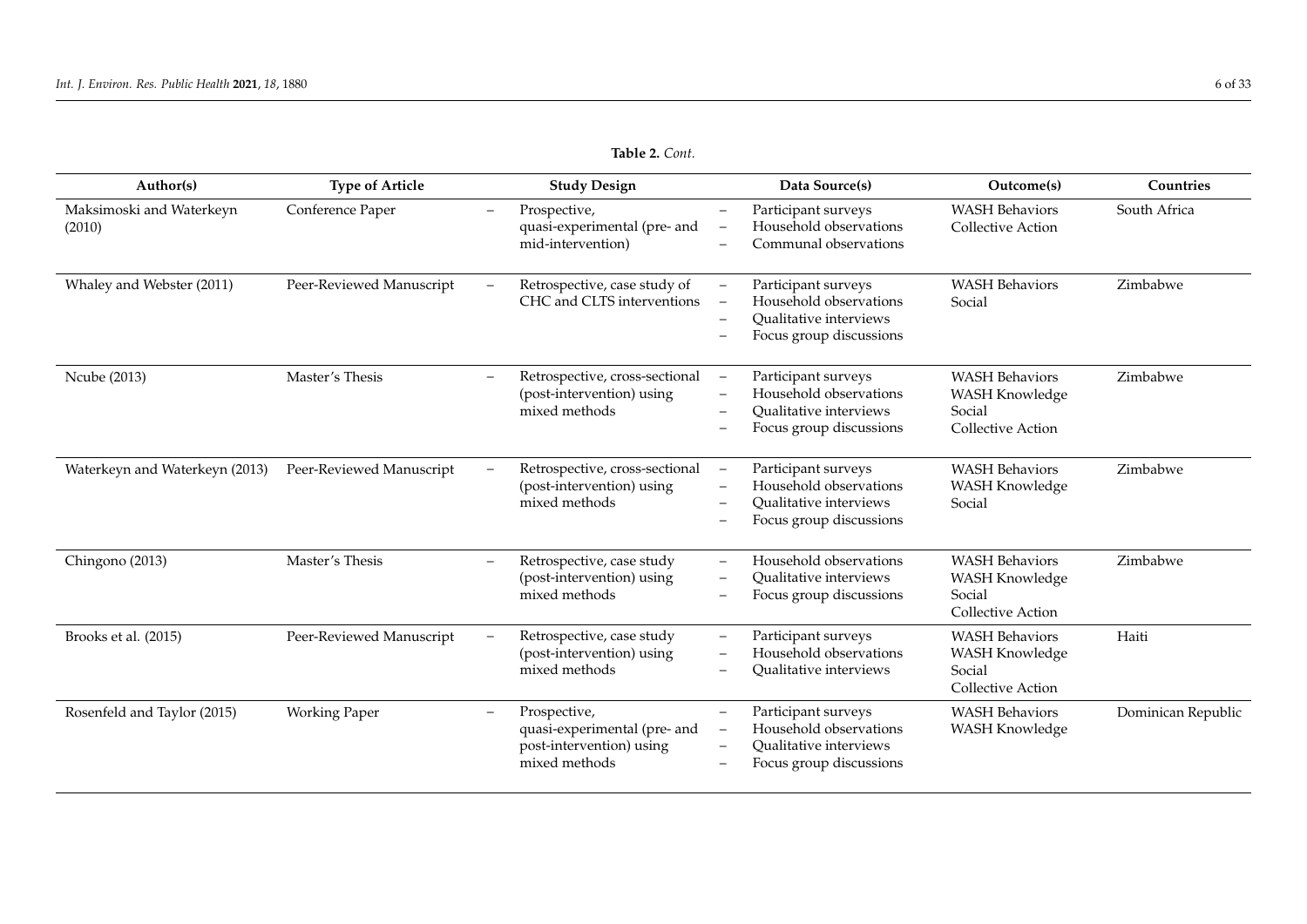| Author(s)                      | <b>Type of Article</b>   |                          | <b>Study Design</b>                                                                |                          | Data Source(s)                                                                                                        | Outcome(s)                                                                    | Countries                       |
|--------------------------------|--------------------------|--------------------------|------------------------------------------------------------------------------------|--------------------------|-----------------------------------------------------------------------------------------------------------------------|-------------------------------------------------------------------------------|---------------------------------|
| Beesley and Feeny (2016a)      | Program Report           |                          | Retrospective, case study                                                          |                          | <b>Oualitative interviews</b>                                                                                         | <b>WASH Behaviors</b><br>WASH Knowledge<br><b>Collective Action</b><br>Health | Democratic<br>Republic of Congo |
| Beesley and Feeny (2016b)      | Program Report           | $\overline{\phantom{0}}$ | Retrospective, case study                                                          |                          | Qualitative interviews                                                                                                | <b>WASH Behaviors</b><br><b>WASH Knowledge</b><br>Social<br>Health            | Democratic<br>Republic of Congo |
| Beesley et al. (2016)          | Program Report           | $\overline{\phantom{0}}$ | Retrospective, case study                                                          |                          | Qualitative interviews                                                                                                | WASH Knowledge<br>Health                                                      | Democratic<br>Republic of Congo |
| Ndayambaje (2016)              | Master's Thesis          | $\qquad \qquad -$        | Retrospective, cross-sectional<br>(post-intervention)                              | $\qquad \qquad -$        | Participant surveys<br>Desk review of government<br>and program data                                                  | <b>WASH Behaviors</b><br>Cost                                                 | Rwanda                          |
| Munyoro (2016)                 | Master's Thesis          | $\qquad \qquad -$        | Retrospective, cross-sectional<br>(post-intervention) using<br>qualitative methods | $\overline{\phantom{0}}$ | Household observations<br>Qualitative interviews<br>Focus group discussions                                           | <b>WASH Behavior</b><br><b>WASH Knowledge</b><br>Collective Action            | Zimbabwe                        |
| Sinharoy et al. (2017)         | Peer-Reviewed Manuscript |                          | Prospective, cluster<br>randomized trial (pre- and<br>post-intervention)           |                          | Participant surveys<br>Household observations<br>Anthropometrics<br>Drinking Water Samples                            | <b>WASH Behaviors</b><br>Health                                               | Rwanda                          |
| Ntakarutimana and Ekane (2017) | Conference Paper         |                          | Retrospective, case-control<br>(post-intervention) using<br>mixed methods          |                          | Participant surveys<br>Household observations<br>Qualitative interviews<br>Focus group discussions<br>Government data | <b>WASH Behaviors</b><br><b>Collective Action</b>                             | Rwanda                          |
| Matimati (2017)                | Master's Thesis          | $\qquad \qquad -$        | Retrospective, cross-sectional<br>(post-intervention) using<br>mixed methods       |                          | Participant surveys<br>Household observations<br>Focus group discussions                                              | <b>WASH Behaviors</b><br><b>WASH Knowledge</b>                                | Zimbabwe                        |

**Table 2.** *Cont.*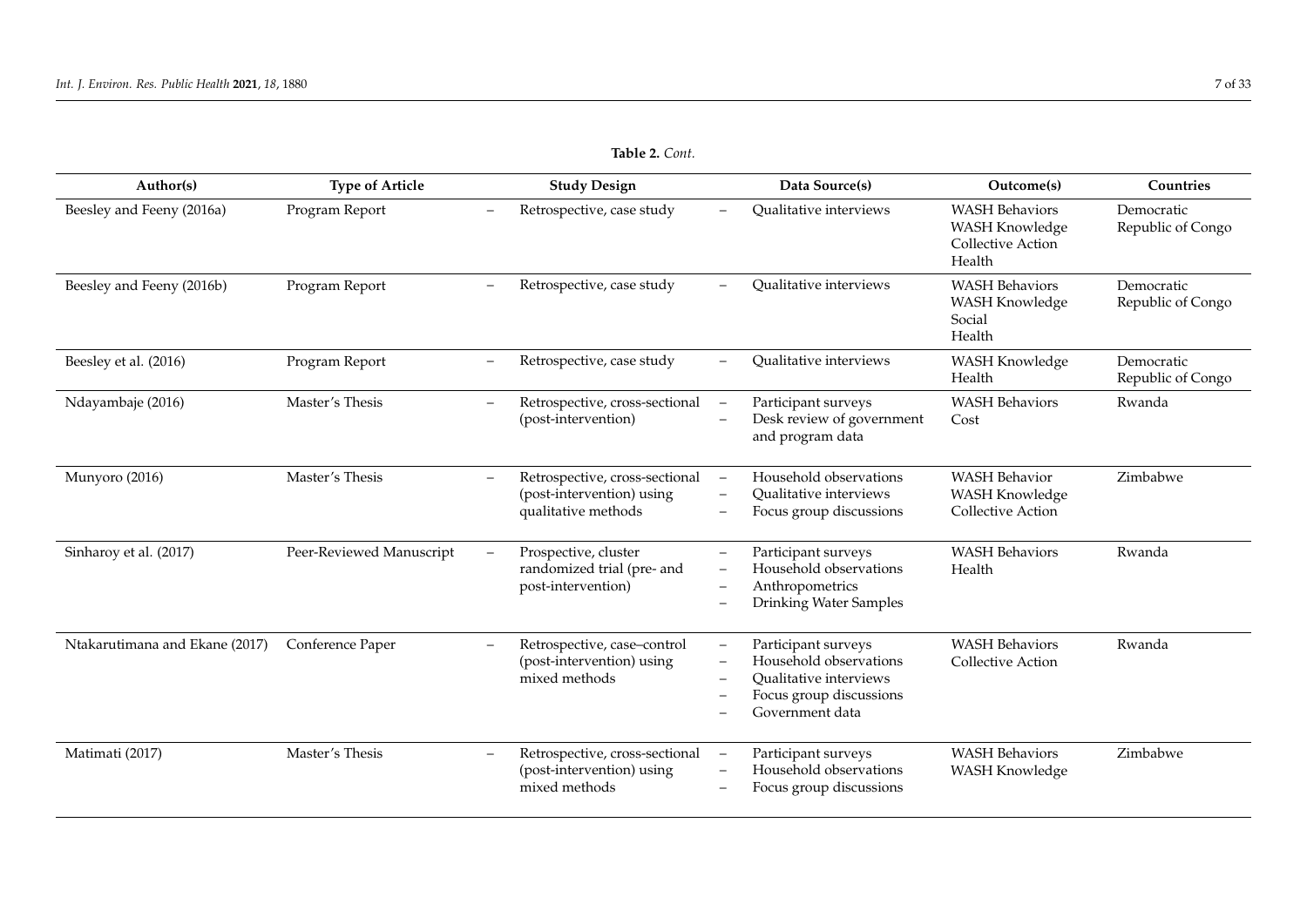| Author(s)        | <b>Type of Article</b> | <b>Study Design</b>                                                                                            | Data Source(s)                                                                                                                   | Outcome(s)                                                             | Countries |
|------------------|------------------------|----------------------------------------------------------------------------------------------------------------|----------------------------------------------------------------------------------------------------------------------------------|------------------------------------------------------------------------|-----------|
| Pantoglou (2018) | Master's Thesis        | Retrospective time series<br>$\overline{\phantom{0}}$<br>analysis                                              | Program monitoring data<br>$\qquad \qquad -$<br>Household observations                                                           | <b>WASH Behaviors</b>                                                  | Rwanda    |
| Rosenfeld (2019) | Doctoral Dissertation  | Prospective,<br>$\qquad \qquad -$<br>quasi-experimental (pre- and<br>post-intervention) using<br>mixed methods | Participant surveys<br>Household observations<br>$\overline{\phantom{a}}$<br>Focus group discussions<br>$\overline{\phantom{m}}$ | <b>WASH Behaviors</b><br>WASH Knowledge<br>Social<br>Collective Action | Haiti     |

**Table 2.** *Cont.*

# **Table 3.** Samples, measures, and results of reviewed articles.

<span id="page-7-0"></span>

| Author(s)                         | Sample                                                                                                                                                                                                                         | <b>Reported Measures</b>                                                                                                                                                                             | <b>Results</b>                                                                                                                                                                                                                                                                                                                                                                              |
|-----------------------------------|--------------------------------------------------------------------------------------------------------------------------------------------------------------------------------------------------------------------------------|------------------------------------------------------------------------------------------------------------------------------------------------------------------------------------------------------|---------------------------------------------------------------------------------------------------------------------------------------------------------------------------------------------------------------------------------------------------------------------------------------------------------------------------------------------------------------------------------------------|
| <b>WASH Behaviors</b>             |                                                                                                                                                                                                                                |                                                                                                                                                                                                      |                                                                                                                                                                                                                                                                                                                                                                                             |
| Waterkeyn, Okot, and Kwame (2005) | Census of 15,522 participants from<br>116 CHCs in 15 Internally Displaced<br>Camps                                                                                                                                             | Observations of constructed latrines and<br>hygiene facilities                                                                                                                                       | CHC participants constructed 8583 latrines<br>$\overline{\phantom{m}}$<br>CHC participants constructed 6062 bathing<br>$-$<br>shelters<br>Two camps where all CHC households (100%)<br>$\overline{\phantom{0}}$<br>constructed pot racks plus spill-over to non-CHC<br>households resulted in a percent increase (above<br>CHC households) in households with pot racks of<br>159% and 146% |
| Waterkeyn and Cairncross (2005)   | Survey and observations<br>$\overline{\phantom{0}}$<br>Random sample of 736 participants from<br>50 of 297 CHCs in two districts<br>Random sample of 172 respondents<br>from 2 matched comparison villages in<br>two districts | 20 observable indicators of good<br>$\overline{\phantom{m}}$<br>hygiene practices focused on defecation,<br>drinking water, hand washing, kitchen<br>hygiene, and environmental hygiene<br>behaviors | District 1: significant differences between<br>$\overline{\phantom{m}}$<br>intervention and comparison households on<br>16 WASH behaviors ( $p < 0.001$ )<br>District 2: significant differences between<br>$\overline{\phantom{m}}$<br>intervention and comparison households on<br>9 WASH behaviors ( $p < 0.01$ )                                                                        |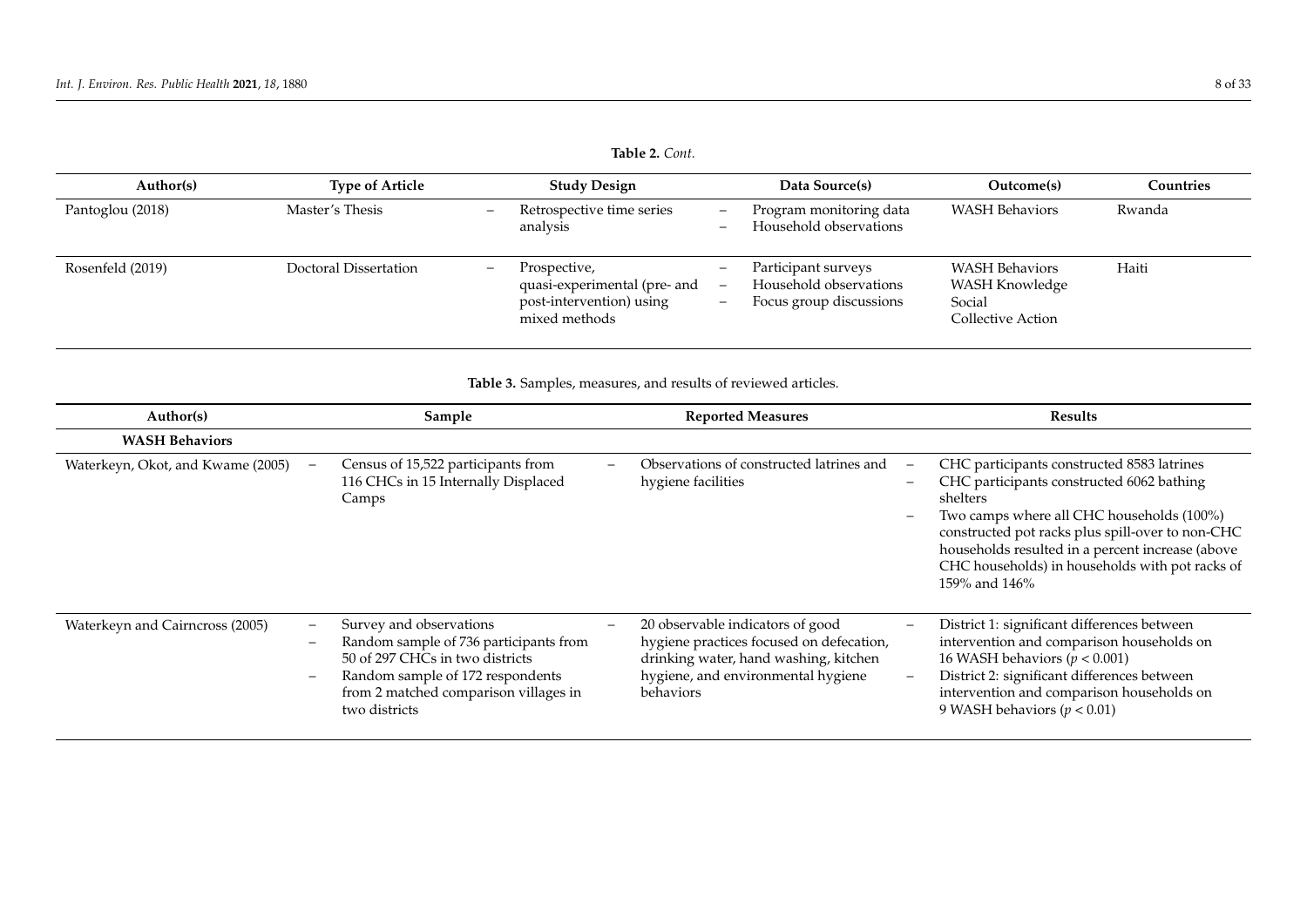| Author(s)                                      | Sample                                                                                                                                                                                                                        | <b>Reported Measures</b>                                                                                                                                                                                                           | <b>Results</b>                                                                                                                                                                                                                                                                        |
|------------------------------------------------|-------------------------------------------------------------------------------------------------------------------------------------------------------------------------------------------------------------------------------|------------------------------------------------------------------------------------------------------------------------------------------------------------------------------------------------------------------------------------|---------------------------------------------------------------------------------------------------------------------------------------------------------------------------------------------------------------------------------------------------------------------------------------|
| Waterkeyn (2006)                               | Random sample of 736 participants from<br>50 of 297 CHCs in two districts<br>Random sample of 172 respondents<br>from 2 matched comparison villages in<br>two districts                                                       | 20 observable indicators of good<br>hygiene practices focused on defecation,<br>drinking water, hand washing, kitchen<br>hygiene, and environmental hygiene<br>behaviors                                                           | Significant differences between intervention and<br>$\overline{\phantom{m}}$<br>comparison households on 20 WASH behaviors<br>(p < 0.01)                                                                                                                                              |
| Azurduy, Stakem, and Wright (2007)             | Purposive sample of participants from 7<br>$\overline{\phantom{0}}$<br>of 56 CHCs, program staff, and<br>community leadership in 1 district<br>Purposive sample of respondents from<br>5 comparison communities in 1 district | Self-reported childcare practices and<br>observations of household environment                                                                                                                                                     | CHC participants observed to have more<br>clotheslines, pot racks, and cleaner home<br>environments than comparison sample                                                                                                                                                            |
| Rosenfeld (2008)                               | Census of 995 participants from 9 CHCs<br>in 1 rural municipality                                                                                                                                                             | Self-reported drinking water treatment<br>behaviors                                                                                                                                                                                | 59% of participants reported treating their<br>$\qquad \qquad -$<br>drinking water at home by boiling or using<br>chlorine after 6 months (41% increase from<br>baseline)                                                                                                             |
| Waterkeyn, Matimati, and<br>Muringaniza (2009) | Census of 14,282 participants from<br>116 CHCs in 15 Internally Displaced<br>Camps                                                                                                                                            | Observations of constructed latrines and<br>hygiene facilities                                                                                                                                                                     | CHC participants constructed 11,932 latrines<br>58% of CHC participants constructed pot racks<br>43% of CHC participants constructed bathing<br>shelters<br>25% of CHC participants constructed hand<br>washing facilities                                                            |
| Waterkeyn and Rosenfeld (2009)                 | 2501 participants from 37 CHCs in<br>Zimbabwe<br>311 participants from 3 CHCs in South<br>Africa                                                                                                                              | 17 observable indicators (Zimbabwe)<br>and 12 observable indicators (South<br>Africa) of good hygiene practices<br>focused on defecation, drinking water,<br>hand washing, kitchen hygiene, and<br>environmental hygiene behaviors | 80% (44% average change from baseline to final)<br>$\qquad \qquad -$<br>of CHC participants practiced 17 observable<br>WASH behaviors in Zimbabwe<br>76% (36% average change from baseline to final)<br>of CHC participants practiced 12 observable<br>WASH behaviors in South Africa |

**Table 3.** *Cont.*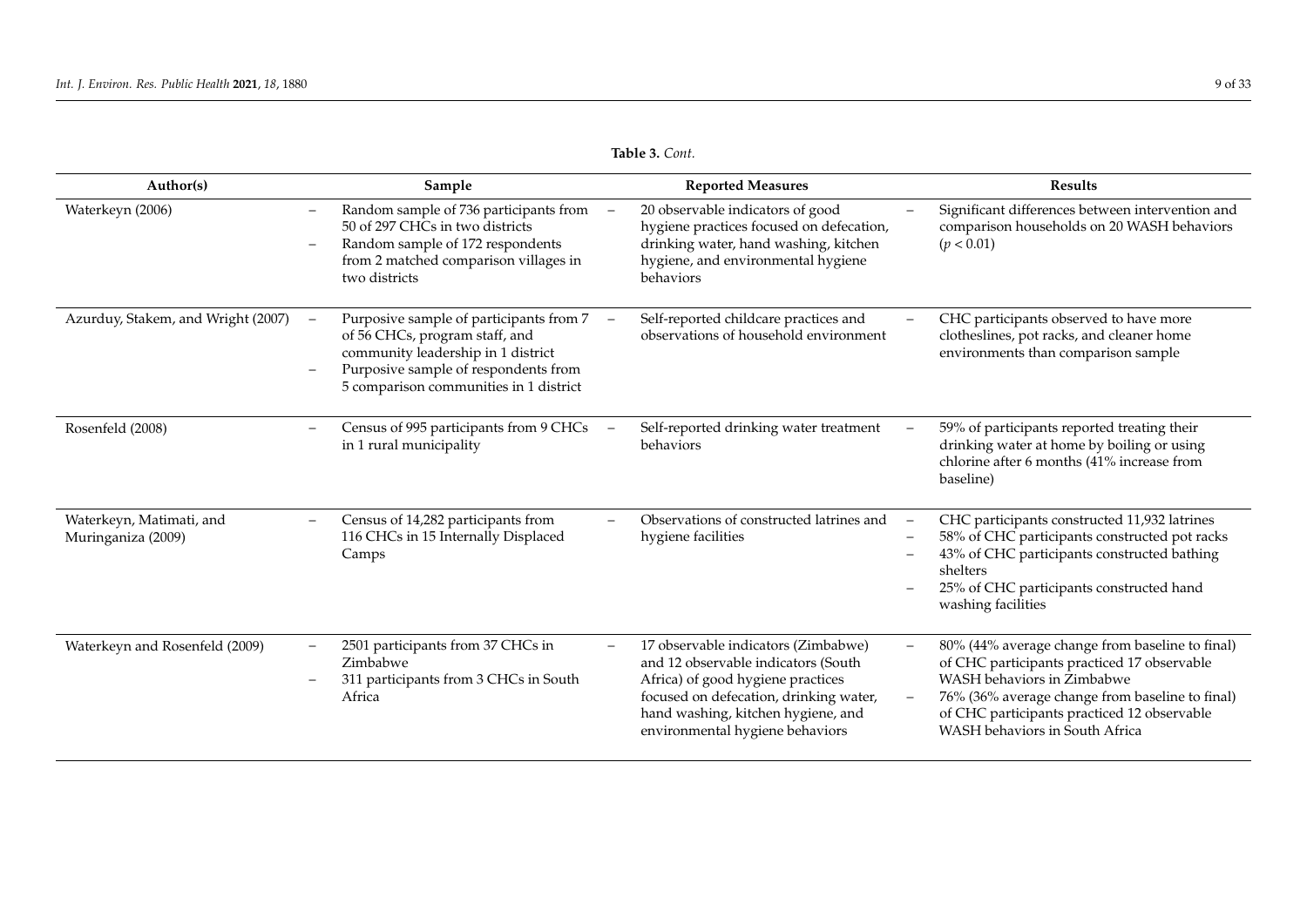| Author(s)                       | Sample                                                                                                                                                                                                                                           | <b>Reported Measures</b>                                                                                                                                                 | <b>Results</b>                                                                                                                                                                                                                                                                                                                                                                                                                                                                 |
|---------------------------------|--------------------------------------------------------------------------------------------------------------------------------------------------------------------------------------------------------------------------------------------------|--------------------------------------------------------------------------------------------------------------------------------------------------------------------------|--------------------------------------------------------------------------------------------------------------------------------------------------------------------------------------------------------------------------------------------------------------------------------------------------------------------------------------------------------------------------------------------------------------------------------------------------------------------------------|
| Maksimoski and Waterkeyn (2010) | Random sample of 89 heads of<br>household in 1 community<br>52 participants (census) from 1 CHC in<br>1 community                                                                                                                                | 10 observable indicators of household<br>health, sanitation, and hygiene                                                                                                 | 75.6% increase in CHC households reporting zero<br>open defecation at mid-line<br>79.2% of CHC households categorized as<br>$\overline{\phantom{m}}$<br>practicing high WASH behaviors compared to<br>36.9% of non-CHC households at mid-line                                                                                                                                                                                                                                  |
| Whaley and Webster (2011)       | Random sample of 115 participants from<br>$\qquad \qquad -$<br>2 randomly sampled CHC communities<br>in 2 districts<br>Random sample of 118 participants from<br>1 randomly sampled and 1 purposively<br>sampled CLTS communities in 2 districts | 11 observable indicators of good<br>hygiene practices focused on defecation<br>and hand washing                                                                          | Households in CHC communities had<br>$\overline{\phantom{m}}$<br>significantly greater reduction in open defecation<br>and use of hand washing facilities compared to<br>CLTS communities ( $p < 0.0001$ )<br>Households in CLTS communities more likely to<br>$\overline{\phantom{m}}$<br>have a latrine than CHC communities (44% vs.<br>$26\%$<br>CHC households more likely to sustain use of<br>hand washing facilities than CLTS households<br>$(37\% \text{ vs. } 2\%)$ |
| Ncube (2013)                    | Random sample of 175 participants from<br>3 CHCs in 1 peri-urban district<br>Random sample of 60 respondents from<br>1 comparison community in<br>1 peri-urban district                                                                          | Self-reported defecation and hand<br>washing practices<br>Observations of household hygiene,<br>latrines, drinking water, and hand<br>washing behaviors                  | 30-40% increase in observable clean yards, toilets,<br>$\overline{\phantom{m}}$<br>and water points<br>92% of CHC respondents correctly demonstrated<br>hand washing using pour to waste compared to<br>35% of comparison respondents                                                                                                                                                                                                                                          |
| Waterkeyn and Waterkeyn (2013)  | Random sample of 1124 participants<br>from 76 of 382 CHCs in 3 districts<br>Random sample of 276 respondents<br>from 3 matched comparison villages in<br>3 districts                                                                             | 10 observable indicators of good<br>hygiene practices focused on defecation,<br>drinking water, hand washing, kitchen<br>hygiene, and environmental hygiene<br>behaviors | CHC participants were significantly more likely<br>to practice 10 WASH behaviors than the<br>comparison group ( $p < 0.001$ )<br>93.4% of CHC participants practiced safe<br>sanitation compared to 43.2% of comparison<br>sample ( $p < 0.001$ )                                                                                                                                                                                                                              |

**Table 3.** *Cont.*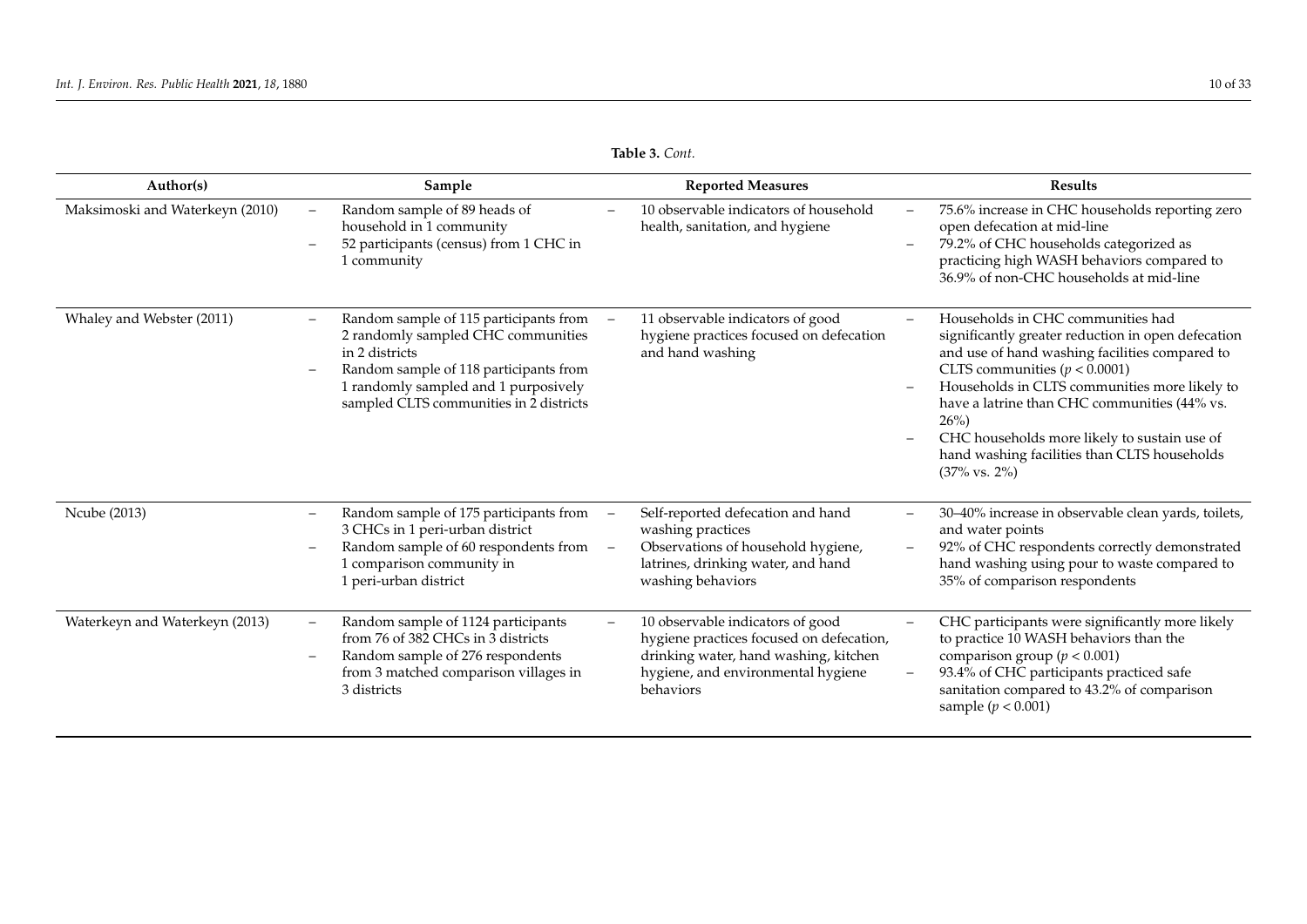| Author(s)                   | Sample                                                                                                                                                                           | <b>Reported Measures</b>                                                                                                                                                 | <b>Results</b>                                                                                                                                                                                                                                                                                    |
|-----------------------------|----------------------------------------------------------------------------------------------------------------------------------------------------------------------------------|--------------------------------------------------------------------------------------------------------------------------------------------------------------------------|---------------------------------------------------------------------------------------------------------------------------------------------------------------------------------------------------------------------------------------------------------------------------------------------------|
| Chingono (2013)             | Random sample of 60 participants from<br>6 of 39 CHCs in 1 district<br>Random sample of 20 respondents from<br>2 comparison villages in 1 district                               | Observations of household drinking<br>water, defecation, and hand washing<br>behaviors                                                                                   | CHC participants demonstrated a 15% increase in<br>use of borehole water, 18% increase in latrine<br>ownership, and 22% increase in the presence of<br>hand washing facilities<br>The majority of CHC households observed to<br>have clotheslines and pot racks                                   |
| Brooks et al. (2015)        | Census of 52 participants from 3 of<br>23 purposively sampled urban CHCs<br>Random sample of 146 non-CHC heads<br>of household from 3 purposively<br>sampled urban neighborhoods | Self-reported and household<br>observations of drinking water,<br>defecation, hand washing, and<br>environmental management practices                                    | Comparison respondents were 7.1 times more<br>likely to report open defecation than CHC<br>respondents ( $p < 0.02$ )<br>CHC participants were more likely to practice<br>improved hand washing, drinking water storage,<br>and environmental management practices than<br>comparison respondents |
| Rosenfeld and Taylor (2015) | Random sample of households<br>$\qquad \qquad -$<br>(participants and non-participants) in<br>5 communities with CHC intervention                                                | 20 observable indicators of good<br>hygiene practices focused on defecation,<br>drinking water, hand washing, kitchen<br>hygiene, and environmental hygiene<br>behaviors | CHC participants showed no significant change<br>in observable behaviors from baseline to final<br>No significant difference in observable behaviors<br>between CHC participants and comparison<br>respondents at final                                                                           |
| Beesley and Feeny (2016a)   | Participants from 1 CHC in 1 rural<br>village<br>Program staff                                                                                                                   | Perceived changes in participants' water,<br>sanitation, and hygiene behaviors                                                                                           | CHC participants reported constructing garbage<br>$\hspace{0.1mm}-\hspace{0.1mm}$<br>pits and latrines with hand washing facilities                                                                                                                                                               |
| Beesley and Feeny (2016b)   | Participants from 1 CHC in 1 rural<br>village<br>Program staff                                                                                                                   | Perceived changes in participants' water,<br>sanitation, and hygiene behaviors                                                                                           | CHC participants reported construction of<br>latrines, hand washing facilities, garbage pits, and<br>pot racks<br>CHC participants reported improved kitchen<br>hygiene practices                                                                                                                 |

**Table 3.** *Cont.*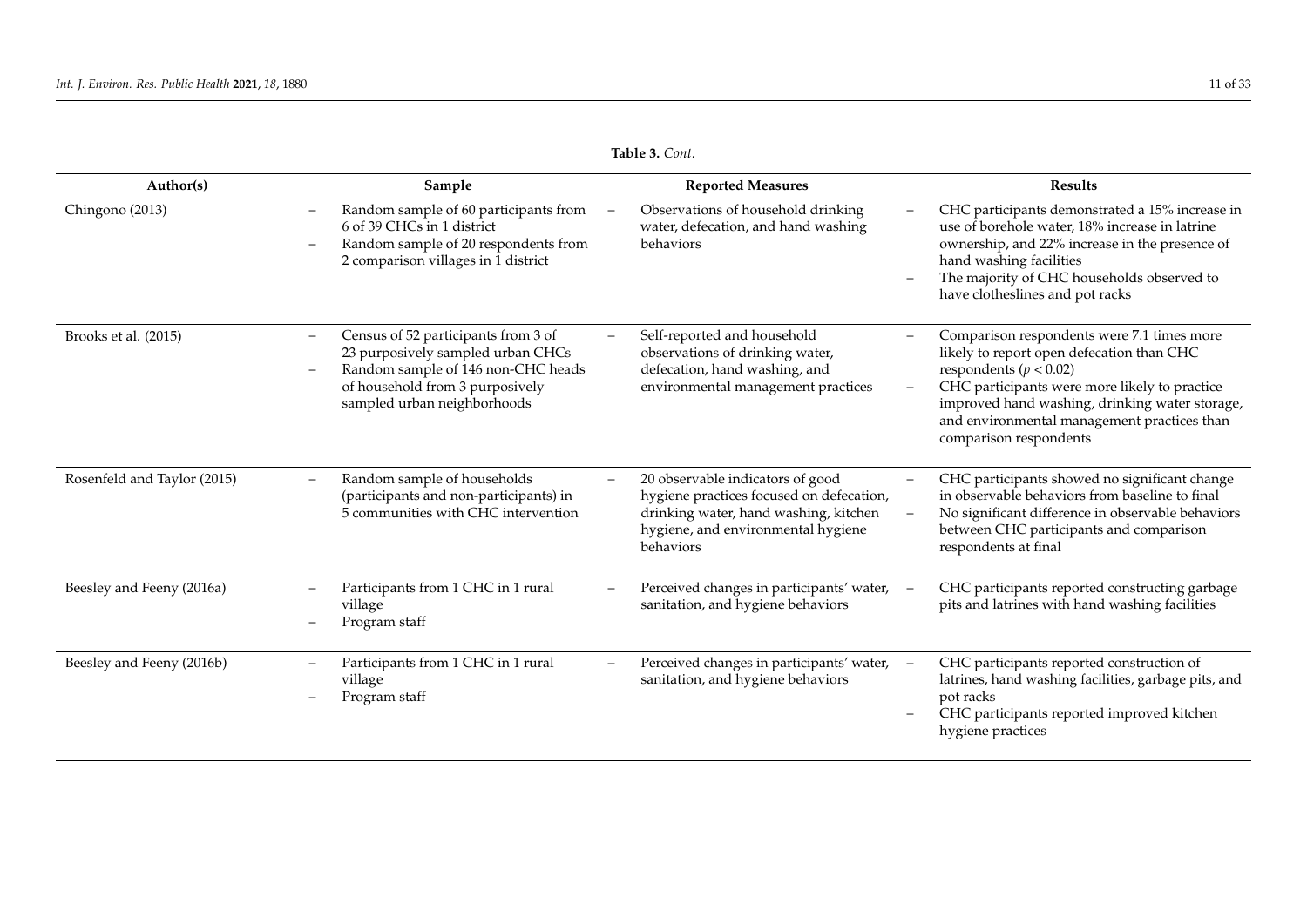| Author(s)         | Sample                                                                                                                                                                                                                                                               | <b>Reported Measures</b>                                                                                                                                                                                                                                                                                                                                                                                                                                                                         | <b>Results</b>                                                                                                                                                                                                                                                                                                                                                                                                                                                                                                                                                                                                                                                                |
|-------------------|----------------------------------------------------------------------------------------------------------------------------------------------------------------------------------------------------------------------------------------------------------------------|--------------------------------------------------------------------------------------------------------------------------------------------------------------------------------------------------------------------------------------------------------------------------------------------------------------------------------------------------------------------------------------------------------------------------------------------------------------------------------------------------|-------------------------------------------------------------------------------------------------------------------------------------------------------------------------------------------------------------------------------------------------------------------------------------------------------------------------------------------------------------------------------------------------------------------------------------------------------------------------------------------------------------------------------------------------------------------------------------------------------------------------------------------------------------------------------|
| Ndayambaje (2016) | Random sample of 50 participants from<br>$\qquad \qquad -$<br>1 "classic" CHC in 1 village from<br>1 district<br>Random sample of 50 participants from<br>1 "lite" CHC in 1 village from 1 district<br>Purposive sample of 44 program<br>administrators and trainers | 10 observable indicators of household<br>water, sanitation, and hygiene practices<br>Perceived impact of "classic" and "lite"<br>arms on household hygiene, waste<br>management, environmental<br>management, community wellness,<br>malaria control, and drinking water<br>practices<br>Perceived effectiveness of "classic" and<br>"lite" arms on household hygiene, waste<br>management, environmental<br>management, community wellness,<br>malaria control, and drinking water<br>practices | Greater improvement in WASH behaviors from<br>baseline to final in the "classic" arm than the "lite"<br>arm: hygienic latrine (14.4% vs. 2.4%), hand<br>washing facility (41% vs. 5.1%), household water<br>treatment $(15.6\% \text{ vs. } 3.7\%)$<br>CHC participants (classic and lite) rated the<br>intervention as having the greatest impact on<br>malaria control (use of mosquito nets and<br>treatment), community wellness (participate in<br>wellness programs), and household hygiene<br>(hand washing facilities) practices<br>Key informants rated the "classic" arm as more<br>effective than the "lite" arm on achieving change<br>in all behavioral outcomes |
| Munyoro (2016)    | Purposive sample of 15 participants<br>from 6 of 12 CHCs in 1 urban area<br>Convenience sample of 90 project staff<br>and town leaders                                                                                                                               | Perceived changes in participant WASH<br>behaviors                                                                                                                                                                                                                                                                                                                                                                                                                                               | Respondents reported increased personal hygiene<br>practices, including brushing teeth, combing hair,<br>bathing, washing clothes, and cutting nails<br>Respondents observed to stop using the common<br>bowl method of hand washing and begin using<br>the pour to waste method<br>CHC participants observed to increase storing<br>drinking water in covered containers<br>CHC households observed to have garbage pits,<br>compost pits, clean latrines, and clean yards after<br>the intervention                                                                                                                                                                         |

**Table 3.** *Cont.*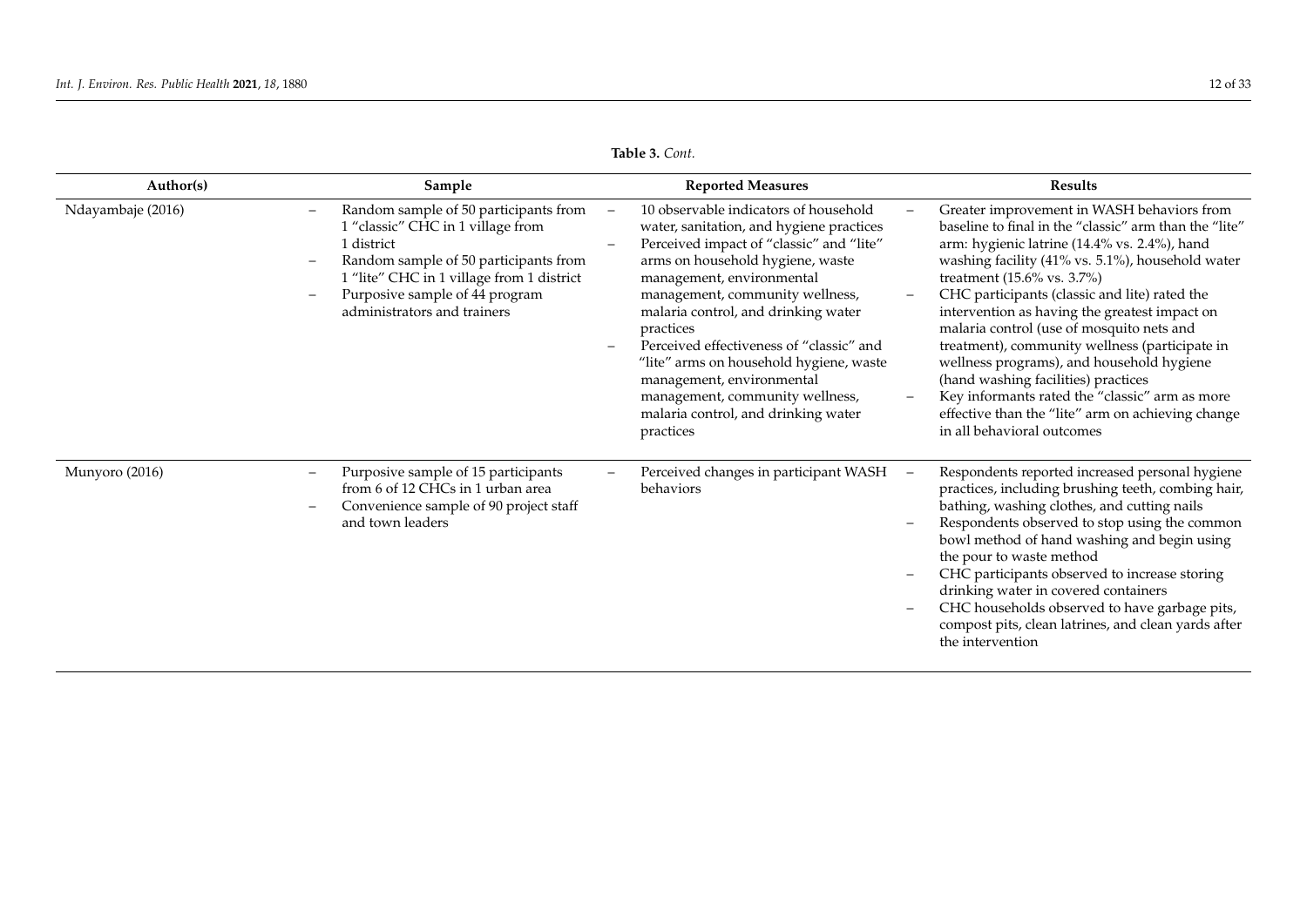| Author(s)                      | Sample                                                                                                                                                                                                                                                                                                                                                           | <b>Reported Measures</b>                                                                                                                                                                                                                                               | <b>Results</b>                                                                                                                                                                                                                                                                                                                                                                                                                                                                                                                                                                |
|--------------------------------|------------------------------------------------------------------------------------------------------------------------------------------------------------------------------------------------------------------------------------------------------------------------------------------------------------------------------------------------------------------|------------------------------------------------------------------------------------------------------------------------------------------------------------------------------------------------------------------------------------------------------------------------|-------------------------------------------------------------------------------------------------------------------------------------------------------------------------------------------------------------------------------------------------------------------------------------------------------------------------------------------------------------------------------------------------------------------------------------------------------------------------------------------------------------------------------------------------------------------------------|
| Sinharoy et al. (2017)         | Random sample of 2729 participants<br>from 50 "classic" CHCs with children<br>under 5 years in 1 district<br>Random sample of 2482 participants<br>$\overline{\phantom{0}}$<br>from 50 "lite" CHCs with children under<br>5 years in 1 district<br>Random sample of 2723 respondents<br>from 50 control communities with<br>children under 5 years in 1 district | Observations of household latrines and<br>hand washing facilities<br>Self-reported drinking water source,<br>$\overline{\phantom{m}}$<br>drinking water treatment, child feces<br>disposal practices<br>Colony-forming units of fecal coliforms<br>per 100 mL of water | Households in the "classic" CHC arm were<br>significantly more likely to treat their drinking<br>water ( $p = 0.003$ ) and have a latrine than control<br>households ( $p = 0.017$ )<br>Participants in the "classic" arm who completed<br>20 CHC sessions were significantly more likely to<br>report treating their drinking water and have a<br>structurally complete latrine than controls<br>No significant differences in behaviors between<br>households in the "lite" CHC arm and control<br>households                                                               |
| Ntakarutimana and Ekane (2017) | Random sample of 407 participants from<br>$\overline{\phantom{m}}$<br>2 CHCs (1 peri-urban and 1 rural) in<br>2 districts<br>Random sample of 391 respondents<br>from 2 control communities<br>(1 peri-urban and 1 rural) in 2 districts                                                                                                                         | Observations of household latrines and<br>$\sim$<br>hand washing practices                                                                                                                                                                                             | Peri-urban ( $p = 0.0001$ ) CHC households were<br>$\overline{\phantom{m}}$<br>significantly more likely at final to have an<br>improved toilet (89.4% vs. 74.2%), clean toilet<br>(69.5% vs. 28%), functional hand washing facility<br>(74.2% vs. 13.7%), and soap (38.4% vs. 7.7%) than<br>controls<br>Rural ( $p = 0.0001$ ) CHC households were<br>significantly more likely at final to have an<br>improved toilet (95.2% vs. 14.2%), clean toilet<br>(98.1% vs. 45%), functional hand washing facility<br>(91.4% vs. 43.3%), and soap (92.4% vs. 4.2%) than<br>controls |
| Matimati (2017)                | Random sample of 30 adult household<br>$\qquad \qquad -$<br>members from 10 communities with a<br>CHC in 1 district                                                                                                                                                                                                                                              | Self-report and observations of<br>household drinking water, kitchen<br>hygiene, defecation, hand washing, and<br>solid waste management practices                                                                                                                     | Statistically significant associations between the<br>number of CHC sessions attended and treating<br>drinking water ( $p < 0.0001$ ), having a clean toilet<br>$(p = 0.001)$ , and using soap to wash hands<br>(p < 0.0001)<br>50% of CHC participants reported behavioral<br>changes were sustained 2 years after the<br>intervention completed                                                                                                                                                                                                                             |

**Table 3.** *Cont.*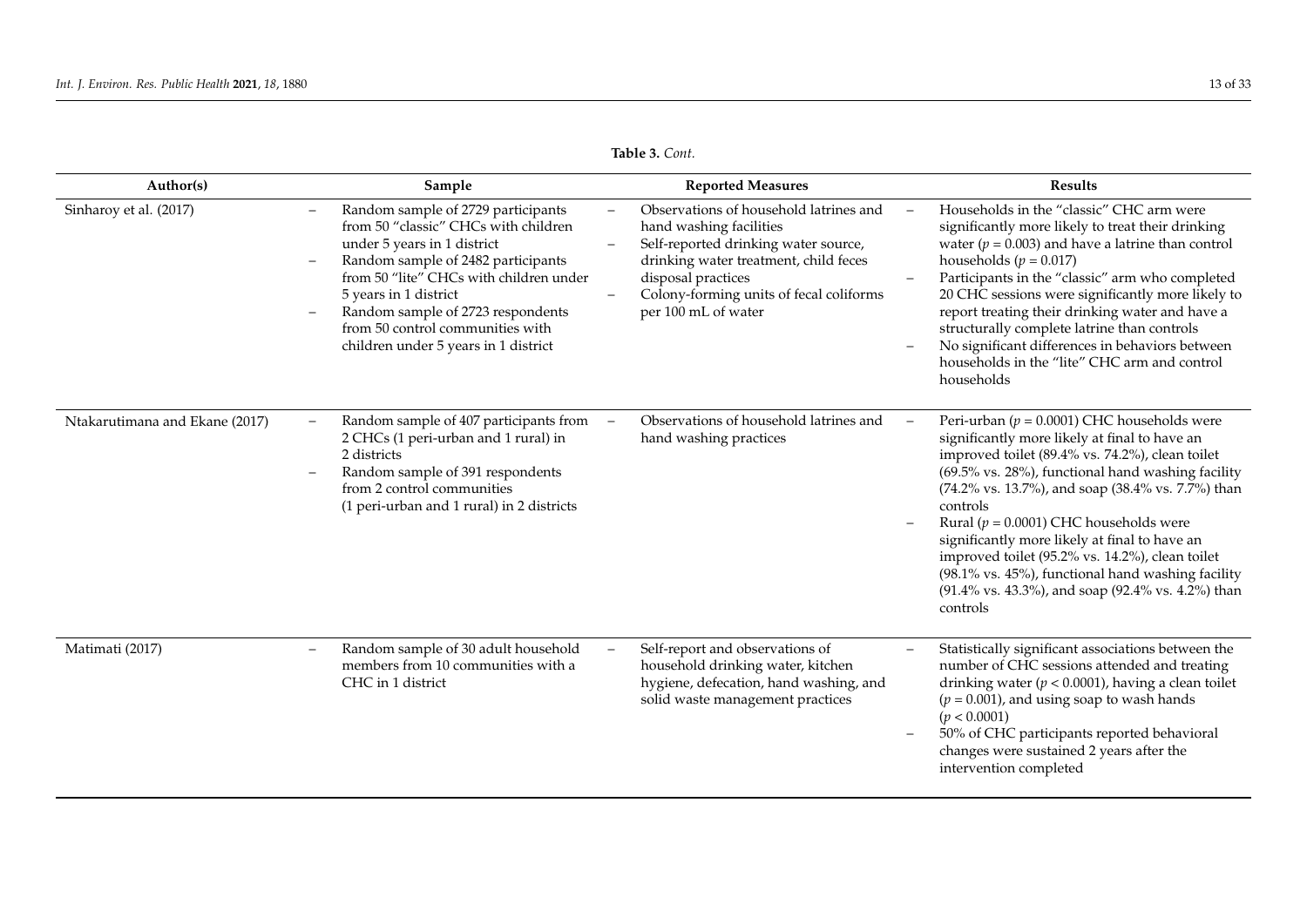| Author(s)             | Sample                                                                                                                                                                                                                                                                                                                                                                                                                                                                                                                                                            | <b>Reported Measures</b>                                                                                                                                                                                                                                                                                                                                           | <b>Results</b>                                                                                                                                                                                                                                                                                                                                                                                                                                                |
|-----------------------|-------------------------------------------------------------------------------------------------------------------------------------------------------------------------------------------------------------------------------------------------------------------------------------------------------------------------------------------------------------------------------------------------------------------------------------------------------------------------------------------------------------------------------------------------------------------|--------------------------------------------------------------------------------------------------------------------------------------------------------------------------------------------------------------------------------------------------------------------------------------------------------------------------------------------------------------------|---------------------------------------------------------------------------------------------------------------------------------------------------------------------------------------------------------------------------------------------------------------------------------------------------------------------------------------------------------------------------------------------------------------------------------------------------------------|
| Pantoglou (2018)      | Census of CHC 381 participants from<br>50 communities receiving the "classic"<br>intervention                                                                                                                                                                                                                                                                                                                                                                                                                                                                     | Average scores on 29 observable WASH<br>indicators grouped into 8 main<br>indicators of household hygiene,<br>drinking water source, drinking water<br>storage, hand washing, sanitation, body<br>hygiene, cooking, and childcare at five<br>time points                                                                                                           | Statistically significant improvement in<br>observable hygiene indicators from baseline to:<br>mid-line ( $p = 0.01$ ), end-line ( $p < 0.05$ ),<br>post-intervention I ( $p < 0.05$ ), and<br>post-intervention II ( $p < 0.05$ )<br>At post-intervention I and II, 86% and 100% of all<br>recommended practices were observed in<br>sampled households                                                                                                      |
| Rosenfeld (2019)      | Random sample of 381 (baseline) and<br>$-$<br>284 (final) adult heads of CHC<br>participant households from 15 of<br>35 randomly sampled CHC<br>communities across 4 communes<br>Random sample of 326 (baseline) and<br>237 (final) adult heads of household<br>from 6 matched comparison<br>communities across 4 communes<br>Purposive sample of 32 CHC<br>participants and 4 CHC facilitators from<br>4 purposively sampled CHCs (2 high<br>and 2 low change in knowledge and<br>behavior scores)<br>Purposive sample of 7 program<br>managers and coordinators | Hygiene index scores (0-14 points)<br>comprised of 16 observable indicators of<br>household WASH practices in five<br>domains: drinking water, sanitation and<br>defecation, hand washing, kitchen<br>hygiene, and environmental/solid waste<br>management practices<br>Qualitative themes about WASH<br>behaviors and factors that facilitated<br>behavior change | No significant treatment effect on WASH<br>$\overline{\phantom{m}}$<br>behavioral scores ( $p = 0.80$ )<br>Discussants described how defecation and hand<br>washing behavioral changes were influenced by<br>the knowledge they gained about the link<br>between disease (diarrhea and cholera) and<br><b>WASH</b> behaviors<br>Discussants described how behavioral changes<br>became habitual when people realized they<br>avoided diseases such as cholera |
| <b>WASH Knowledge</b> |                                                                                                                                                                                                                                                                                                                                                                                                                                                                                                                                                                   |                                                                                                                                                                                                                                                                                                                                                                    |                                                                                                                                                                                                                                                                                                                                                                                                                                                               |
| Waterkeyn (2006)      | Random sample of 736 participants from<br>50 of 297 CHCs in two districts<br>Random sample of 172 respondents<br>from 2 matched comparison villages in<br>two districts                                                                                                                                                                                                                                                                                                                                                                                           | Quantitative measure of participant<br>knowledge of recipe for homemade oral<br>rehydration solution, proper childcare,<br>and prevention of diarrhea, malaria,<br>bilharzia, worms, skin diseases,<br>HIV/AIDS, and TB                                                                                                                                            | CHC participants provided significantly higher<br>number of correct responses on 9 questions than<br>comparison respondents ( $p < 0.0001$ )                                                                                                                                                                                                                                                                                                                  |

**Table 3.** *Cont.*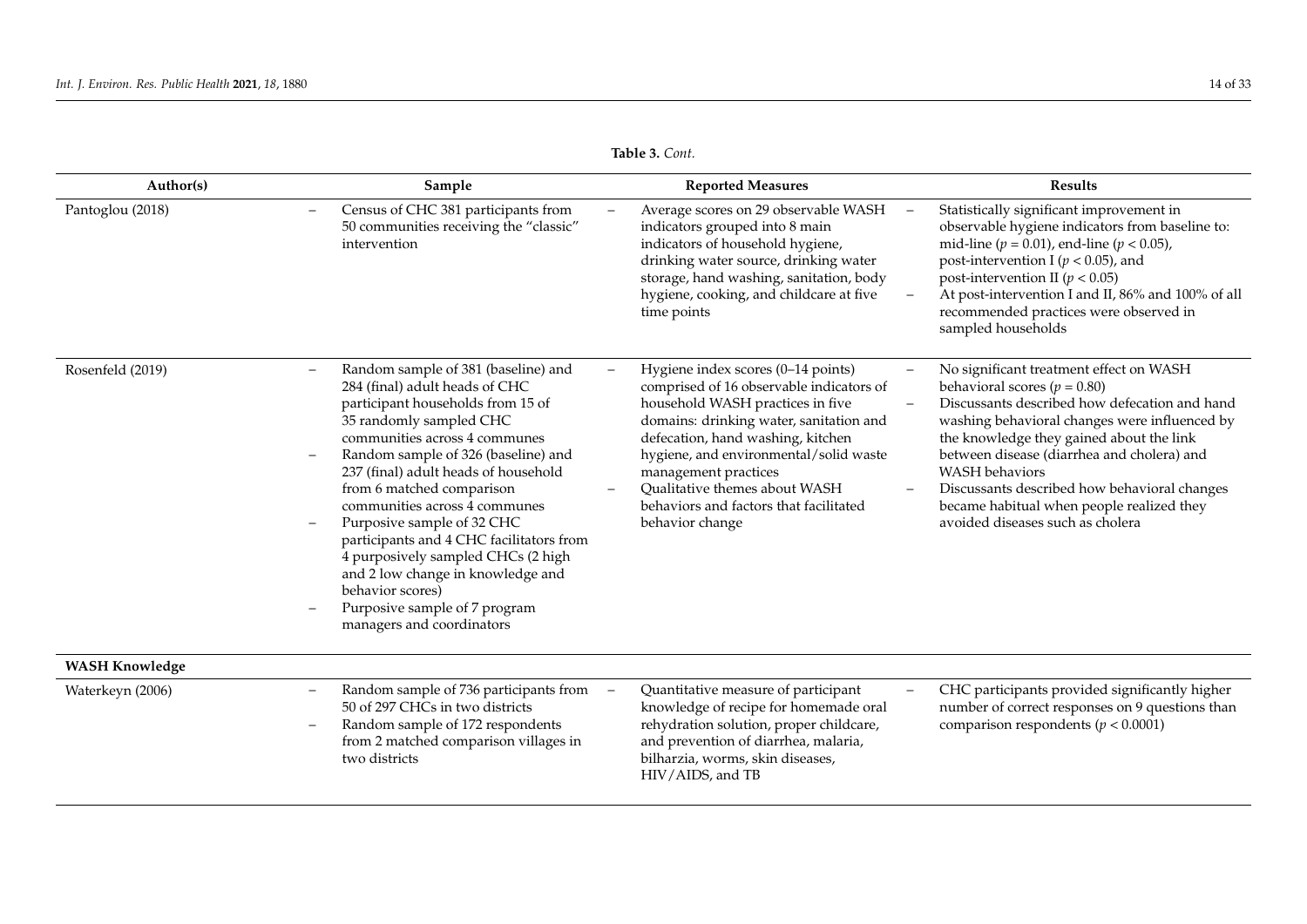| Author(s)                          | Sample                                                                                                                                                                                            | <b>Reported Measures</b>                                                                                                                                                                                                                                          | <b>Results</b>                                                                                                                                                                                                                                                                                                                                                                                                                                                           |
|------------------------------------|---------------------------------------------------------------------------------------------------------------------------------------------------------------------------------------------------|-------------------------------------------------------------------------------------------------------------------------------------------------------------------------------------------------------------------------------------------------------------------|--------------------------------------------------------------------------------------------------------------------------------------------------------------------------------------------------------------------------------------------------------------------------------------------------------------------------------------------------------------------------------------------------------------------------------------------------------------------------|
| Azurduy, Stakem, and Wright (2007) | Purposive sample of participants from 7<br>of 56 CHCs, program staff, and<br>community leadership in 1 district<br>Purposive sample of respondents from<br>5 comparison communities in 1 district | Descriptions of knowledge gained<br>through participation                                                                                                                                                                                                         | CHC participants were able to list all topics<br>learned from the curriculum                                                                                                                                                                                                                                                                                                                                                                                             |
| Ncube (2013)                       | Random sample of 175 participants from<br>3 CHCs in 1 peri-urban district<br>Random sample of 60 respondents from<br>1 comparison community in<br>1 peri-urban district                           | Quantitative measures of participant<br>knowledge of oral rehydration solution<br>recipe, childcare, diarrhea, malaria,<br>bilharzia, worms, skin diseases, and<br>HIV/AIDS                                                                                       | 65% of CHC participants had "good" WASH<br>knowledge, while 65% of comparison<br>respondents had "poor" WASH knowledge                                                                                                                                                                                                                                                                                                                                                   |
| Waterkeyn and Waterkeyn (2013)     | Random sample of 1124 participants<br>$-$<br>from 76 of 382 CHCs in 3 districts<br>Random sample of 276 respondents<br>from 3 matched comparison villages in<br>3 districts                       | Quantitative measures of participant<br>knowledge about appropriate childcare<br>and the transmission and prevention of<br>diarrhea, schistosomiasis, worms, skin<br>diseases, malaria, HIV/AIDS, and TB<br>10 observable indicators of good<br>hygiene practices | 68.3% of CHC participants demonstrated "full<br>knowledge" of diarrhea compared to 38.2% of<br>comparison respondents ( $p < 0.001$ )<br>80% of CHC participants practicing<br>10 recommended WASH behaviors demonstrated<br>"full knowledge" of diarrhea compared to 50% of<br>comparison respondents<br>A greater proportion of CHC participants<br>demonstrated full knowledge of all topics than<br>comparison respondents (20% average difference<br>on all topics) |
| Chingono (2013)                    | Random sample of 60 participants from<br>6 of 39 CHCs in 1 district<br>Random sample of 20 respondents from<br>2 comparison villages in 1 district                                                | Self-reported descriptions of knowledge<br>about the CHC curriculum                                                                                                                                                                                               | CHC participants reported increased knowledge<br>$\overline{\phantom{0}}$<br>about disease management, nutrition, personal<br>hygiene, environmental hygiene, and child health<br>(e.g., vaccinations, growth monitoring, and<br>exclusive breastfeeding)                                                                                                                                                                                                                |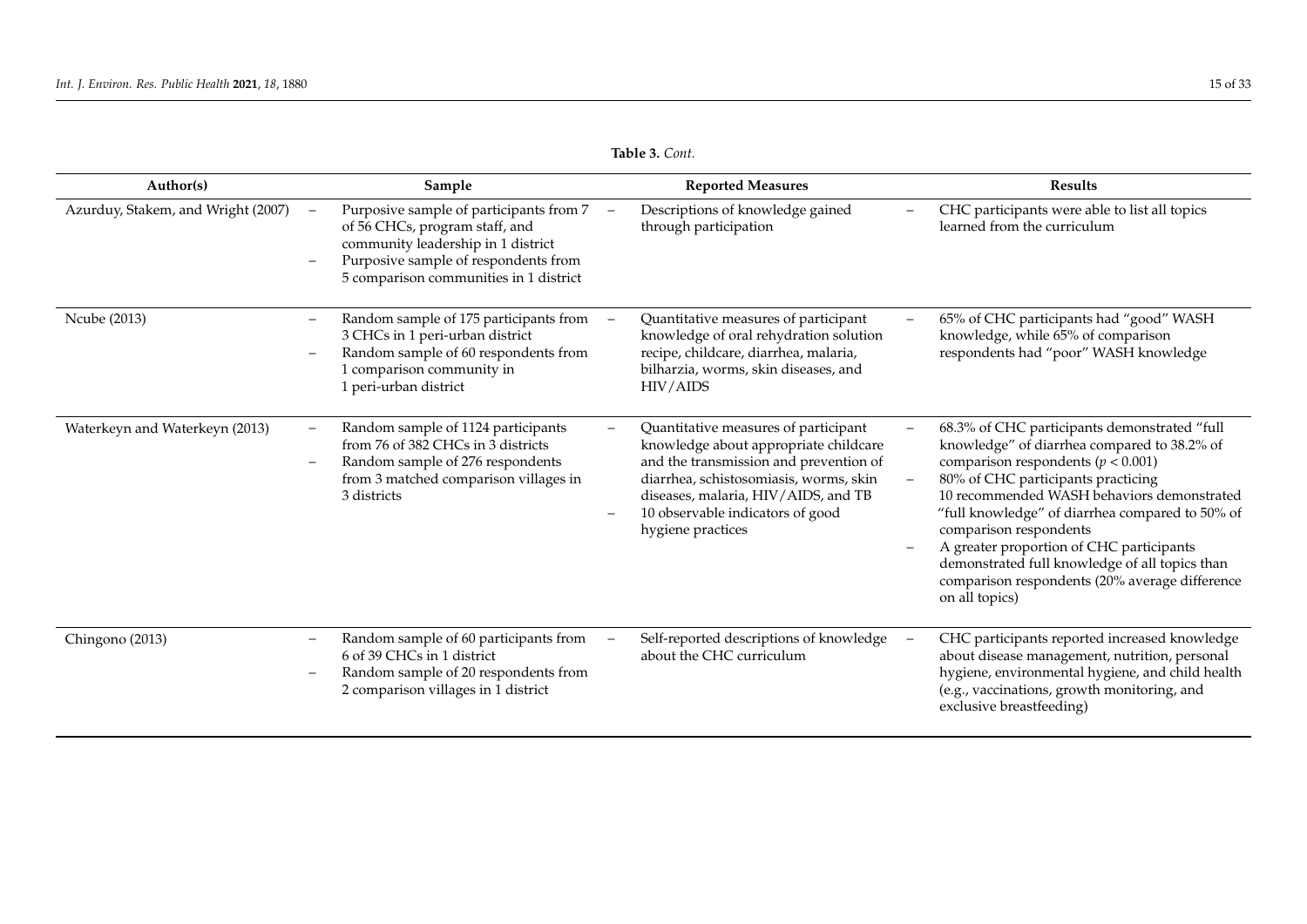| Author(s)                   | Sample                                                                                                                                                                                                       | <b>Reported Measures</b>                                                                                                                                                                                                                              | <b>Results</b>                                                                                                                                                                                      |
|-----------------------------|--------------------------------------------------------------------------------------------------------------------------------------------------------------------------------------------------------------|-------------------------------------------------------------------------------------------------------------------------------------------------------------------------------------------------------------------------------------------------------|-----------------------------------------------------------------------------------------------------------------------------------------------------------------------------------------------------|
| Brooks et al. (2015)        | Census of 52 participants from 3 of<br>23 purposively sampled urban CHCs<br>Random sample of 146 non-CHC heads<br>$\overline{\phantom{m}}$<br>of household from 3 purposively<br>sampled urban neighborhoods | Aggregated scores (number of correct<br>$\overline{\phantom{0}}$<br>responses categorized as low, medium<br>low, medium high, and high) measuring<br>participant knowledge of hand washing,<br>diarrhea, skin diseases, worms, malaria,<br>and dengue | CHC participants were significantly more likely<br>to have high preventive WASH knowledge scores<br>$(71.2\% \text{ vs. } 4.1\%)$ compared to comparison<br>respondents ( $p < 0.0001$ )            |
| Rosenfeld and Taylor (2015) | Random sample of households<br>(participants and non-participants) in<br>5 communities with CHC intervention                                                                                                 | Total correct responses to questions<br>measuring knowledge of hand washing,<br>diarrhea, skin diseases, worms, and<br>dengue                                                                                                                         | CHC participants knowledge scores increased<br>significantly from baseline to final<br>CHC participants knowledge scores at final were<br>significantly higher than comparison respondent<br>scores |
| Beesley and Feeny (2016a)   | Participants from 1 CHC in 1 rural<br>village<br>Program staff                                                                                                                                               | Perceived changes in participants' water,<br>$\overline{\phantom{0}}$<br>sanitation, and hygiene knowledge                                                                                                                                            | CHC participants reported increased awareness<br>about the importance of hygiene practices to<br>prevent disease                                                                                    |
| Beesley and Feeny (2016b)   | Participants from 1 CHC in 1 rural<br>village<br>Program staff                                                                                                                                               | Perceived changes in participants' water,<br>$\overline{\phantom{0}}$<br>sanitation, and hygiene knowledge                                                                                                                                            | CHC participants reported increased knowledge<br>about nutrition and kitchen hygiene                                                                                                                |
| Beesley et al. (2016)       | Participants from 1 CHC in 1 rural<br>village<br>Program staff                                                                                                                                               | Perceived changes in participants' water,<br>sanitation, and hygiene knowledge                                                                                                                                                                        | CHC participants reported increased knowledge<br>about nutrition, kitchen hygiene, and personal<br>hygiene                                                                                          |

**Table 3.** *Cont.*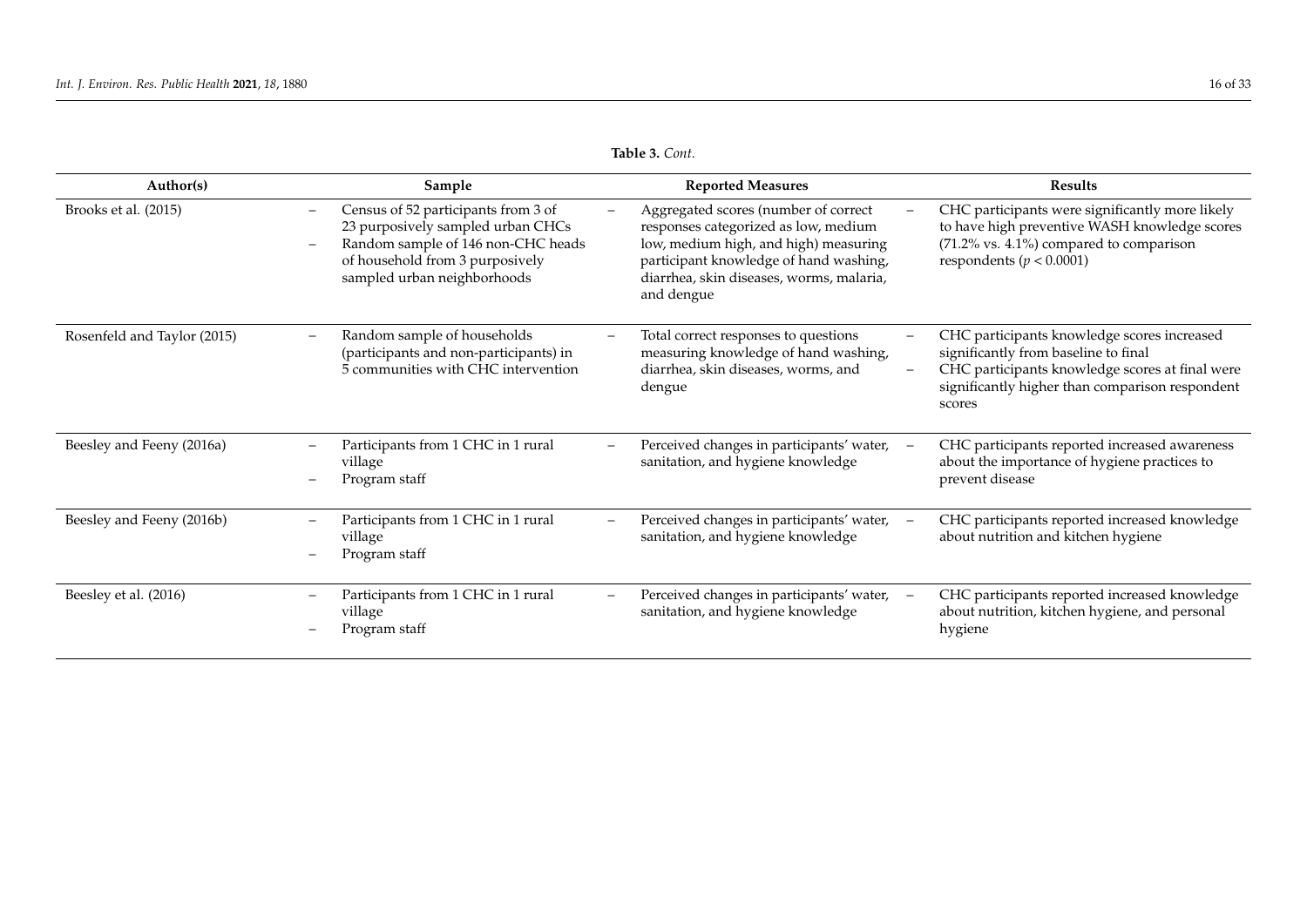| Author(s)        | Sample                                                                                                                                                                                                                                                                                                                                                                                                                                                                                                                                                                                                      | <b>Reported Measures</b>                                                                                                                                                                                                                                                                                                                                                          | <b>Results</b>                                                                                                                                                                                                                                                                                                                                                                                                 |
|------------------|-------------------------------------------------------------------------------------------------------------------------------------------------------------------------------------------------------------------------------------------------------------------------------------------------------------------------------------------------------------------------------------------------------------------------------------------------------------------------------------------------------------------------------------------------------------------------------------------------------------|-----------------------------------------------------------------------------------------------------------------------------------------------------------------------------------------------------------------------------------------------------------------------------------------------------------------------------------------------------------------------------------|----------------------------------------------------------------------------------------------------------------------------------------------------------------------------------------------------------------------------------------------------------------------------------------------------------------------------------------------------------------------------------------------------------------|
| Munyoro (2016)   | Purposive sample of 15 participants<br>from 6 of 12 CHCs in 1 urban area<br>Convenience sample of 90 project staff<br>and town leaders                                                                                                                                                                                                                                                                                                                                                                                                                                                                      | Perceived changes in participant<br>knowledge                                                                                                                                                                                                                                                                                                                                     | Respondents described increased knowledge<br>about WASH diseases and the importance of<br>personal hygiene, hand washing, and safe<br>drinking water<br>Respondents described increased knowledge<br>about diarrhea, malaria, bilharzia, worms, TB,<br>dysentery, and HIV/AIDS<br>A significant increase in the number of<br>participants who could name the causes and<br>prevention of diarrhea was reported |
| Matimati (2017)  | Purposive sample of 43 participants and<br>leaders from 10 CHC communities                                                                                                                                                                                                                                                                                                                                                                                                                                                                                                                                  | Perceived changes in the community                                                                                                                                                                                                                                                                                                                                                | CHC participants described increases in<br>knowledge about WASH diseases and disease<br>prevention                                                                                                                                                                                                                                                                                                             |
| Rosenfeld (2019) | Random sample of 381 (baseline) and<br>$\overline{\phantom{m}}$<br>284 (final) adult heads of CHC<br>participant households from 15 of<br>35 randomly sampled CHC<br>communities across 4 communes<br>Random sample of 326 (baseline) and<br>$\qquad \qquad -$<br>237 (final) adult heads of household<br>from 6 matched comparison<br>communities across 4 communes<br>Purposive sample of 32 CHC<br>participants and 4 CHC facilitators from<br>4 purposively sampled CHCs (2 high<br>and 2 low change in knowledge and<br>behavior scores)<br>Purposive sample of 7 program<br>managers and coordinators | Composite knowledge score<br>(0-26 points) comprised of the total<br>number of correct responses to four<br>questions about diarrhea transmission,<br>when to wash hands, prevention of skin<br>diseases, and the ingredients for<br>homemade oral rehydration solution<br>Qualitative themes focused on<br>participant learning and information<br>dissemination through the CHC | Significant treatment effect on composite WASH<br>knowledge scores ( $p < 0.0001$ )<br>Discussants described how the focus of the<br>intervention was to increase participants'<br>knowledge and disseminate information through<br>the community<br>Discussants described how knowledge about<br>diseases such as cholera led to WASH behavioral<br>changes                                                   |

**Table 3.** *Cont.*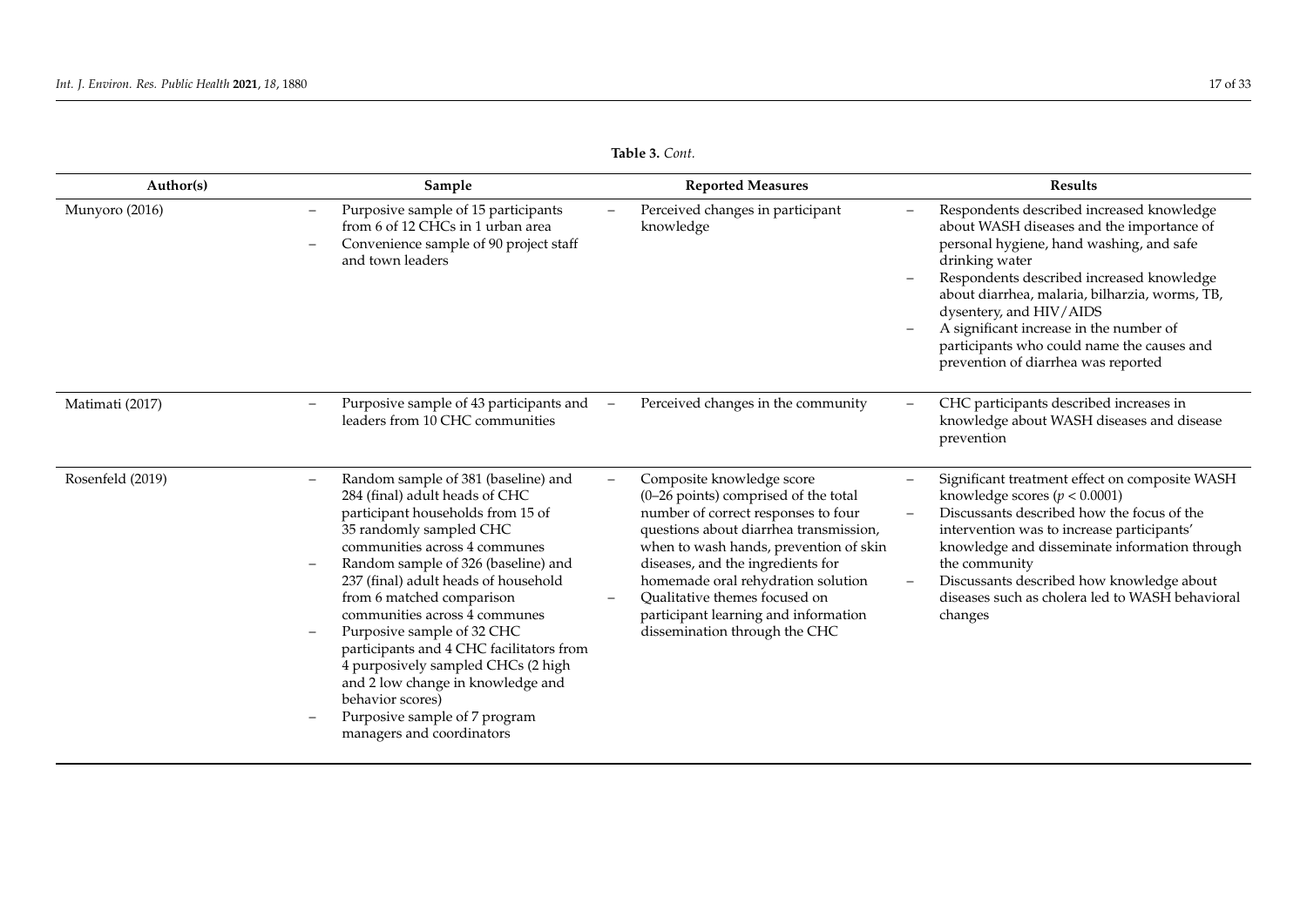| Author(s)                          | Sample                                                                                                                                                                                                                        | <b>Reported Measures</b>                                                                                   | <b>Results</b>                                                                                                                                                                                                                                                                                    |
|------------------------------------|-------------------------------------------------------------------------------------------------------------------------------------------------------------------------------------------------------------------------------|------------------------------------------------------------------------------------------------------------|---------------------------------------------------------------------------------------------------------------------------------------------------------------------------------------------------------------------------------------------------------------------------------------------------|
| <b>Social Capital</b>              |                                                                                                                                                                                                                               |                                                                                                            |                                                                                                                                                                                                                                                                                                   |
| Waterkeyn and Cairncross (2005)    | Purposive sample of 20 participants<br>from 10 CHCs in 1 district                                                                                                                                                             | Perceived personal and social impact of<br>the intervention                                                | CHC participants describe increased<br>self-confidence, social bonding, social standing,<br>and respect from husbands                                                                                                                                                                             |
| Waterkeyn (2006)                   | Census of participants from 10 CHCs in<br>1 district<br>Purposive sample of 70 participants<br>from 10 CHCs in 1 district                                                                                                     | Self-reported reasons for participation<br>and perceived personal and social<br>impact of the intervention | CHC participants described increased social<br>bonding, social standing, and respect as a result<br>of participating in the intervention<br>Pair-wise ranking exercises revealed that the third<br>$\qquad \qquad -$<br>most valued impact of the CHC was the creation<br>of a sense of belonging |
| Azurduy, Stakem, and Wright (2007) | Purposive sample of participants from 7<br>$\overline{\phantom{a}}$<br>of 56 CHCs, program staff, and<br>community leadership in 1 district<br>Purposive sample of respondents from<br>5 comparison communities in 1 district | Perceived social impact of the<br>intervention                                                             | CHC participants described increased collective<br>spirit, unity, and women making decisions as a<br>result of participating in the intervention                                                                                                                                                  |
| Whaley and Webster (2011)          | Purposive sample of 13 participants<br>from 3 CHCs in 2 districts<br>Purposive sample of 12 CLTS<br>participants from 4 communities in<br>1 district<br>Purposive sample of 12 CHC and CLTS<br>program staff                  | Factors influencing participation and<br>behavior change                                                   | CHCs contributed to the formation and<br>$\equiv$<br>strengthening of social bonds where participants<br>reported they were more likely to help each other                                                                                                                                        |
| Ncube (2013)                       | Purposive sample of 60 participants<br>from 3 CHCs in 1 peri-urban district<br>Purposive sample of 15 district leaders<br>in 1 peri-urban district                                                                            | Factors influencing sustainability,<br>participation, and relevance of the<br>intervention                 | Key informants described increased social<br>cohesion amongst CHC participants, including<br>more social support for members facing difficult<br>situations such as a death in the family                                                                                                         |

# **Table 3.** *Cont.*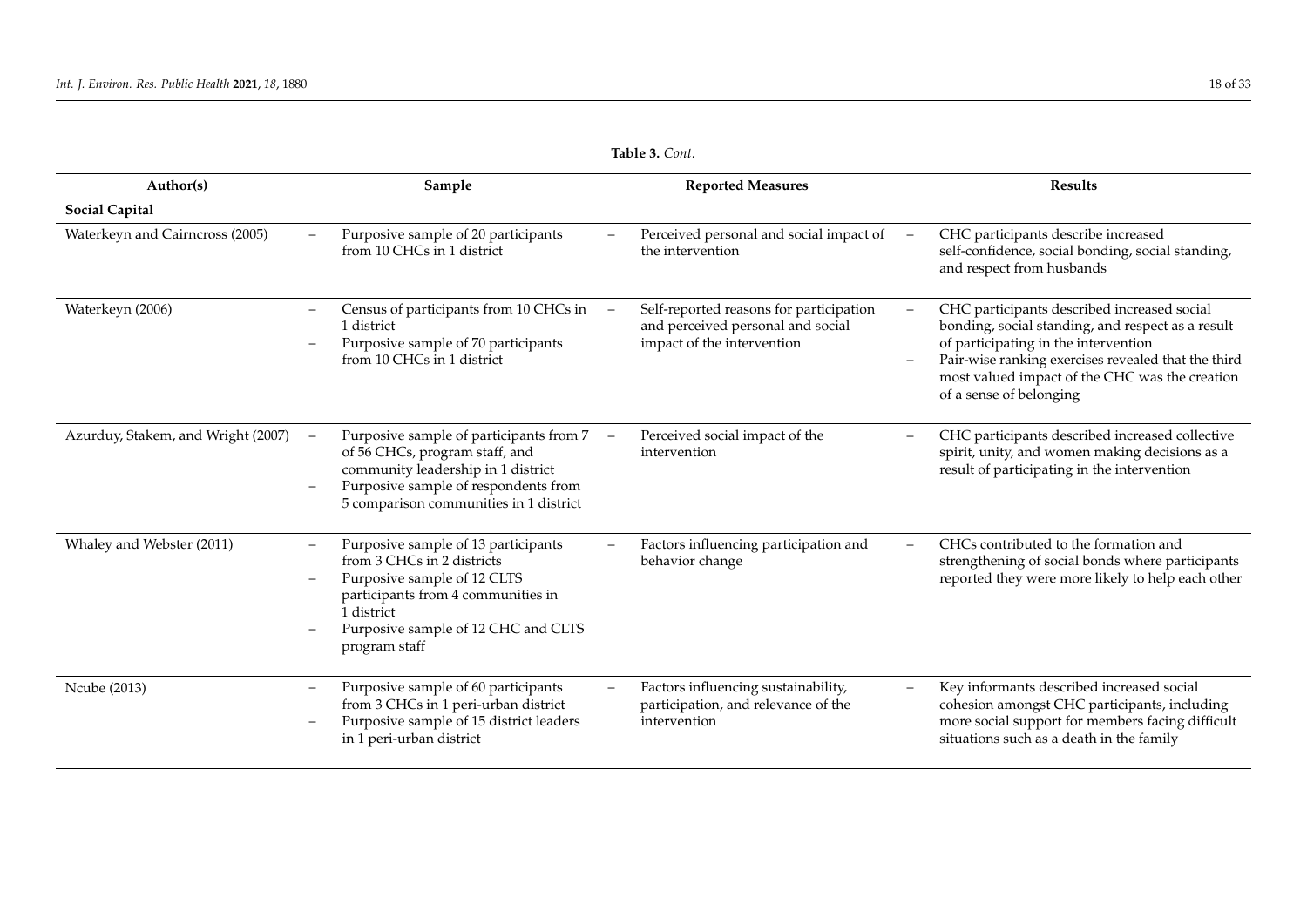| Author(s)                      | Sample                                                                                                                        | <b>Reported Measures</b>                                                                                                              | <b>Results</b>                                                                                                                                                                                                                                                                                                                                                                                   |
|--------------------------------|-------------------------------------------------------------------------------------------------------------------------------|---------------------------------------------------------------------------------------------------------------------------------------|--------------------------------------------------------------------------------------------------------------------------------------------------------------------------------------------------------------------------------------------------------------------------------------------------------------------------------------------------------------------------------------------------|
| Waterkeyn and Waterkeyn (2013) | Census of 750 participants from<br>10 CHCs in 1 district<br>Purposive sample of 20 participants<br>from 10 CHCS in 1 district | Perceived changes in participants' lives<br>since joining the CHC<br>Reasons participants enjoyed the CHC<br>$\overline{\phantom{m}}$ | CHC participants in group discussions ranked<br>$\overline{\phantom{m}}$<br>themes related to a "Need for Belonging" (social<br>inclusion, social support, consensus) as the third<br>most important change in their life<br>CHC interviewees reported themes related to<br>"social interaction" as the second most common<br>reason they liked the CHCs                                         |
| Chingono (2013)                | Purposive sample of CHC participants,<br>program staff, health outreach workers,<br>and local leadership                      | Perceived impact on social cohesion,<br>social support, women's roles, and<br>engagement with health and<br>development agencies      | Key informants and discussants reported<br>increased social bonding, social support, and<br>women's participation in decision making and<br>leadership<br>Key informants and discussants reported the<br>importance of linking relationships and social<br>pressure<br>Key informants and discussants reported<br>increased coordination between CHC<br>communities and the formal health sector |
| Brooks et al. (2015)           | Census of 17 CHC facilitators and<br>supervisors in Port-au-Prince                                                            | Perceived role of collective identity<br>$\overline{\phantom{0}}$<br>formation on social cohesion                                     | Key informants reported an increase in social<br>bonding and cohesion amongst CHC participants<br>as a result of collective identity formation                                                                                                                                                                                                                                                   |
| Beesley and Feeny (2016b)      | Participants from 1 CHC in 1 rural<br>village<br>Program staff                                                                | Perceived impact on social aspects of<br>$\overline{\phantom{m}}$<br>community life                                                   | CHC participants report increased social support,<br>bonding, and social pressure to adhere to<br>behavioral changes                                                                                                                                                                                                                                                                             |

**Table 3.** *Cont.*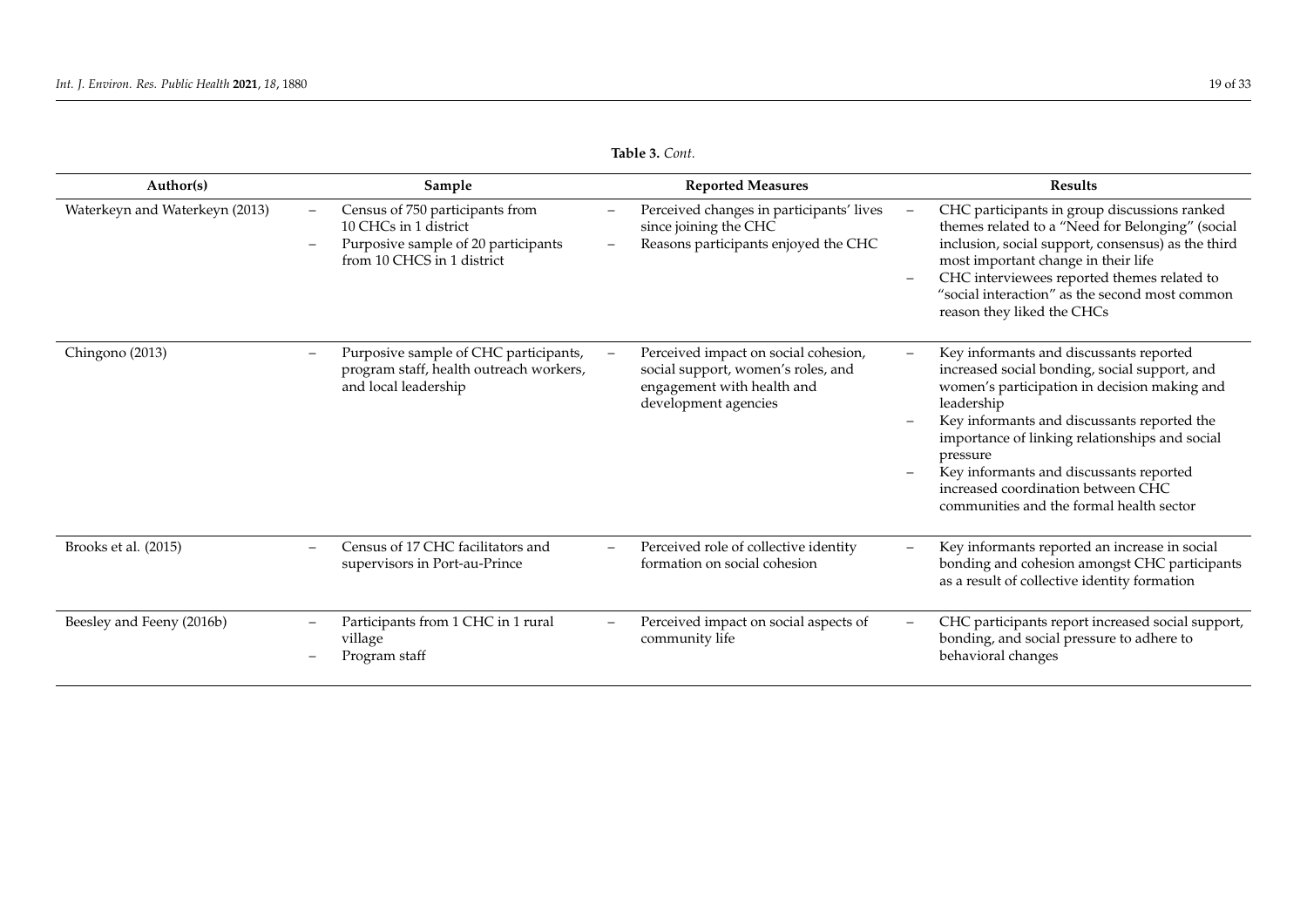**Table 3.** *Cont.*

| Author(s)                          | Sample                                                                                                                                                                                                                                                                                                                                                                                                                                                                                                                                                     | <b>Reported Measures</b>                                                                                                                                                                                                                                                                                                                                                                                                                                                                    | <b>Results</b>                                                                                                                                                                                                                                                                                                                                                                                                                                                                                                                                                                                                                                                                                                                                                                                                                                                                                                                                                                                                                                                                                          |
|------------------------------------|------------------------------------------------------------------------------------------------------------------------------------------------------------------------------------------------------------------------------------------------------------------------------------------------------------------------------------------------------------------------------------------------------------------------------------------------------------------------------------------------------------------------------------------------------------|---------------------------------------------------------------------------------------------------------------------------------------------------------------------------------------------------------------------------------------------------------------------------------------------------------------------------------------------------------------------------------------------------------------------------------------------------------------------------------------------|---------------------------------------------------------------------------------------------------------------------------------------------------------------------------------------------------------------------------------------------------------------------------------------------------------------------------------------------------------------------------------------------------------------------------------------------------------------------------------------------------------------------------------------------------------------------------------------------------------------------------------------------------------------------------------------------------------------------------------------------------------------------------------------------------------------------------------------------------------------------------------------------------------------------------------------------------------------------------------------------------------------------------------------------------------------------------------------------------------|
| Rosenfeld (2019)                   | Random sample of 381 (baseline) and<br>284 (final) adult heads of CHC<br>participant households from 15 of<br>35 randomly sampled CHC<br>communities across 4 communes<br>Random sample of 326 (baseline) and<br>237 (final) adult heads of household<br>from 6 matched comparison<br>communities across 4 communes<br>Purposive sample of 32 CHC<br>participants and 4 CHC facilitators from<br>4 purposively sampled CHCs (2 high<br>and 2 low change in knowledge and<br>behavior scores)<br>Purposive sample of 7 program<br>managers and coordinators | 19 social capital items from the World<br><b>Bank Social Capital Assessment Tool</b><br>reduced to four principle factor scores:<br>group participation, social support, trust,<br>and social solidarity<br>Qualitative themes describing the<br>$\overline{\phantom{m}}$<br>impact of the CHC intervention on<br>social capital factors and the role social<br>capital factors played in facilitating or<br>influencing knowledge dissemination,<br>behavior change, and collective action | No significant treatment effect on social capital<br>factor scores (trust, social support, participation,<br>social solidarity)<br>Baseline social solidarity factor scores associated<br>$\overline{\phantom{a}}$<br>with a significant increase in average WASH<br>behavior scores from baseline to final ( $p = 0.01$ )<br>There was a marginally significant interaction<br>between the intervention and participation scores<br>on average WASH knowledge scores ( $p = 0.08$ ),<br>and a significant interaction between the<br>intervention and social solidarity scores on<br>average hygiene index scores ( $p = 0.04$ ).<br>Discussants reported the intervention increased<br>$\overline{\phantom{0}}$<br>trust, social bonding, and social solidarity<br>Discussants described how social pressure, social<br>solidarity, and bridging relationships with other<br>clubs facilitated WASH behavioral changes and<br>engagement in collective action<br>Communities with low trust, weak social<br>solidarity, and limited social networks achieved<br>lower degrees of WASH behavior change |
| <b>Collective Action</b>           |                                                                                                                                                                                                                                                                                                                                                                                                                                                                                                                                                            |                                                                                                                                                                                                                                                                                                                                                                                                                                                                                             |                                                                                                                                                                                                                                                                                                                                                                                                                                                                                                                                                                                                                                                                                                                                                                                                                                                                                                                                                                                                                                                                                                         |
| Azurduy, Stakem, and Wright (2007) | Purposive sample of participants from 7<br>$\overline{\phantom{m}}$<br>of 56 CHCs, program staff, and<br>community leadership in 1 district<br>Purposive sample of respondents from<br>5 comparison communities in 1 district                                                                                                                                                                                                                                                                                                                              | Perceived changes in collective action                                                                                                                                                                                                                                                                                                                                                                                                                                                      | CHC participants reported they are more likely to<br>work together after the intervention, specifically<br>to improve roads, conduct outreach education to<br>neighboring communities, and initiate village<br>savings and loan clubs                                                                                                                                                                                                                                                                                                                                                                                                                                                                                                                                                                                                                                                                                                                                                                                                                                                                   |
| Rosenfeld (2008)                   | Communal drinking water points for<br>3 of 9 rural CHCs in 1 municipality                                                                                                                                                                                                                                                                                                                                                                                                                                                                                  | Observations of communal water points<br>before and after the intervention                                                                                                                                                                                                                                                                                                                                                                                                                  | CHC participants worked together to improve<br>and protect communal water points using<br>resources available in the community                                                                                                                                                                                                                                                                                                                                                                                                                                                                                                                                                                                                                                                                                                                                                                                                                                                                                                                                                                          |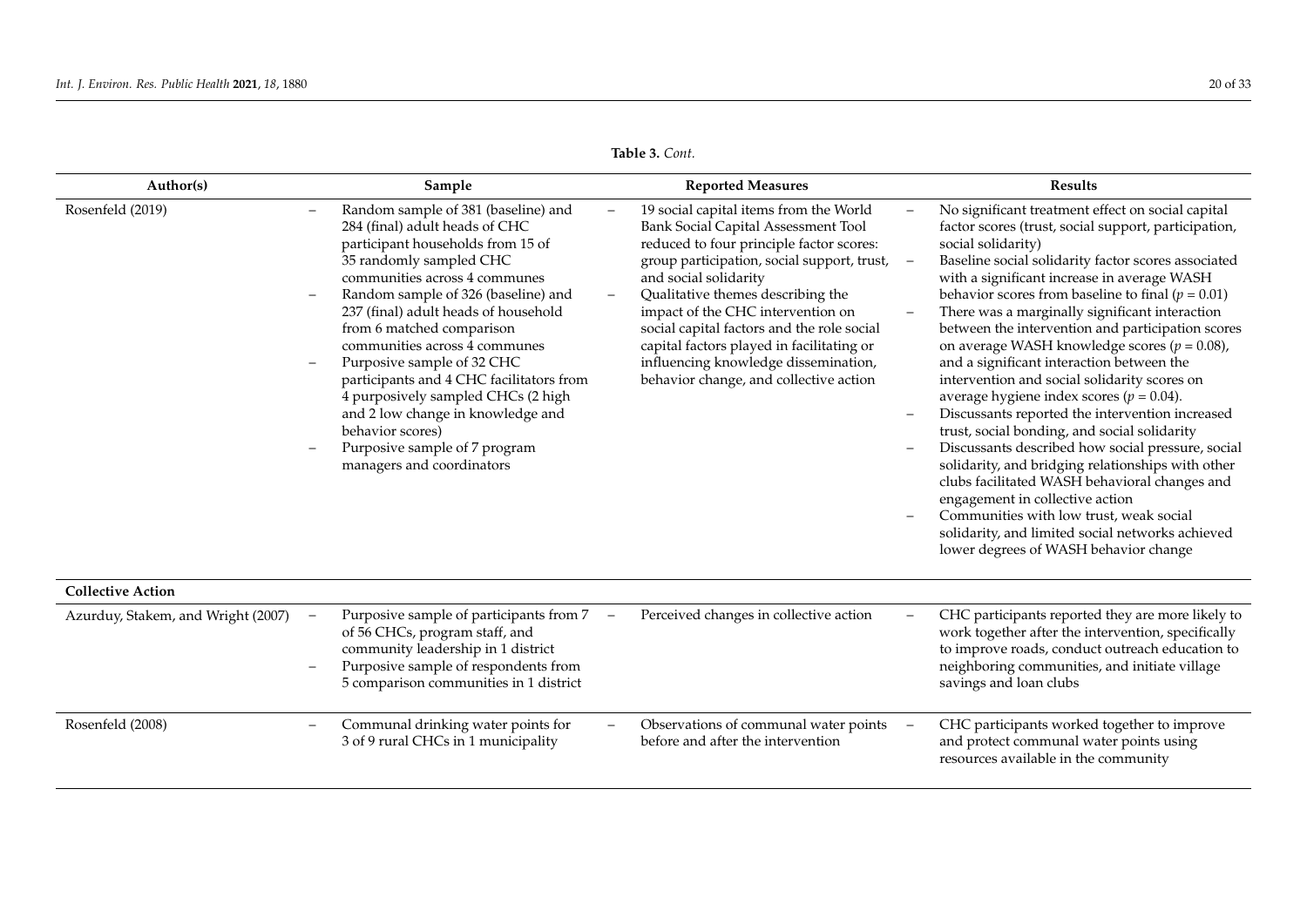| Author(s)                       | Sample                                                                                                                                                                                              | <b>Reported Measures</b>                                                                      | <b>Results</b>                                                                                                                                                                                                                                                     |
|---------------------------------|-----------------------------------------------------------------------------------------------------------------------------------------------------------------------------------------------------|-----------------------------------------------------------------------------------------------|--------------------------------------------------------------------------------------------------------------------------------------------------------------------------------------------------------------------------------------------------------------------|
| Maksimoski and Waterkeyn (2010) | Observations by program staff and<br>evaluator                                                                                                                                                      | Communal observations and participant<br>self-reports                                         | 50% reduction in informal dumping sites, with<br>two converted into communal gardens<br>CHC participants worked together to clean<br>$\qquad \qquad -$<br>communal latrines and ablution blocks                                                                    |
| Ncube (2013)                    | Random sample of 175 participants from<br>$\overline{\phantom{0}}$<br>3 CHCs in 1 peri-urban district<br>Random sample of 60 respondents from<br>1 comparison community in<br>1 peri-urban district | Self-reported and observed communal<br>clean-up campaigns                                     | CHC participants engaged in 17 community<br>$\overline{\phantom{a}}$<br>cleanliness campaigns during the intervention<br>period                                                                                                                                    |
| Chingono (2013)                 | Purposive sample of CHC participants,<br>program staff, health outreach workers,<br>and local leadership                                                                                            | Perceived impact on engagement in<br>collective activities                                    | Key informants and discussants reported CHC<br>$\overline{\phantom{0}}$<br>participants are more likely to self-initiate projects<br>to improve collective well-being, including<br>establishing communal gardens and joining<br>village savings and loan programs |
| Brooks et al. (2015)            | Census of 17 CHC facilitators and<br>supervisors in Port-au-Prince                                                                                                                                  | Descriptions of CHC participants<br>working together                                          | Key informants describe CHC participants<br>working together to clean neighborhoods and<br>remove standing water                                                                                                                                                   |
| Beesley and Feeny (2016a)       | Participants from 1 CHC in 1 rural<br>village<br>Program staff                                                                                                                                      | Perceived impact on engagement in<br>collective activities                                    | CHC participants reported working together with<br>NGO partner to construct new safe drinking<br>water points                                                                                                                                                      |
| Munyoro (2016)                  | Purposive sample of 15 participants<br>from 6 of 12 CHCs in 1 urban area<br>Convenience sample of 90 project staff<br>and town leaders                                                              | Reported changes in collective action<br>around solid waste management and<br>illegal dumping | CHC participants reported engaging in<br>community-wide garbage clean-up campaigns<br>and rehabilitating open spaces that had been<br>converted into garbage dumping sites                                                                                         |
| Ntakarutimana and Ekane (2017)  | Purposive sample of community leaders,<br>$\overline{\phantom{m}}$<br>opinion leaders, and community<br>members                                                                                     | Perceived impact on engagement in<br>collective activities                                    | Key informants reported CHCs worked together<br>to improve roads and participate in village<br>savings and loan programs                                                                                                                                           |

**Table 3.** *Cont.*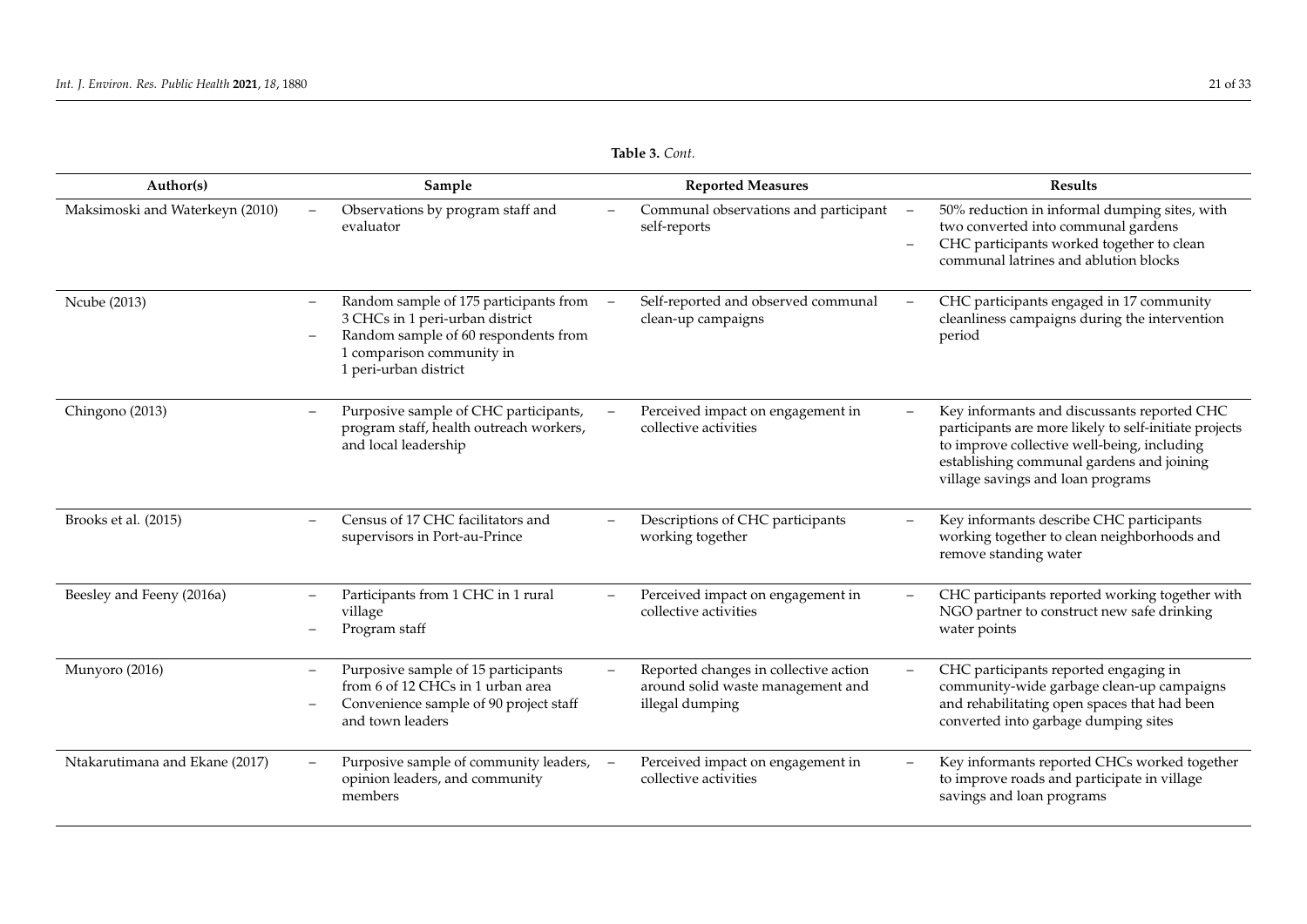| Table 3. Cont. |  |
|----------------|--|
|----------------|--|

| Author(s)                          | Sample                                                                                                                                                                                                                              | <b>Reported Measures</b>                                                                                                                                                                                                      | <b>Results</b>                                                                                                                                                                                                                                                                                                                                                                |
|------------------------------------|-------------------------------------------------------------------------------------------------------------------------------------------------------------------------------------------------------------------------------------|-------------------------------------------------------------------------------------------------------------------------------------------------------------------------------------------------------------------------------|-------------------------------------------------------------------------------------------------------------------------------------------------------------------------------------------------------------------------------------------------------------------------------------------------------------------------------------------------------------------------------|
| Rosenfeld (2019)                   | Purposive sample of 32 CHC<br>participants and 4 CHC facilitators from<br>4 purposively sampled CHCs (2 high<br>and 2 low change in knowledge and<br>behavior scores)<br>Purposive sample of 7 program<br>managers and coordinators | Qualitative themes describing the<br>impact of the CHC intervention on<br>collective action<br>Qualitative themes describing the role<br>social capital factors played in<br>facilitating or influencing collective<br>action | Discussants reported the intervention increased<br>collective action in community development<br>activities such as community clean-up campaigns,<br>water point repairs, road repairs, and provision of<br>street lights<br>Discussants described how increases in collective<br>action were facilitated by enhanced trust, social<br>solidarity, and positive peer pressure |
| Health                             |                                                                                                                                                                                                                                     |                                                                                                                                                                                                                               |                                                                                                                                                                                                                                                                                                                                                                               |
| Waterkeyn (2005)                   | All patients in clinical registers from two<br>rural clinics serving CHC intervention<br>areas between 1995 and 2004                                                                                                                | Annual WASH-related diseases<br>including diarrhea, skin diseases, and<br>acute respiratory illnesses                                                                                                                         | 10-fold decrease in all WASH-related<br>communicable diseases in one clinic where 80% of<br>households in the ward participated from<br>pre-intervention to 4 years post-intervention                                                                                                                                                                                         |
| Azurduy, Stakem, and Wright (2007) | Purposive sample of participants from 7<br>$\overline{\phantom{0}}$<br>of 56 CHCs, program staff, and<br>community leadership in 1 district<br>Purposive sample of respondents from<br>5 comparison communities in 1 district       | Perceived changes in health care<br>utilization and mortality                                                                                                                                                                 | CHC participants increased engagement with<br>formal health care and reported reductions in<br>maternal and child mortality                                                                                                                                                                                                                                                   |
| Beesley and Feeny (2016a)          | Participants from 1 CHC in 1 rural<br>village<br>Program staff                                                                                                                                                                      | Perceived impact on health of<br>participants and their family                                                                                                                                                                | CHC participants reported improved health and<br>well-being, with a reduction in disease                                                                                                                                                                                                                                                                                      |
| Beesley and Feeny (2016b)          | Participants from 1 CHC in 1 rural<br>village<br>Program staff                                                                                                                                                                      | Perceived impact on health of<br>participants and their family                                                                                                                                                                | CHC participants reported a reduction in diseases<br>÷<br>and deaths from sanitation and hygiene                                                                                                                                                                                                                                                                              |
| Beesley et al. (2016)              | Participants from 1 CHC in 1 rural<br>village<br>Program staff                                                                                                                                                                      | Perceived impact on health of<br>participants and their family                                                                                                                                                                | CHC participants reported a reduction in diseases<br>and deaths from sanitation and hygiene                                                                                                                                                                                                                                                                                   |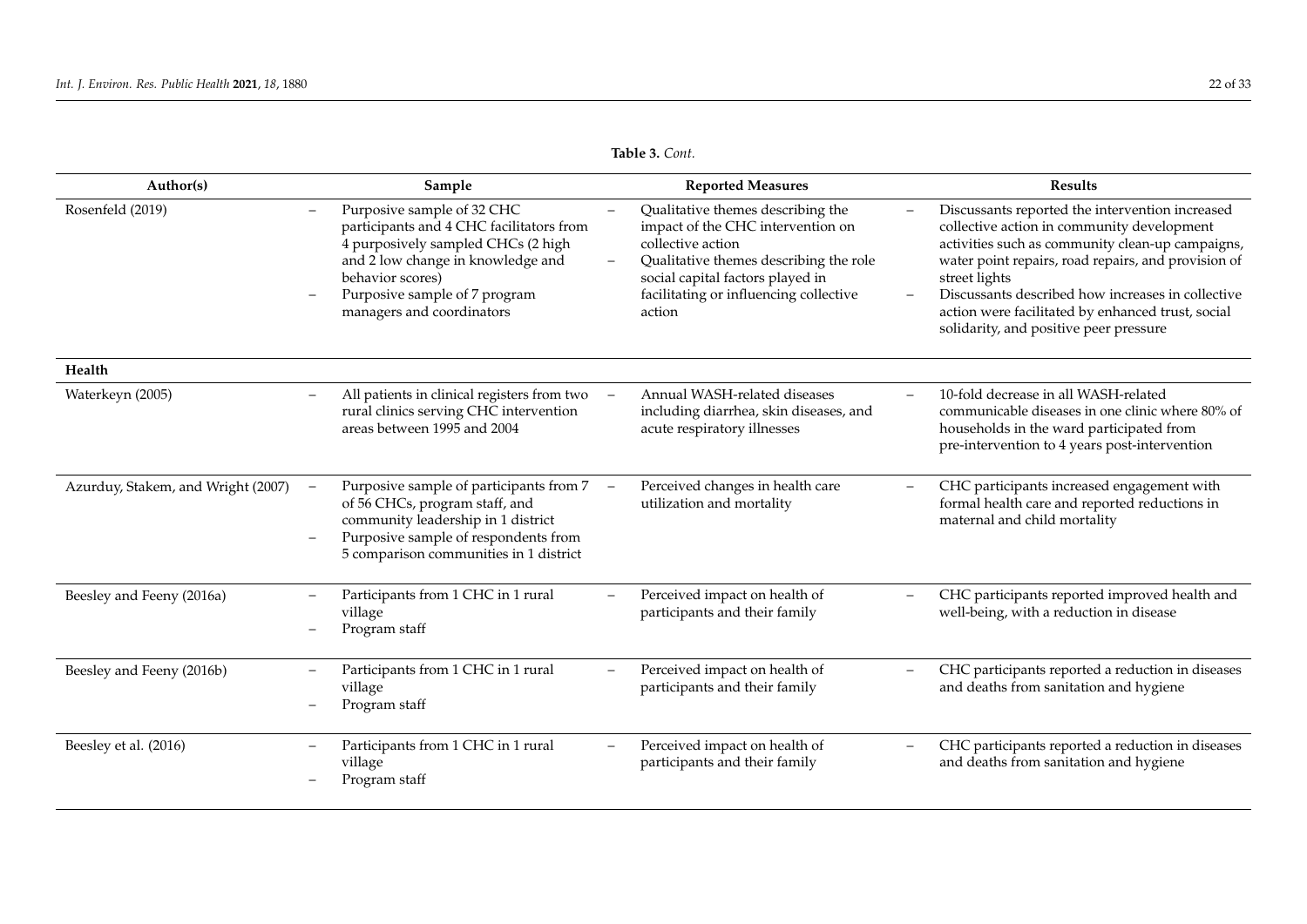<span id="page-22-0"></span>

| Author(s)                                      | Sample                                                                                                                                                                                                                                                                                                                                    | <b>Reported Measures</b>                                                                                                                                                                              | <b>Results</b>                                                                                                                                                                                                              |
|------------------------------------------------|-------------------------------------------------------------------------------------------------------------------------------------------------------------------------------------------------------------------------------------------------------------------------------------------------------------------------------------------|-------------------------------------------------------------------------------------------------------------------------------------------------------------------------------------------------------|-----------------------------------------------------------------------------------------------------------------------------------------------------------------------------------------------------------------------------|
| Sinharoy et al. (2017)                         | Random sample of 2729 participants<br>-<br>from 50 "classic" CHCs with children<br>under 5 years in 1 district<br>Random sample of 2482 participants<br>from 50 "lite" CHCs with children under<br>5 years in 1 district<br>Random sample of 2723 respondents<br>from 50 control communities with<br>children under 5 years in 1 district | Caregiver-reported diarrhea within the<br>previous 7 days in children under<br>5 years<br>Weight for age Z scores, height for age Z<br>scores, and stunting and wasting for<br>children under 5 years | No measurable differences in diarrhea and<br>anthropometry in children under 5 years between<br>study arms                                                                                                                  |
| Cost                                           |                                                                                                                                                                                                                                                                                                                                           |                                                                                                                                                                                                       |                                                                                                                                                                                                                             |
| Waterkeyn (2006)                               | Program data                                                                                                                                                                                                                                                                                                                              | Cost per beneficiary                                                                                                                                                                                  | Estimated cost of USD 0.35 per beneficiary<br>$\overline{\phantom{0}}$                                                                                                                                                      |
| Waterkeyn, Matimati, and<br>Muringaniza (2009) | Program data                                                                                                                                                                                                                                                                                                                              | Cost per beneficiary<br>$\overline{\phantom{m}}$                                                                                                                                                      | Estimated cost of USD 0.76 per beneficiary<br>$\overline{\phantom{m}}$                                                                                                                                                      |
| Waterkeyn and Rosenfeld (2009)                 | Program data from Zimbabwe and<br>South Africa CHCs                                                                                                                                                                                                                                                                                       | Cost per beneficiary<br>$\overline{\phantom{m}}$                                                                                                                                                      | Estimated cost of USD 3.30 per beneficiary in<br>$\overline{\phantom{m}}$<br>Zimbabwe<br>Estimated cost of USD 28.00 per beneficiary in<br>$\overline{\phantom{m}}$<br>South Africa                                         |
| Ndayambaje (2016)                              | Purposive sample of program<br>administrators and trainers                                                                                                                                                                                                                                                                                | Actual costs of the "classic" and "lite"<br>$\overline{\phantom{a}}$<br>intervention arms and perceived<br>cost-effectiveness of each arm                                                             | The "classic" arm cost USD 3820 per household<br>$\overline{\phantom{m}}$<br>compared to USD 1196 per household in the "lite"<br>arm<br>Respondents rated the "classic" arm as more<br>"cost-effective" than the "lite" arm |

**Table 3.** *Cont.*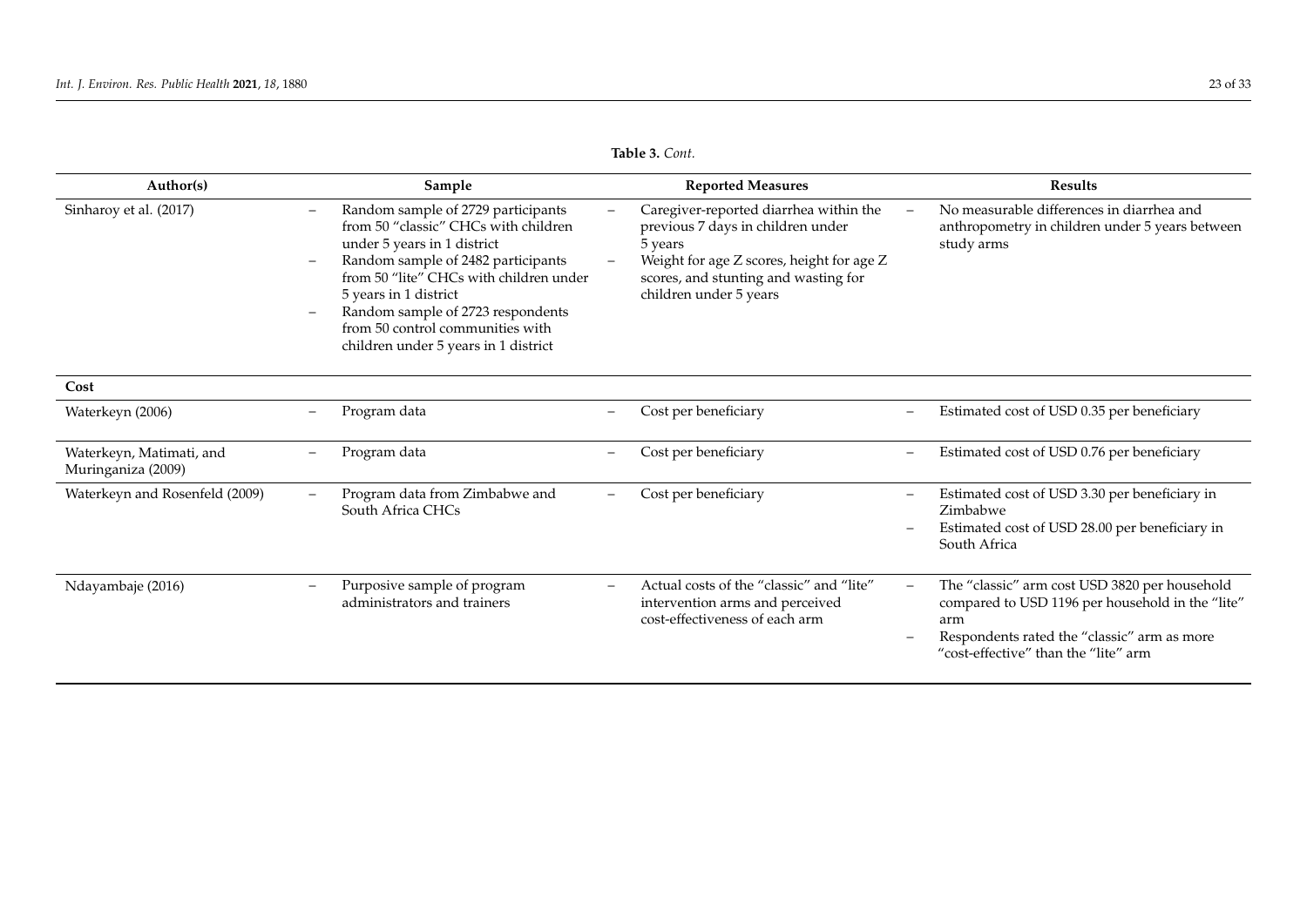#### *3.1. Behavior*

All but two studies included in this review reported WASH behavioral outcomes. Nineteen studies reported quantitative results [\[5–](#page-31-3)[9](#page-31-6)[,12](#page-31-9)[–14,](#page-31-12)[16–](#page-31-14)[22,](#page-32-5)[24](#page-32-8)[–26,](#page-32-1)[31\]](#page-32-4), while four provided qualitative or observational data [\[23](#page-32-9)[,27–](#page-32-2)[29\]](#page-32-10) related to WASH behavioral changes. We categorized behavioral outcomes into the following dimensions: sanitation, hand washing, composite WASH behavioral scores, drinking water, and other WASH practices (including environmental management, kitchen hygiene, and personal hygiene).

## 3.1.1. Sanitation

The majority of studies ( $n = 15$ ) reported sanitation outcomes, which we further categorized into latrine construction and ownership [\[7,](#page-31-5)[12](#page-31-9)[–14](#page-31-12)[,17,](#page-31-15)[20,](#page-31-13)[21,](#page-32-0)[28](#page-32-7)[,29\]](#page-32-10), reduction in open defecation [\[7](#page-31-5)[–9](#page-31-6)[,13](#page-31-11)[,19\]](#page-31-18), and improved latrine hygiene [\[8,](#page-31-10)[20,](#page-31-13)[22,](#page-32-5)[24,](#page-32-8)[25\]](#page-32-6) practices. Of these, 10 included a comparison group [\[7–](#page-31-5)[9](#page-31-6)[,12](#page-31-9)[,13](#page-31-11)[,19](#page-31-18)[–22](#page-32-5)[,24\]](#page-32-8), six (40%) of which reported significant differences between samples in latrine construction and ownership [\[7](#page-31-5)[,12](#page-31-9)[,13](#page-31-11)[,20\]](#page-31-13), open defecation practices [\[7](#page-31-5)[,8](#page-31-10)[,13\]](#page-31-11), and latrine hygiene [\[8,](#page-31-10)[20\]](#page-31-13). One study reported a significant improvement in latrine hygiene behaviors from pre- to post-intervention within a sample of CHC participants [\[25\]](#page-32-6). Two studies from Rwanda, one randomized controlled trial (RCT) and one case–control study, reported that households who completed the full six-month WASH curriculum were significantly more likely to have a latrine post-intervention as compared to controls (RCT: 0.085, CI: 0.015–0.16, *p* = 0.017; CC: peri-urban: 89.4% vs. 74.2%, *p* = 0.0001; rural: 95.2% vs. 14.2%, *p* = 0.0001) [\[12](#page-31-9)[,20\]](#page-31-13). In Zimbabwe, CHC participants were significantly more likely to practice safe sanitation (own a hygienic latrine and not practice open defecation) at final than comparison respondents (93.4% vs. 43.2%, *p* < 0.001) [\[7\]](#page-31-5). Finally, CHC participants in urban Haitian communities were significantly more likely than a comparison sample to report sharing a latrine with others rather than openly defecate (84.6% vs. 43.8%,  $p < 0.02$ ) and have an observably clean latrine (74.4% vs. 38.9%, *p* < 0.001) [\[8\]](#page-31-10).

# 3.1.2. Hand Washing

Hand washing behaviors were the second most commonly reported outcome  $(n = 12)$ , which we further categorized into observations of hand washing facilities [\[13](#page-31-11)[,17,](#page-31-15)[20](#page-31-13)[,21,](#page-32-0)[24,](#page-32-8)[28](#page-32-7)[,29\]](#page-32-10) and hand washing practices [\[8,](#page-31-10)[9,](#page-31-6)[22](#page-32-5)[,23,](#page-32-9)[25\]](#page-32-6). Of these, seven included a comparison group [\[8](#page-31-10)[,9,](#page-31-6)[13](#page-31-11)[,20–](#page-31-13)[22,](#page-32-5)[24\]](#page-32-8) and two (17%) reported significant results [\[20](#page-31-13)[,25\]](#page-32-6). A retrospective case–control study of the CHC program in Rwanda reported that participants who completed the full six-month WASH curriculum were significantly more likely than controls to have an observably functional hand washing facility (peri-urban: 74.2% vs. 13.7%, *p* = 0.0001; rural: 91.4% vs. 43.3%, *p* = 0.0001) and soap (peri-urban: 38.4% vs. 7.7%, *p* = 0.0001; rural: 92.4% vs. 4.2%, *p* = 0.0001) [\[20\]](#page-31-13). A study comparing a CHC and Community Led Total Sanitation (CLTS) program in Zimbabwe found that households in CHC communities were significantly more likely to own a hand washing facility (64% vs. 10%, *p* < 0.0001) six months after the intervention and were more likely to sustain use of that facility two years later (37% vs. 2%, *p* < 0.0001) [\[13\]](#page-31-11). Finally, one study from Zimbabwe explored a dose response of CHC participation and found a significant association between the number of CHC sessions attended and the use of soap during hand washing  $(\chi^2 = 30, df = 1, p < 0.0001)$  [\[25\]](#page-32-6).

#### 3.1.3. Composite WASH Behavioral Scores

Eight of the studies reported grouped WASH behaviors [\[5](#page-31-3)[–7,](#page-31-5)[18,](#page-31-16)[26\]](#page-32-1) or composite scores of WASH behaviors [\[9](#page-31-6)[,19](#page-31-18)[,31\]](#page-32-4). These studies measured a range of 10–29 behaviors across five WASH dimensions: sanitation and defecation, drinking water, hand washing, kitchen hygiene, and environmental management. Six included a comparison group [\[5–](#page-31-3)[7,](#page-31-5)[9,](#page-31-6)[19,](#page-31-18)[31\]](#page-32-4) and four (50%) reported significant results for grouped WASH behaviors [\[5](#page-31-3)[–7](#page-31-5)[,26\]](#page-32-1). None of the studies using composite scores reported significant results. In two studies of CHCs in Zimbabwe, the authors measured 20 observable indicators of good hygiene and reported that CHC households were significantly more likely than a comparison sample to practice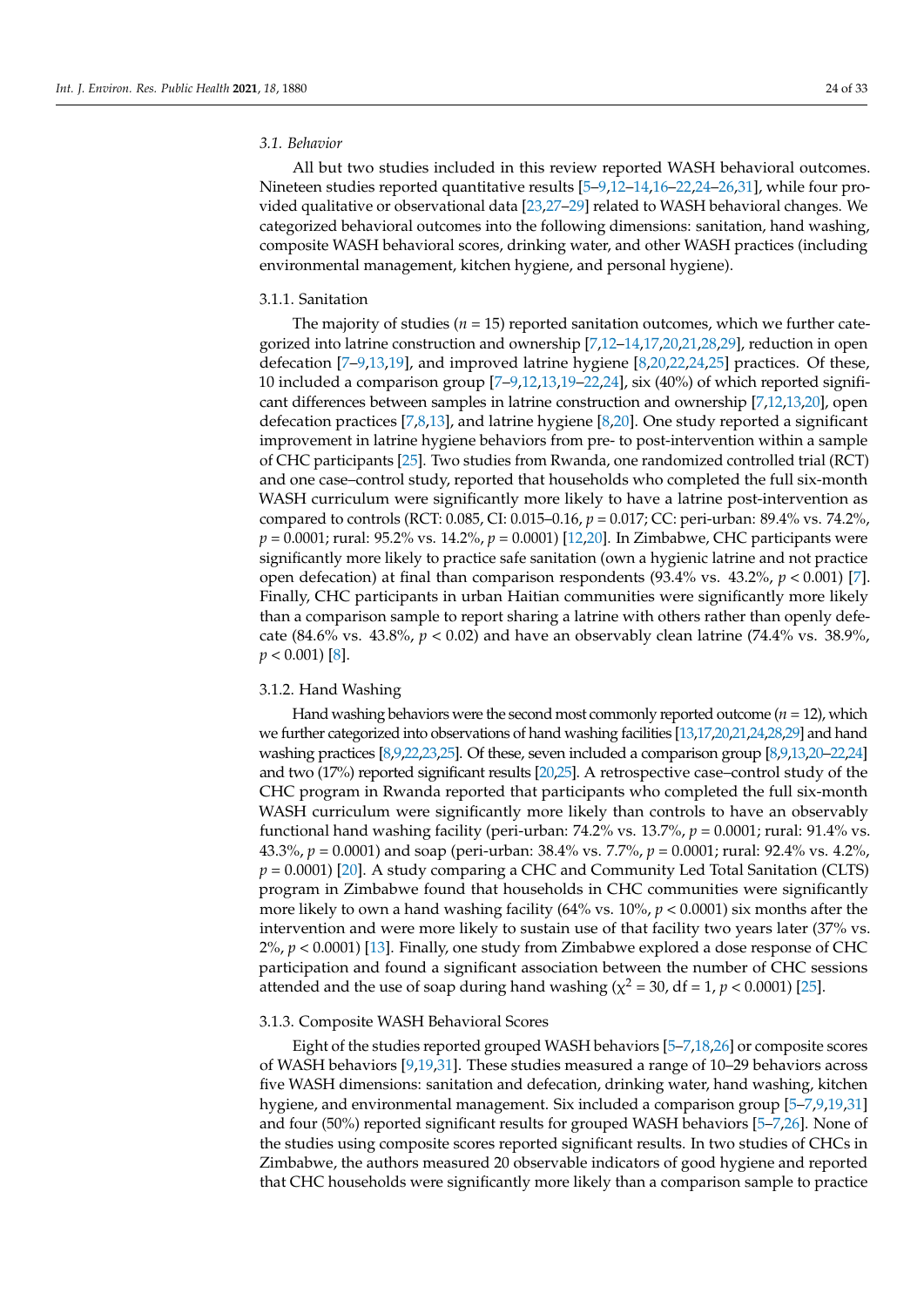16 recommended WASH behaviors (*p* < 0.001) in one district, 9 recommended WASH behaviors ( $p < 0.01$ ) in a second district, and 10 recommended WASH behaviors in a third district [\[6](#page-31-4)[,7\]](#page-31-5). A retrospective analysis of program monitoring data from households in 50 communities that completed the full six-month WASH curriculum in Rwanda reported statistically significant increases in average hygiene scores (29 observable indicators) from baseline to six months ( $p = 0.01$ ), after one year ( $p < 0.05$ ), after two years ( $p < 0.05$ ), and after three years (*p* < 0.05) and that 100% of hygiene indicators were observed in sample households three years after the intervention ended [\[26\]](#page-32-1).

# 3.1.4. Drinking Water

Seven studies reported changes in drinking water practices [\[8](#page-31-10)[,12](#page-31-9)[,16](#page-31-14)[,21](#page-32-0)[,23–](#page-32-9)[25\]](#page-32-6), specifically water treatment practices  $[8,12,16,24,25]$  $[8,12,16,24,25]$  $[8,12,16,24,25]$  $[8,12,16,24,25]$  $[8,12,16,24,25]$ , use of safe or improved drinking water sources [\[16,](#page-31-14)[21\]](#page-32-0), and safe drinking water storage [\[8,](#page-31-10)[23\]](#page-32-9). Four studies included a comparison group [\[8](#page-31-10)[,12](#page-31-9)[,21](#page-32-0)[,24\]](#page-32-8) and two (29%) reported significant results associated with drinking water treatment behaviors [\[12,](#page-31-9)[25\]](#page-32-6). In the Rwandan RCT, the authors reported households that completed the full six-month WASH curriculum were significantly more likely than the control group to treat their drinking water  $(0.086, CI: 0.029 - 0.14; p = 0.003)$  [\[12\]](#page-31-9). In Zimbabwe, one study found a significant association between the number of CHC sessions attended and self-reported drinking water treatment behaviors ( $\chi^2$  = 22.53, df = 1, *p* < 0.0001) [\[25\]](#page-32-6).

## 3.1.5. Other WASH Behaviors

Finally, nine studies reported WASH behaviors associated with environmental management [\[8](#page-31-10)[,22](#page-32-5)[,23](#page-32-9)[,27](#page-32-2)[–29\]](#page-32-10), kitchen hygiene [\[14,](#page-31-12)[17,](#page-31-15)[21,](#page-32-0)[27,](#page-32-2)[29\]](#page-32-10), and personal hygiene [\[14,](#page-31-12)[17,](#page-31-15)[21](#page-32-0)[,23](#page-32-9)[,27\]](#page-32-2). Of these studies, four included a comparison group [\[8,](#page-31-10)[21](#page-32-0)[,22](#page-32-5)[,27\]](#page-32-2) and none reported significant results. For environmental management, all studies reported observational data about the visible presence of garbage or of household garbage pits to manage solid waste. Two studies reported quantitative changes in environmental cleanliness, with one study from Zimbabwe reporting a 30–40% increase in observably clean yards in CHC households [\[22\]](#page-32-5). For kitchen hygiene, the studies reported observational data about the presence of pot racks for dish drying. In a study from Uganda, 58% of CHC participants were observed to have constructed a pot rack by project conclusion [\[17\]](#page-31-15). Finally, the studies reporting personal hygiene behaviors described quantitative and qualitative observations of bathing shelters and clotheslines or self-reported personal hygiene practices (e.g., teeth brushing, combing hair, bathing, cutting nails). In two studies from Uganda, the authors reported CHC participants constructed 6062 bathing shelters after four months, and after six months, 43% of CHC participants were observed to have constructed a bathing shelter [\[14](#page-31-12)[,17\]](#page-31-15).

#### *3.2. Knowledge*

The second most common outcome reported in the literature was WASH knowledge. Of the 13 studies that reported changes in WASH knowledge, six measured WASH knowledge quantitatively [\[5](#page-31-3)[,7–](#page-31-5)[9](#page-31-6)[,22](#page-32-5)[,31\]](#page-32-4), while seven reported qualitative evidence about participants' WASH knowledge [\[21](#page-32-0)[,23](#page-32-9)[,25](#page-32-6)[,27](#page-32-2)[–30\]](#page-32-3). All of the studies reporting quantitative results included a comparison sample, and five of the six reported significant increases in knowledge among CHC participants [\[5,](#page-31-3)[7](#page-31-5)[–9,](#page-31-6)[31\]](#page-32-4). The studies that reported quantitative results measured respondents' knowledge about the transmission or prevention of common WASH diseases (e.g., diarrhea, skin diseases, intestinal parasites, and malaria) and recommended WASH behaviors (e.g., hand washing, drinking water storage, composition of a homemade oral rehydration solution). Respondents were asked a series of four to nine questions and the number of correct responses was recorded. The total number of correct responses was then reported as a continuous variable [\[9,](#page-31-6)[31\]](#page-32-4), where higher scores equated to greater knowledge, or categorized as low, medium, or high knowledge [\[5,](#page-31-3)[7,](#page-31-5)[8,](#page-31-10)[22\]](#page-32-5). Two studies analyzed the relationship between categorical WASH knowledge scores and WASH behaviors [\[5,](#page-31-3)[7\]](#page-31-5).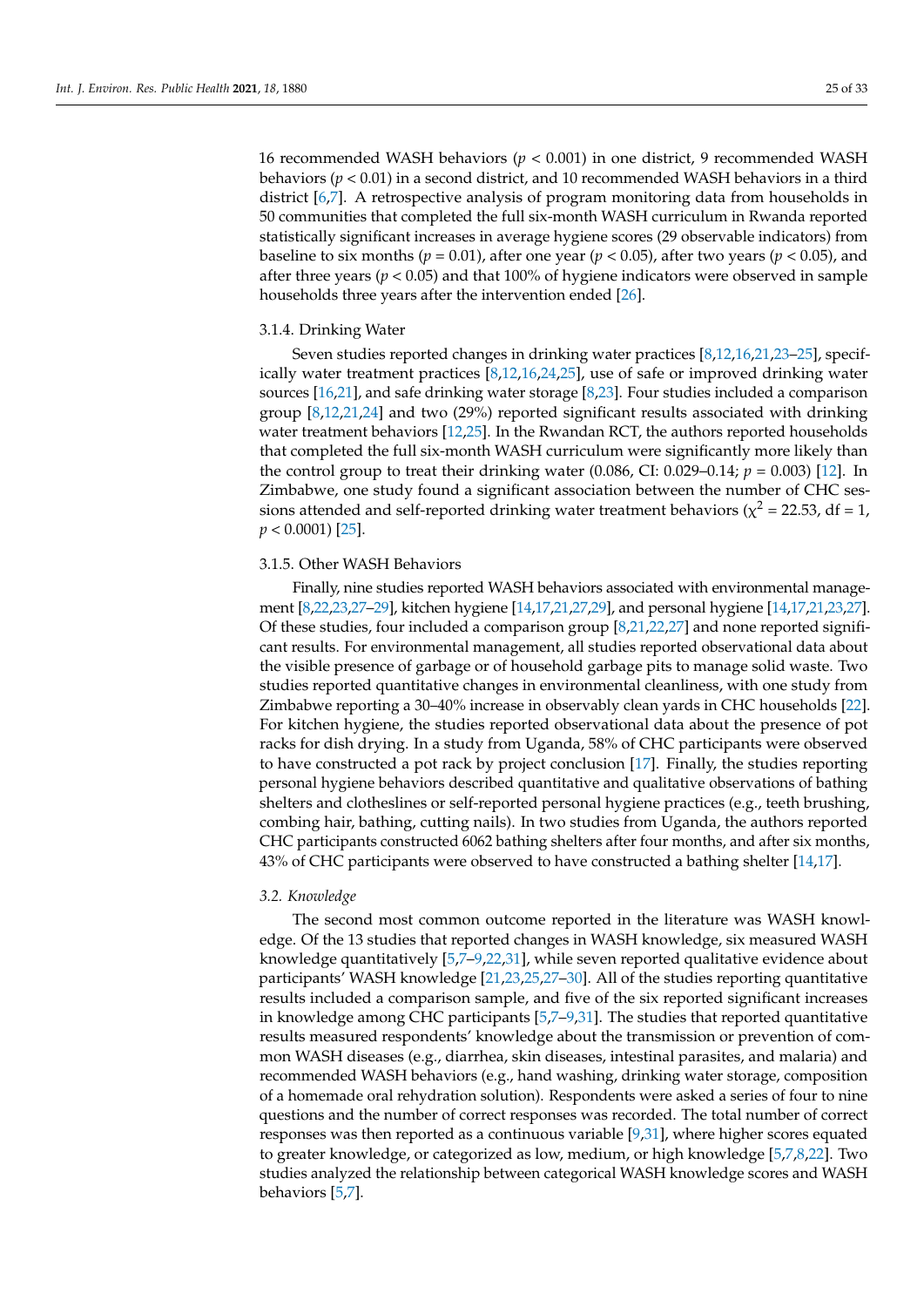In the first Zimbabwe program, the author reported that CHC participants from two districts were significantly more likely to have "good" health knowledge (e.g., could describe the symptoms, transmission, and prevention of a disease) about nine questions about oral rehydration, diarrhea, malaria, bilharzia, worms, skin diseases, HIV/AIDS, TB, and child care than comparison respondents  $(p < 0.0001)$  [\[5\]](#page-31-3). A follow-up study describing the results from a third district found that 68.3% of CHC participants demonstrated "full knowledge" on the average of 10 topics compared to 38.2% of comparison respondents (*p* < 0.001) [\[7\]](#page-31-5). Similar results were reported in studies from Haiti. Urban CHC participants were significantly more likely to have "high" preventive WASH knowledge scores compared to a comparison sample from the same communities (71.2% vs. 4.1%,  $\chi^2 = 107.4$ ,  $df = 3$ ,  $p < 0.0001$  [\[8\]](#page-31-10). In rural Haiti, the author analyzed the impact of the CHC intervention on composite WASH knowledge scores and found the intervention contributed to a 1.78-point increase in WASH knowledge scores from baseline to final in the CHC sample (CI  $(0.94, 2.62)$ ,  $p < 0.0001$ ) [\[9\]](#page-31-6). The remainder of the studies reported qualitative changes in CHC participant WASH knowledge, one of which attributed CHC participants' knowledge about the fecal oral route of diarrheal transmission to increases in latrine ownership and presence of hand washing facilities at the end of the program [\[21\]](#page-32-0).

This relationship between WASH knowledge and behaviors was explored further by two studies from Zimbabwe. In two districts, 79% of CHC participants had "good" health knowledge and were significantly more likely to cover their drinking water container ( $p = 0.006$ ), use a hand washing facility ( $p < 0.0001$ ), have soap for hand washing (*p* < 0.0001), use the pour to waste method of hand washing (*p* < 0.0001), have a garbage pit ( $p = 0.01$ ), and have no observable child feces in the yard ( $p = 0.03$ ) than those with "partial" or "poor" knowledge [\[5\]](#page-31-3). In the third district, 80% of CHC members had "full" knowledge of diarrhea prevention and transmission and were significantly more likely to practice 10 WASH behaviors (e.g., covered drinking water, pour to waste for hand washing, use hand washing facility, soap for hand washing, pot rack, garbage pit, use of garbage pit, clean yard, no open defecation, and have a home nutrition garden) than 50% of the comparison sample with "full" knowledge of diarrhea (*p* < 0.0001) [\[7\]](#page-31-5).

#### *3.3. Social Capital*

Ten papers described social capital outcomes, a multi-dimensional concept that scholars broadly agree is a by-product of social relationships that can generate positive externalities, including cooperation [\[32–](#page-32-11)[34\]](#page-32-12). There are two main dimensions of social capital, structural (e.g., social networks and group participation) and cognitive (e.g., trust, reciprocity, cohesion, support). The articles in this review described outcomes from both dimensions. One paper reported these dimensions using both quantitative and qualitative data [\[9\]](#page-31-6), while the remaining nine described qualitative outcomes [\[5](#page-31-3)[–8,](#page-31-10)[13,](#page-31-11)[21](#page-32-0)[,22](#page-32-5)[,27](#page-32-2)[,29\]](#page-32-10). The majority of the ten studies  $(n = 9)$  reported themes associated with social bonding or bonding relationships [\[5](#page-31-3)[–9,](#page-31-6)[13,](#page-31-11)[21,](#page-32-0)[27,](#page-32-2)[29\]](#page-32-10). Many (*n* = 7) reported changes in social support [\[5,](#page-31-3)[7,](#page-31-5)[9,](#page-31-6)[13,](#page-31-11)[21,](#page-32-0)[22,](#page-32-5)[29\]](#page-32-10), social cohesion, and/or social solidarity [\[5–](#page-31-3)[9](#page-31-6)[,22](#page-32-5)[,27\]](#page-32-2). Thereafter, three papers described the role of peer pressure [\[9,](#page-31-6)[21,](#page-32-0)[29\]](#page-32-10), two described bridging and linking relationships [\[9](#page-31-6)[,21\]](#page-32-0), and one study described themes associated with interpersonal trust [\[9\]](#page-31-6). Finally, six of the studies reported social capital as an outcome [\[5–](#page-31-3)[8,](#page-31-10)[13,](#page-31-11)[22\]](#page-32-5), while four reported social capital as both an outcome and a mediator of change in WASH knowledge [\[9\]](#page-31-6), WASH behaviors [\[9](#page-31-6)[,29\]](#page-32-10), and collective action [\[9](#page-31-6)[,21](#page-32-0)[,27](#page-32-2)[,29\]](#page-32-10).

The one study that quantitatively explored the relationship between a CHC intervention and social capital assessed whether the intervention influenced levels of social capital and whether pre-intervention levels of social capital influenced knowledge and behavioral outcomes within the CHC sample. The author did not find a significant treatment effect of the intervention on CHC member household respondents' self-reported trust, social support, group participation, or social solidarity factor scores. However, within a sub-sample of CHC member respondents, there was a marginally significant decrease in trust (−0.26, CI (−0.53, 0.02), *p* = 0.07) and social solidarity (−0.27, CI (−0.56, 0.02), *p* = 0.07) factor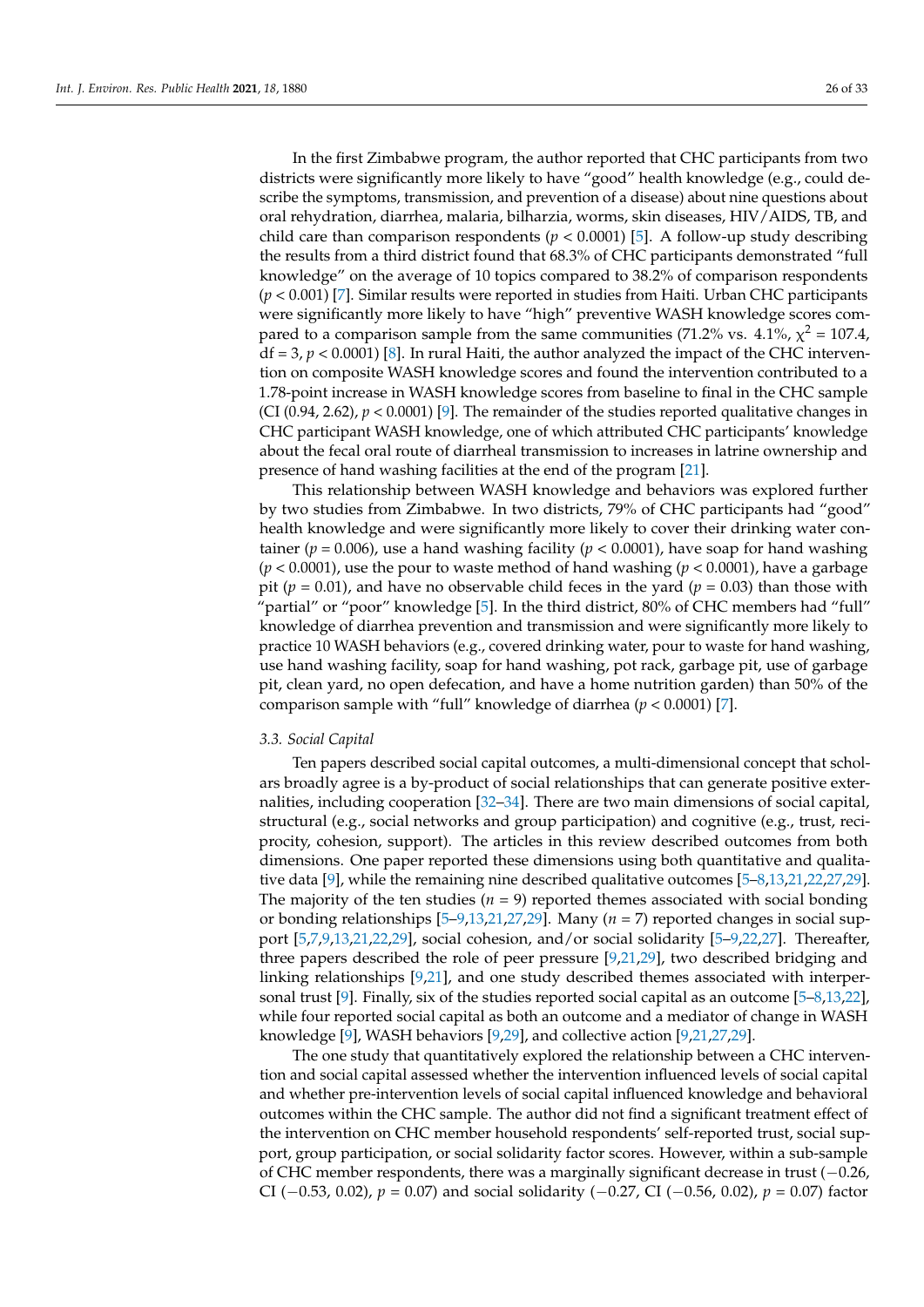scores from baseline to final. Further, baseline social solidarity factor scores were found to be associated with a significant increase in average WASH behavioral scores in both the CHC member household respondent (0.23, CI (0.05, 0.41),  $p = 0.01$ ) and the CHC member respondent (0.25, CI (0.03, 0.46),  $p = 0.03$ ) samples. In the same study, program participants qualitatively reported that the CHC intervention increased trust, social bonding, and social solidarity amongst the participants. In turn, members used their social capital to apply social pressure and leverage new relationships with other leaders and communities to facilitate WASH behavioral changes and collective action within their community [\[9\]](#page-31-6).

The remainder of the studies reported qualitative changes in social capital. For example, a study comparing CHCs to a CLTS intervention in Zimbabwe noted how the CHCs created a dynamic in which social bonds were formed and strengthened, which resulted in increased likelihood that CHC members would work together and provide social support [\[13\]](#page-31-11). In Sierra Leone, authors reported that a CHC program helped create communal unity and a collective spirit, which resulted in social healing in post-conflict communities, an increase in decision making by women and the formation of new income generation and social support groups [\[27\]](#page-32-2). In Zimbabwe, Haiti, and the Dominican Republic, CHC participants described how they used social pressure to encourage maintenance of newly agreed upon behaviors such as hand washing, environmental management, and latrine use and hygiene [\[9](#page-31-6)[,21](#page-32-0)[,29\]](#page-32-10). Finally, two papers described how bridging and linking relationships with other communities and governmental/non-governmental stakeholders provided external support and reinforcement, which facilitated participation in and sustainability of the CHCs and engagement in collective action  $[9,21]$  $[9,21]$ .

#### *3.4. Collective Action*

Ten papers reported outcomes associated with collective action. Two papers provided quantitative evidence [\[19](#page-31-18)[,22\]](#page-32-5), neither of which reported significant findings. The remaining eight papers provided qualitative data [\[8,](#page-31-10)[9,](#page-31-6)[16,](#page-31-14)[20,](#page-31-13)[21,](#page-32-0)[23,](#page-32-9)[27,](#page-32-2)[28\]](#page-32-7). Of these ten papers, eight reported collective action around WASH-specific issues, five on environmental management [\[8](#page-31-10)[,9](#page-31-6)[,19,](#page-31-18)[22,](#page-32-5)[23\]](#page-32-9), and three on drinking water management [\[9](#page-31-6)[,16,](#page-31-14)[28\]](#page-32-7), while four reported collective action in other areas [\[9](#page-31-6)[,20](#page-31-13)[,21,](#page-32-0)[27\]](#page-32-2).

A study of a program in a high-density informal settlement in South Africa reported a 50% reduction in informal dumping sites (from four to two), which were converted into community gardens, after three months of implementation [\[19\]](#page-31-18). Similarly, a study in three peri-urban communities in Zimbabwe reported that participants organized 17 cleanup campaigns over one year [\[22\]](#page-32-5). Qualitative evidence of CHC participants working together to protect, repair, or improve communal drinking water points was reported by two programs in Haiti [\[8](#page-31-10)[,9\]](#page-31-6) and one in the Democratic Republic of Congo [\[28\]](#page-32-7). Finally, CHC participants were also reported to be more likely to participate in village savings and loans programs in Sierra Leone [\[27\]](#page-32-2) and Rwanda [\[20\]](#page-31-13) and to work together to repair roads and street lights in Rwanda [\[20\]](#page-31-13) and Haiti [\[9\]](#page-31-6).

#### *3.5. Health*

Six papers reported health outcomes associated with a CHC program. Four studies reported qualitative evidence [\[27–](#page-32-2)[30\]](#page-32-3). The remaining two studies provided quantitative evidence [\[12,](#page-31-9)[15\]](#page-31-17), one of which included a comparison sample [\[12\]](#page-31-9). In Zimbabwe, a retrospective analysis of data from one clinic that served a district where 80% of households participated in four years of CHC program activities found a 10-fold decrease in all WASHrelated communicable diseases (e.g., diarrhea, schistosomiasis, acute respiratory illnesses, and skin diseases) from one year prior to the start of the intervention to four years after the intervention concluded [\[15\]](#page-31-17). Conversely, a RCT conducted in Rwanda reported no difference between the three study arms (classic CHC, lite CHC, controls) in health (diarrhea) and anthropomorphic outcomes (height for age, length for age, and weight for height) in children under one, two, and five years of age after a two-year intervention [\[12\]](#page-31-9).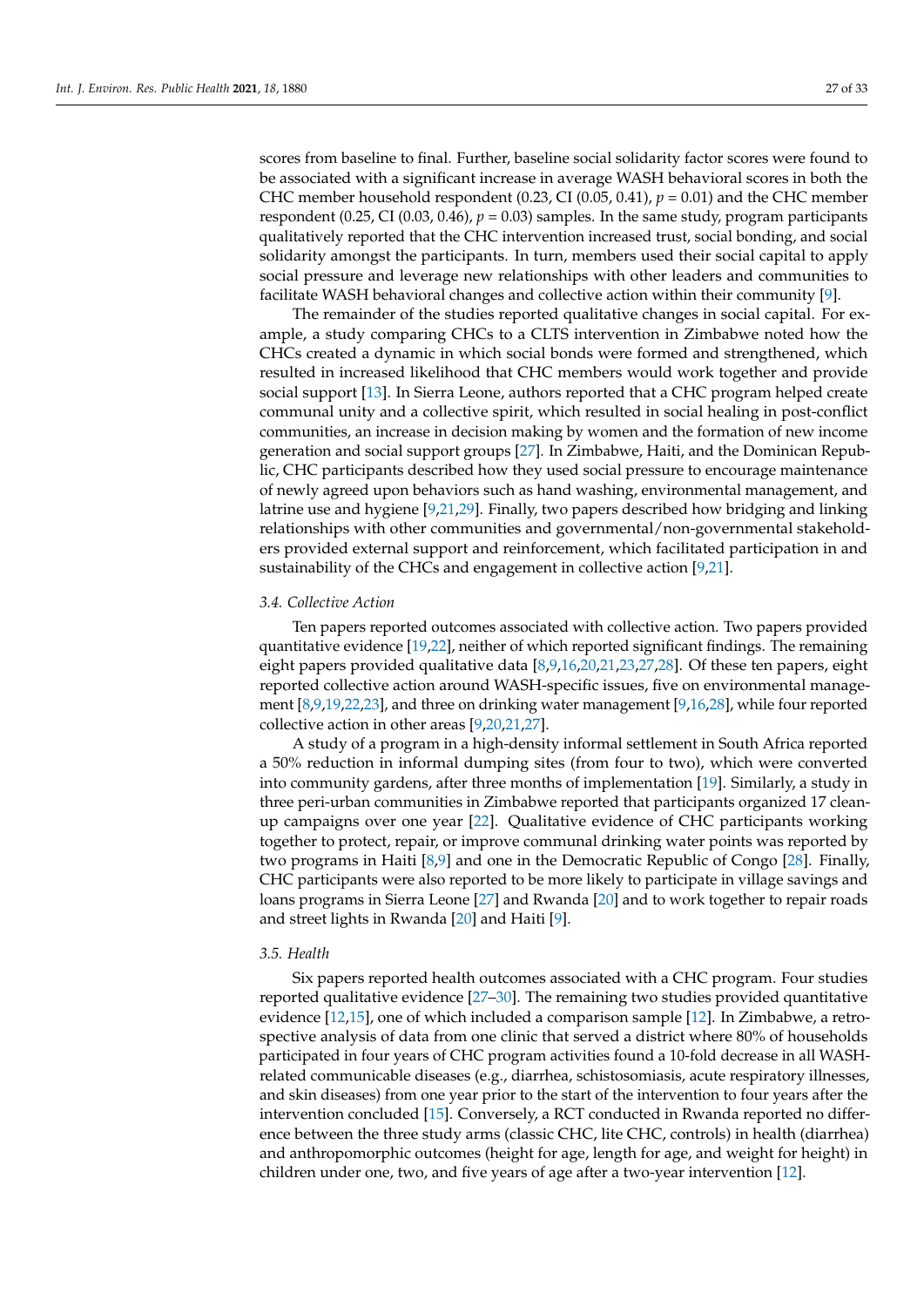# *3.6. Cost*

Four papers described the cost or cost-effectiveness of CHC interventions, with three studies reporting cost per beneficiary [\[5](#page-31-3)[,17](#page-31-15)[,18\]](#page-31-16) and one study reporting subjective assessments of program cost-effectiveness [\[24\]](#page-32-8). The study with the most robust cost per beneficiary analyses was the original CHC program implemented in Zimbabwe. In this paper, the author reported a cost of USD 0.66 per beneficiary for two years of WASH promotion programming that reached 11,450 participants or 68,700 beneficiaries (11,450  $\times$  6 people per household) in three districts and resulted in the formation of 265 CHCs [\[5\]](#page-31-3). One author explored the cost-effectiveness of a CHC program using the full six-month WASH curriculum compared to a CHC program with reduced sessions in one district of Rwanda. This study first compiled cost data and then asked program staff to rate the cost-effectiveness of each arm. The author reported that the program using the full curriculum cost a total of USD 191,017 or USD 3820 per household (50 households), while the reduced session program cost a total of USD 59,815 or USD 1196 per household (50 households). In addition, respondents rated the program using the full curriculum as more cost-effective than the reduced session program  $(p < 0.0001)$  [\[24\]](#page-32-8).

#### **4. Discussion**

In this review, we documented and described the major outcomes of CHC programs focused on WASH promotion. The programs were implemented across various social, cultural, and geographical contexts, primarily in African and Caribbean settings. We found six major outcomes reported in the literature, which align in many ways with the outcomes of other WASH promotion programs and provide insights into the CHC model's theory of change.

#### *4.1. WASH Behaviors*

The CHC model has demonstrated consistent impact, sometimes significant, on WASH behaviors. The most consistent behavioral outcome reported in the CHC literature is related to defecation practices  $(n = 15)$ . However, significant results were reported for grouped WASH behaviors (multiple behaviors across five dimensions—sanitation/defecation, hand washing, drinking water, kitchen hygiene, and environmental management), defecation practices (latrine construction, latrine hygiene, and stopping open defecation), drinking water treatment practices, and hand washing behaviors (construction of hand washing facilities and use of soap). Two papers reported a dose response effect, where completion of the full six-month WASH curriculum was associated with increased likelihood of adopting WASH behaviors. Another study found a temporal association where adoption of WASH behaviors consistently increased over time, eventually reaching 100% adoption three years after the intervention ended.

These WASH behavioral outcomes are similar to those of other WASH promotion programs where defecation, hand washing, and water treatment behaviors are the most commonly reported outcomes. Although the results were mixed for all intervention types, a review of WASH promotion models found that community-based interventions achieved the most consistent increases in hand washing and defecation behaviors, while directive hygiene messaging and interventions derived from formal psychosocial theory had mixed, limited, or no evidence of impact on both behaviors [\[35\]](#page-32-13). The impact of social marketing on hand washing and defecation practices has been mixed, although these approaches have demonstrated consistent increases in purchase of oral rehydration therapies and pointof-use water treatment technologies [\[35,](#page-32-13)[36\]](#page-32-14). Sanitation-specific campaigns have achieved increases in latrine construction and use, with India's Total Sanitation Campaign, infrastructure interventions, and sanitation education interventions such as CLTS and CHCs achieving the most consistent increases [\[37\]](#page-32-15). For CLTS specifically, one review reported a dearth of rigorous quantitative evaluations of behavioral impact but reported significant increases in latrine construction and reductions in open defecation in the available quantitative evaluations [\[38\]](#page-32-16). Measurement of kitchen hygiene, environmental management,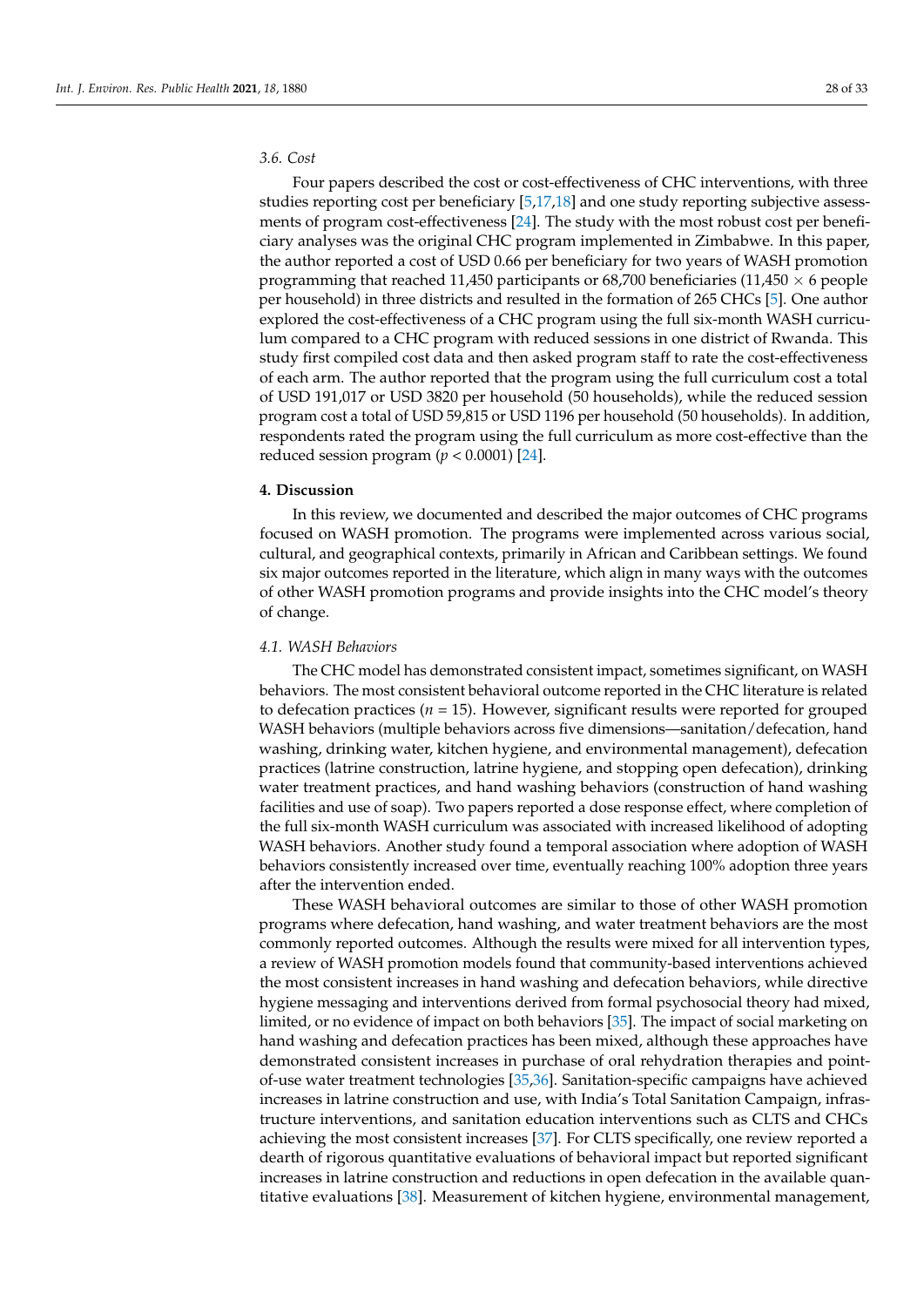and grouped WASH behaviors appears unique to evaluations of CHC programs and to our knowledge, no other WASH promotion programs have reported any form of a dose response between participation and WASH behaviors.

# *4.2. WASH Knowledge*

Half  $(n = 13)$  of the studies in this review described increases in WASH knowledge amongst CHC participants, with five reporting significant differences in categorical WASH knowledge scores between CHC participants and comparison samples. Of the papers that provided quantitative results, measures included knowledge of the transmission and prevention of WASH-related diseases (including diarrhea, skin diseases, intestinal worms, and malaria) as well as when to wash hands to prevent diarrhea and how to make a homemade oral rehydration solution. Further, two papers described associations between WASH knowledge and behaviors; CHC participants with higher knowledge scores were more likely to practice preventive WASH behaviors, while a comparison sample with high knowledge scores were less likely to practice WASH behaviors than a CHC sample with high knowledge scores [\[5,](#page-31-3)[7\]](#page-31-5).

Two prior reviews of WASH promotion programs (including community-based, directive hygiene messaging and psychosocial theory, and social marketing interventions) described the impact of interventions on WASH knowledge. Aligned with our results, one prior review of hand washing and sanitation interventions found that community-based interventions consistently and significantly improved knowledge about key times to wash hands; however, this prior review indicated the impact on knowledge of diarrhea was mixed [\[35\]](#page-32-13). This prior review also found no consistent or demonstrable effect of directive hygiene messaging and psychosocial interventions on diarrhea or hand washing knowledge. The impact of social marketing interventions is mixed, with one review reporting no demonstrable effect on diarrhea knowledge and mixed results on hand washing knowledge, while another reported consistent increases in awareness about WASH products, such as oral rehydration solutions and point-of-use water treatment, and hand washing behaviors [\[35,](#page-32-13)[36\]](#page-32-14).

# *4.3. Social Capital and Collective Action*

This review highlighted a potential relationship between social capital and collective action, where CHCs appear to increase social cohesion and social support, which contributes to increased collective action. The type of collective action was mostly associated with communal clean-up campaigns and participation in other community development projects. Qualitative evidence indicates that the CHC model contributes to increased bonding, social support, social solidarity, and women's empowerment. CLTS programs have reported similar qualitative evidence of increased community mobilization beyond WASH and impacts on women and girls [\[38\]](#page-32-16). However, it must be noted that the current evidence regarding social capital and collective action in CHC programs is weak. Of the ten papers that described a relationship with social capital in this review, only one measured social capital quantitatively and the results were inconclusive.

#### *4.4. Health*

The evidence of health impacts associated with the CHC model is limited. One study using clinical data reported a substantial decrease in WASH-related diseases over a fouryear period, while the only RCT in this review found no impact on childhood diarrhea or anthropometrics after two years. This is not surprising as most WASH promotion programs have struggled to demonstrate consistent and significant impacts on health outcomes, especially diarrhea due to limitations of self-report data and temporality. For example, a prior review found that community-based WASH interventions had some, but no consistent, impact on diarrhea, while directive hygiene education and psychosocial interventions had no impact on diarrhea [\[35\]](#page-32-13). Social marketing interventions were found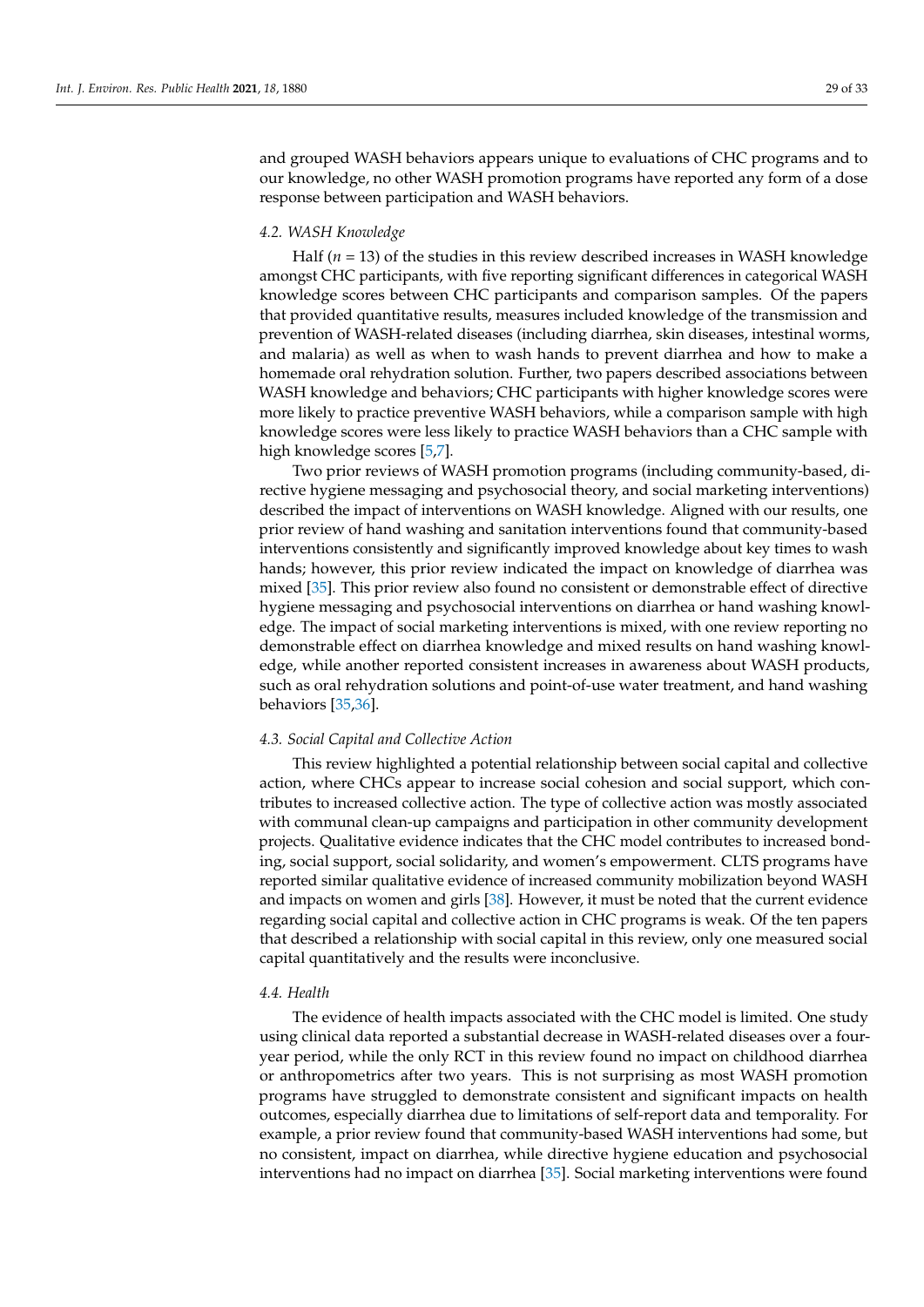to have limited impact on health [\[35](#page-32-13)[,36\]](#page-32-14). Finally, CLTS programs reported a similar, inconsistent impact of reductions in open defecation on diarrhea [\[38\]](#page-32-16).

# *4.5. Program Theory*

The evidence we gathered from this review sheds light on the CHC model's theory of change. The model aims to increase adoption of recommended WASH practices and thus improve health. CHCs achieve this goal by increasing participants' knowledge and encouraging praxis, or the application of knowledge in daily life [\[39\]](#page-32-17). The model theorizes that the gap between WASH knowledge and behavior change is addressed through increased social capital, which facilitates consensus building and changes in communal norms around WASH behaviors and collective action.

This review found both quantitative and qualitative evidence of increased WASH knowledge amongst CHC participants. This is an expected outcome since the WASH curriculum takes six months to complete and all studies measured knowledge immediately after the intervention concluded. Although the evidence is limited, this review also documented significant associations between high WASH knowledge and increased adoption of recommended WASH behaviors amongst CHC participants. Comparison samples with equally high knowledge were less likely to adopt recommended WASH behaviors. This supports the theory that knowledge is a necessary pre-requisite for behavior change but is insufficient by itself.

There is also evidence that CHC programs achieve the goal of increasing adoption of recommended WASH behaviors amongst program participants. The studies in this review reported changes in observable WASH behaviors across five dimensions (e.g., defecation practices, personal hygiene and hand washing, drinking water, environmental management, and kitchen hygiene), which align with the content of the six-month WASH curriculum. Most studies provided quantitative evidence, but significant results were reported in only a handful of studies, most consistently around defecation practices and composite WASH behavior scores. Although determining the factors that led to greater adoption of WASH behaviors was outside the scope of this review, we did find studies that reported evidence of potential dose response and temporal effects of the CHC intervention. These findings lend support to the theory that social processes facilitate behavior change.

Further, the social capital evidence provides some insight into this possible dose response. All of the studies describing social capital provided qualitative evidence that the CHC model increases social bonding, social support, and social cohesion. It is logical that longer engagement with a CHC might lead to greater bonding and cohesion, which should increase trust. Increased trust and cohesion would allow participants to leverage social support and apply social pressure to facilitate behavioral changes. Interestingly, there is evidence that higher levels of pre-intervention social capital are a determinant of greater WASH behavior change, which supports findings from the broader social capital and WASH literature [\[9,](#page-31-6)[40\]](#page-32-18). Further, the evidence about collective action might also help explain the observed temporal associations. If CHC participants continue their engagement beyond the six-month WASH curriculum, participants would continue to strengthen their social relationships, thereby facilitating continued and sustained behavioral changes. Much of this is conjecture and the impact of the model on social capital and collective action outcomes and the role of social capital as a moderator of knowledge and behavioral outcomes remains an area for further investigation.

#### *4.6. Limitations*

This review was limited in that we did not formally rate the quality of the study designs, nor did we consider variation in outcomes based upon country or setting (urban vs. rural). Although desirable, we found such assessments challenging due to the high degree of variability in the study designs and the inconsistent outcome measures reported in the literature. Further, there have been limited peer-reviewed publications describing the impact of CHC programs on WASH outcomes. Much of the evidence is found in the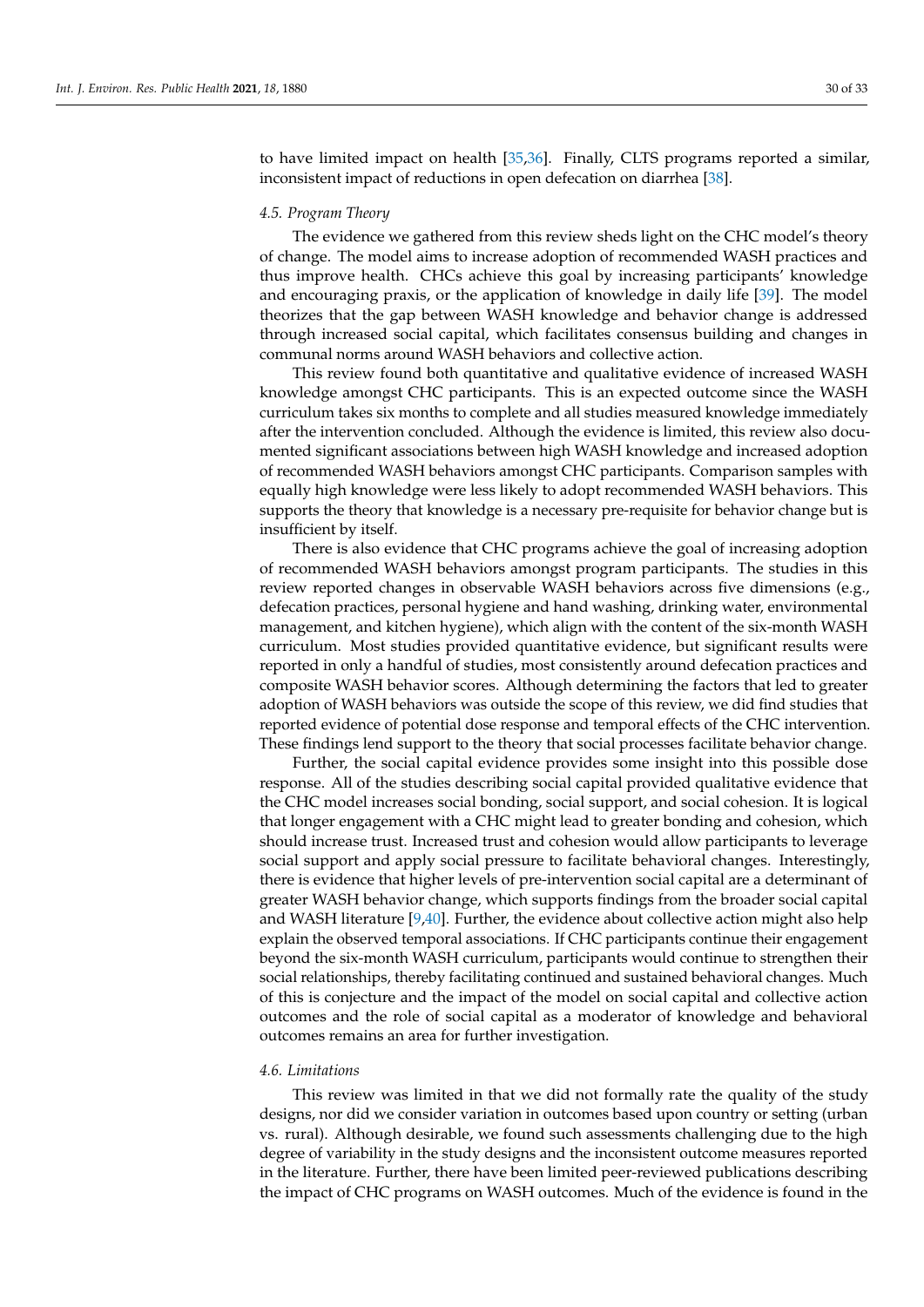gray literature and in programmatic reports, which are challenging to identify and access. It is possible that we missed some documents in our review.

# **5. Conclusions**

This is the first review of the literature describing outcomes associated with global CHC programs focused on WASH promotion. Although there is evidence of an association between CHCs and changes in WASH knowledge and behavior, there is considerable room to strengthen the quality of the research and evaluation of the CHC model globally. Most of the evidence around CHC programs globally is derived from program monitoring data and field reports. There is an urgent need for more rigorous, experimental study designs that can empirically describe the impact of the intervention on both intermediate outcomes (knowledge, behavior) and more distal outcomes (social capital and health). Furthermore, these studies should also include process evaluations in order to capture key factors of implementation that may influence outcomes such as fidelity to the six-month curricula, the amount of resources provided for implementation, methods used to recruit participants, and socio-political contextual factors. Due to the difficulties and costs associated with conducting experimental study designs, we recommend rigorously designed, quasiexperiments using mixed methods research. In addition, we note a need to standardize outcome measures across countries and contexts, especially those related to WASH behaviors and social capital. Such standardization would improve our understanding of program theory and the true impact of the intervention and allow for cross-program assessments.

We also recommend studies that compare the CHC model to other WASH promotion and behavior change interventions. Only one study compared CHCs to CLTS in Zimbabwe. Although the results for the CHC program were encouraging, particularly as they relate to short-term outcomes, this was an isolated study in a country where CHCs have been implemented by the same organization for two decades. Additional side-by-side assessments would help determine the relative strengths and weaknesses of each intervention in achieving knowledge, behavioral, social, and health outcomes. Finally, there is a need for longitudinal studies that measure the sustainability of knowledge and behavioral changes beyond one-year post-implementation and that explore the relationship between sustained behavioral changes and long-term health and social outcomes.

The CHC model is one intervention model in our international toolkit for WASH promotion and behavior change that has demonstrated the potential to achieve communitywide impact. However, despite the relatively widespread adoption of CHC models, ours is the first review to synthesize its potential impact. While the evidence is promising, our understanding of the true impact of the CHC model remains limited by a lack of rigorous research of both processes and outcomes. It is our hope that this review will stimulate interest amongst both WASH practitioners and researchers to further evaluate the potential of this intervention. Furthermore, WASH promotion is only the first step in a multi-stage community development process where the CHC serves as the vehicle for the achievement of wider community development. As we are now in the era of the Sustainable Development Goals, which, in part, challenge the historical focus on vertical (single outcomes) interventions, this model offers the opportunity for practitioners to address multiple health and development determinants.

**Author Contributions:** Conceptualization, J.R. and L.F.; methodology, J.R.; validation, J.R.; formal analysis, J.R.; writing—original draft preparation, J.R.; writing—review and editing, J.R., L.F., and R.B.; funding acquisition, J.R. and R.B. All authors have read and agreed to the published version of the manuscript.

**Funding:** This research received no external funding.

**Institutional Review Board Statement:** Not applicable.

**Informed Consent Statement:** Not applicable.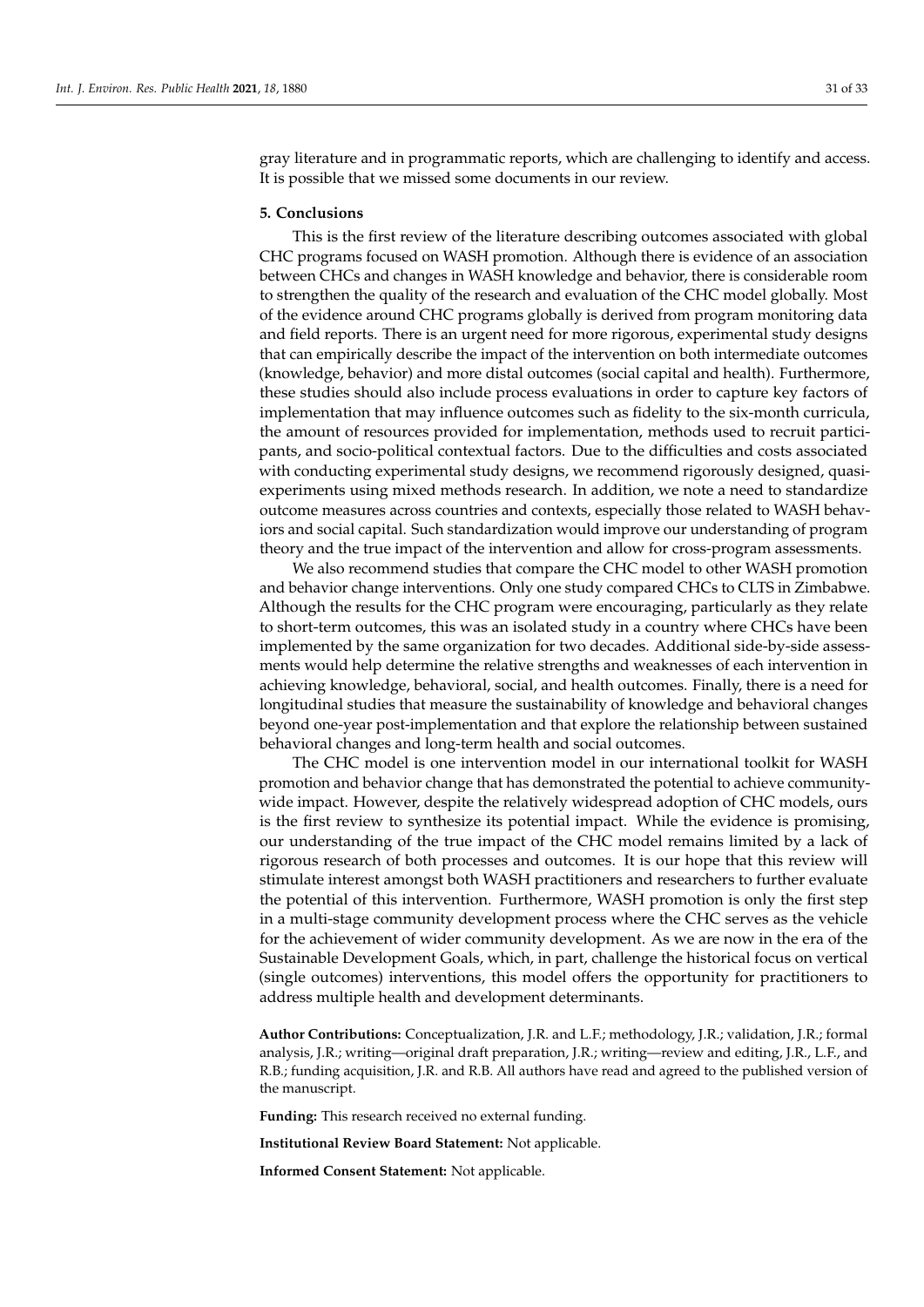**Data Availability Statement:** No new data were created or analyzed in this study. Data sharing is not applicable to this article.

**Acknowledgments:** We would like to thank the WellMed Charitable Trust and the Christ is Our Salvation Foundation for supporting Rosenfeld's salary these past four years, without which this review would not have been possible. We would also like to thank Juliet and Anthony Waterkeyn, founders of the Zimbabwe AHEAD organization and originators of the Community Health Club model, for their support in identifying some of the non-peer-reviewed articles included in this review.

**Conflicts of Interest:** The authors declare no conflict of interest.

## **References**

- <span id="page-31-0"></span>1. Prüss-Üstün, A.; Bos, R.; Gore, F.; Bartram, J. *Safer Water, Better Health: Costs, Benefits and Sustainability of Interventions to Protect and Promote Health*; World Health Organization: Geneva, Switzerland, 2008; p. 53. ISBN 9789241596435.
- 2. Boschi-Pinto, C.; Velebit, L.; Shibuya, K. Estimating child mortality due to diarrhoea in developing countries. *Bull. World Health Organ.* **2008**, *86*, 710–717. [\[CrossRef\]](http://doi.org/10.2471/BLT.07.050054) [\[PubMed\]](http://www.ncbi.nlm.nih.gov/pubmed/18797647)
- <span id="page-31-1"></span>3. Prüss-Ustün, A.; Bartram, J.; Clasen, T.; Colford, J.M., Jr.; Cumming, O.; Curtis, V.; Bonjour, S.; Dangour, A.D.; de France, J.D.; Fewtrell, L.; et al. Burden of disease from inadequate water, sanitation and hygiene in low- and middle-income settings: A retrospective analysis of data from 145 countries. *Trop. Med. Int. Health* **2014**, *19*, 894–905. [\[CrossRef\]](http://doi.org/10.1111/tmi.12329) [\[PubMed\]](http://www.ncbi.nlm.nih.gov/pubmed/24779548)
- <span id="page-31-2"></span>4. UNICEF; WHO. *Progress on Household Drinking Water, Sanitation and Hygiene: 2000-2017-Special Focus on Inequalities*; United Nations Children's Fund (UNICEF); World Health Organization (WHO): New York, NY, USA, 2019; ISBN 978-92-806-5036-5. Available online: [https://www.who.int/water\\_sanitation\\_health/publications/jmp-report-2019/en/](https://www.who.int/water_sanitation_health/publications/jmp-report-2019/en/) (accessed on 30 November 2020).
- <span id="page-31-3"></span>5. Waterkeyn, J.A. Cost Effective Health Promotion and Hygiene Behaviour Change through Community Health Clubs; London School of Tropical Medicine & Hygiene: London, UK, 2006.
- <span id="page-31-4"></span>6. Waterkeyn, J.; Cairncross, S. Creating demand for sanitation and hygiene through Community Health Clubs: A cost-effective intervention in two districts in Zimbabwe. *Soc. Sci. Med.* **2005**, *61*, 1958–1970. [\[CrossRef\]](http://doi.org/10.1016/j.socscimed.2005.04.012) [\[PubMed\]](http://www.ncbi.nlm.nih.gov/pubmed/15927329)
- <span id="page-31-5"></span>7. Waterkeyn, J.A.; Waterkeyn, A.J. Creating a culture of health: Hygiene behaviour change in community health clubs through knowledge and positive peer pressure. *J. Water Sanit. Hyg. Dev.* **2013**, *3*, 144–155. [\[CrossRef\]](http://doi.org/10.2166/washdev.2013.109)
- <span id="page-31-10"></span>8. Brooks, J.; Adams, A.; Bendjemil, S.; Rosenfeld, J. Putting heads and hands together to change knowledge and behaviours: Community Health Clubs in Port-au-Prince, Haiti. *Waterlines* **2015**, *34*, 379–396. [\[CrossRef\]](http://doi.org/10.3362/1756-3488.2015.033)
- <span id="page-31-6"></span>9. Rosenfeld, J.A. *Social Capital and Community Health Clubs in Haiti*; University of North Carolina: Chapel Hill, NC, USA, 2019.
- <span id="page-31-7"></span>10. Peal, A.; Evans, B.; van der Voorden, C. *Hygiene and Sanitation Software: An Overview of Approaches*; Water Supply and Sanitation Collaborative Council: Geneva, Switzerland, 2010.
- <span id="page-31-8"></span>11. Africa AHEAD. Countries of Operation. 2020. Available online: <https://www.africaahead.org/countries/> (accessed on 17 March 2020).
- <span id="page-31-9"></span>12. Sinharoy, S.S.; Schmidt, W.P.; Wendt, R.; Mfura, L.; Crossett, E.; Grépin, K.A.; Jack, W.; Rwabufigiri, B.N.; Habyarimana, J.; Clasen, T. Effect of community health clubs on child diarrhoea in western Rwanda: Cluster-randomised controlled trial. *Lancet Glob. Health* **2017**, *5*, e699–e709. [\[CrossRef\]](http://doi.org/10.1016/S2214-109X(17)30217-6)
- <span id="page-31-11"></span>13. Whaley, L.; Webster, J. The effectiveness and sustainability of two demand-driven sanitation and hygiene approaches in Zimbabwe. *J. Water, Sanit. Hyg. Dev.* **2011**, *1*, 20–36. [\[CrossRef\]](http://doi.org/10.2166/washdev.2011.015)
- <span id="page-31-12"></span>14. Waterkeyn, J.; Okot, P.; Kwame, V. Rapid sanitation uptake in the internally displaced people camps of Northern Uganda through community health clubs. In *Maximizing the Benefits from Water and Environmental Sanitation, Proceedings of the 31st WEDC Conference, Kampala, Uganda, 31 October–4 November 2005*; Loughborough University: Loughborough, UK, 2005; p. 4.
- <span id="page-31-17"></span>15. Waterkeyn, J. *Decreasing communicable diseases through improved hygiene in community health clubs, In Maximizing the Benefits from Water and Environmental Sanitation, Proceedings of the 31st WEDC Conference, Kampala, Uganda, 31 October–4 November 2005*; Loughborough University: Loughborough, UK, 2005; pp. 138–145.
- <span id="page-31-14"></span>16. Rosenfeld, J.A. *Incremental Improvements to Community Water Supply Systems through Community Health Clubs in the Umzimkhulu Local Municipality*; Water Institute of South Africa: Durban, South Africa, 2008; Available online: [https://africaahead.org/wp](https://africaahead.org/wp-content/uploads/2015/08/2010_WISA_-Rosenfeld.pdf)[content/uploads/2015/08/2010\\_WISA\\_-Rosenfeld.pdf](https://africaahead.org/wp-content/uploads/2015/08/2010_WISA_-Rosenfeld.pdf) (accessed on 30 November 2020).
- <span id="page-31-15"></span>17. Waterkeyn, J.; Matimati, R.; Muringaniza, A. ZOD for all–Scaling up the community Health Club Model to meet the MDGs for Sanitation in rural and urban areas: Case Studies from Zimbabwe and Uganda. *International Water Association Conference*; Mexico City, Mexico, 2009; pp. 1–5. Available online: [https://africaahead.org/wp-content/uploads/2011/01/2009.IWA\\_ZimUganda.pdf](https://africaahead.org/wp-content/uploads/2011/01/2009.IWA_ZimUganda.pdf) (accessed on 30 November 2020).
- <span id="page-31-16"></span>18. Waterkeyn, J.; Rosenfeld, J. Monitoring Hygiene Behaviour Change through Community Health Clubs. *International Water Association Conference*; Mexico City, Mexico, 2009; pp. 1–12. Available online: [https://www.africaahead.org/wp-content/](https://www.africaahead.org/wp-content/uploads/2011/01/2009_IWA.monitor.pdf.pdf) [uploads/2011/01/2009\\_IWA.monitor.pdf.pdf](https://www.africaahead.org/wp-content/uploads/2011/01/2009_IWA.monitor.pdf.pdf) (accessed on 30 November 2020).
- <span id="page-31-18"></span>19. Maksimoski, N.; Waterkeyn, A. *The Community Health Club Approach in Informal Settlements: Case Study from Ethekwini Municipality, Kzn, South Africa*; Water Institute of South Africa: Durban, South Africa, 2010.
- <span id="page-31-13"></span>20. Ntakarutimana, A.; Ekane, N. Performance of community health clubs in transforming sanitation and hygiene conditions. In Proceedings of the Local Action with International Cooperation to Improve and Sustain Water, Sanitation and Hygiene services: 40th WEDC International Conference, Loughborough, UK, 24–28 July 2017; pp. 1–6.